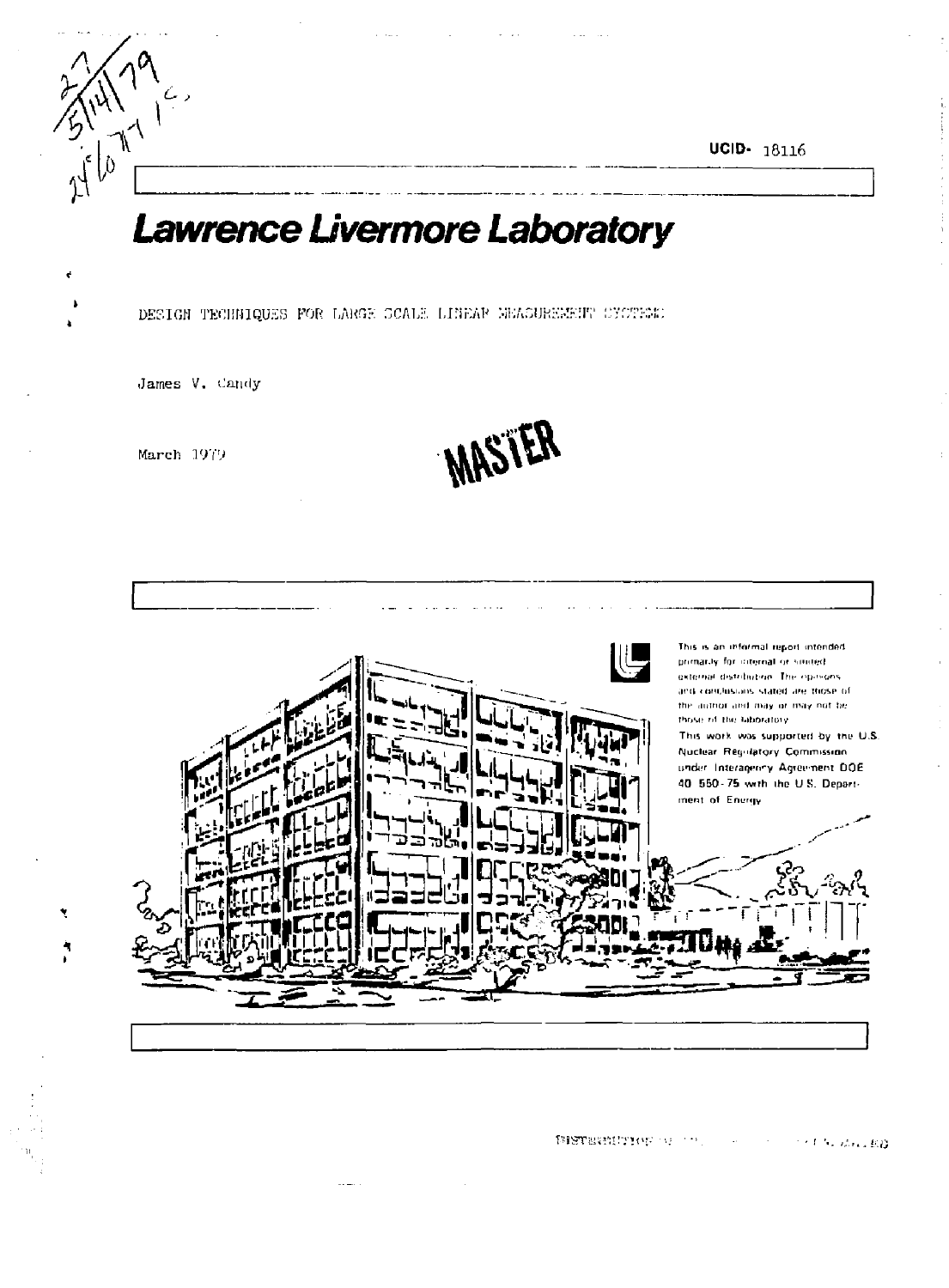#### **FORWARD**

**The NRC Safeguaros Program at LLL is directed toward developing a methodology for assessing the effectiveness of material control and accounting systems at processing/reprocessing facilities for special nuclear material. The methodology under development requires many types of mathematical models including performance models of safeguard components. Included in the class of safeguard components are real-time measurement systems which incorporate on-line estimators/detectors for the timely detection of material losses.** 

**Performance modeling generally involves mathematical model development and simulation of the physical process being measured. This paper discusses the development of design techniques for large scale measurement systems. These techniques are applicable to any processing units which can be adequately represented by linear or linearized models in state space form. Although this work is discussed in the context of a plutonium extraction colunn and a plutonium nitrate storage tank, they are representative of two classes of safeguard components which are generic to any fuel cycle involving chemical separations/purifications.** 

> the component worker ı

**•m»**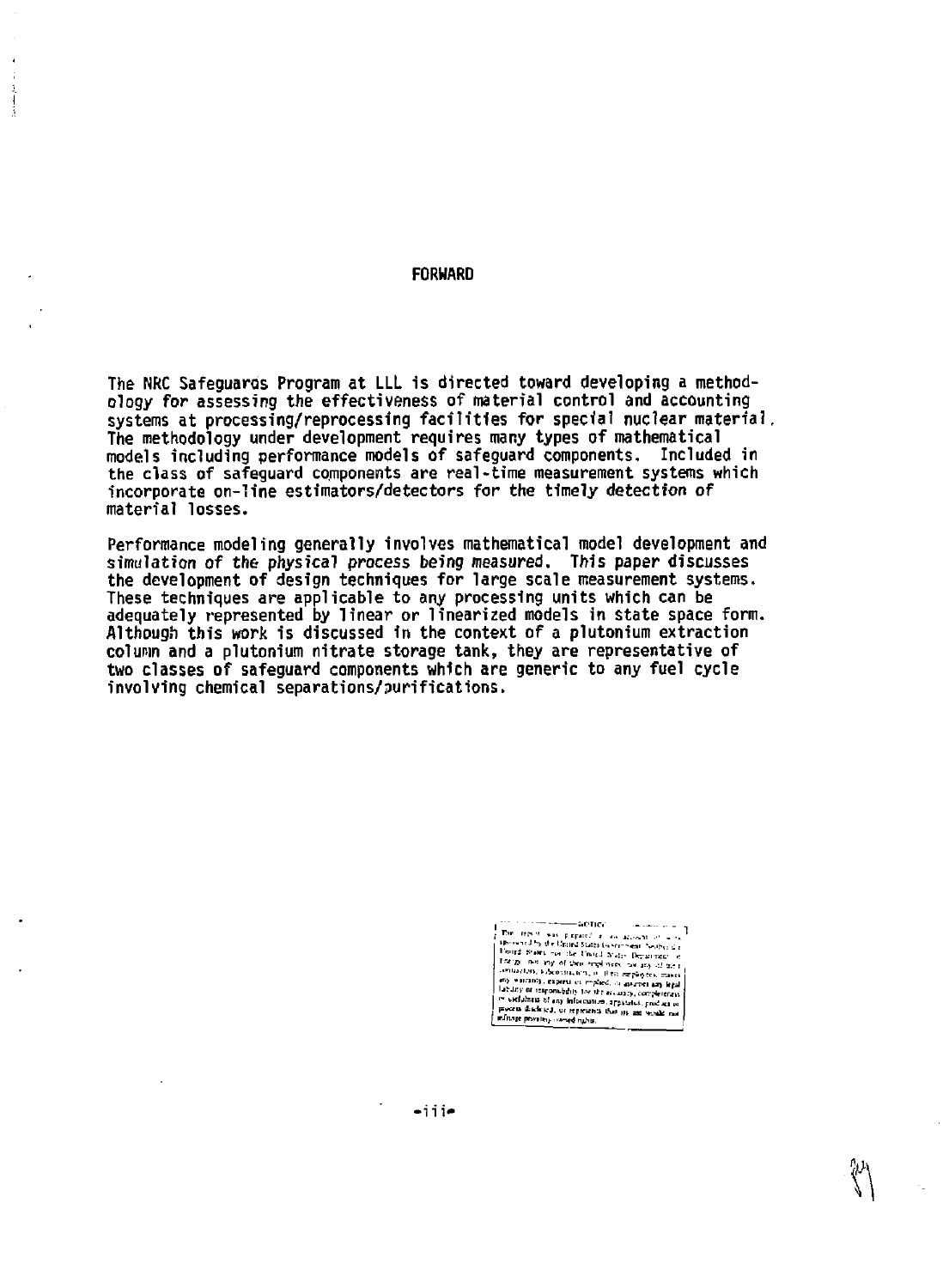## **TABLE OF CONTENTS**

 $\sim 10$  km

l,

|           |                                                                        | Page |
|-----------|------------------------------------------------------------------------|------|
|           |                                                                        |      |
|           |                                                                        |      |
| SECTION   |                                                                        |      |
| 1         |                                                                        |      |
| Ħ         | OBSERVABILITY OF LINEAR SYSTEMS 3                                      |      |
| IIi       | DESIGN OF LINEAR TIME INVARIANT MEASUREMENT SYSTEMS                    | -6   |
|           | $111 - 1$<br>N-Stage, M-Species Extraction Column                      |      |
|           | $III-2$<br>Design Example: 3-Stage, 4-Species,<br>Extraction Column 22 |      |
| <b>IV</b> | DESIGN OF MINIMUM SENSOR MEASUREMENT SYSTEMS 33                        |      |
| V         | LINEAR STOCHASTIC MEASUREMENT SYSTEMS 38                               |      |
| VI        |                                                                        |      |
|           |                                                                        |      |
| TARLE I:  |                                                                        |      |
|           |                                                                        |      |
|           |                                                                        |      |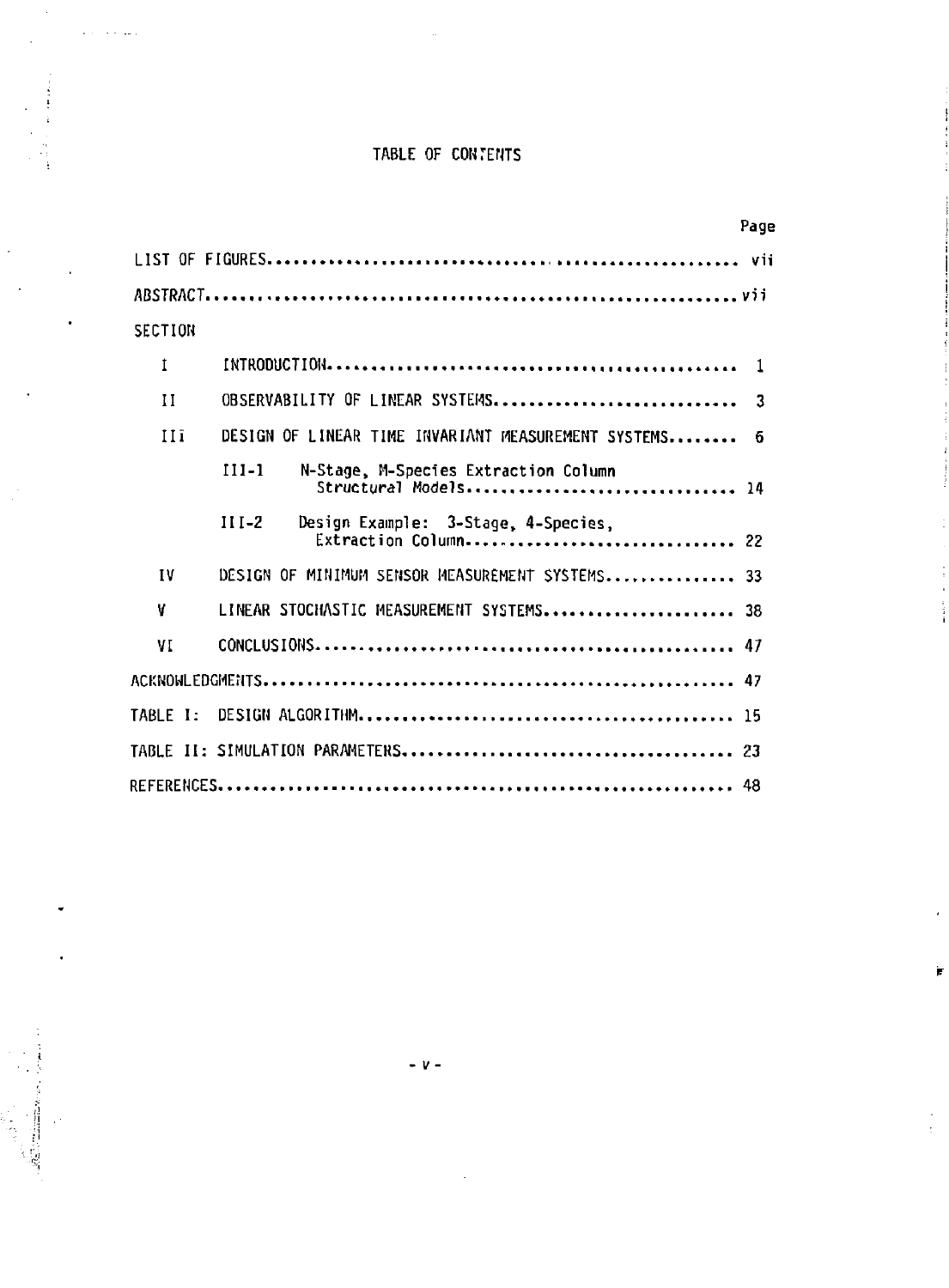## **LIST OF FIGURES**

| Figure | Title                                        | Page |
|--------|----------------------------------------------|------|
|        | Jordan Form Representation of Linear System  | 10   |
| 2      | Extraction Column Model                      | 18   |
| 3      | Bucy Representation of a Linear System       | 36   |
| 4      | Simple Measurement Systems                   | 39   |
| 5      | Measurement Instrument Modeling              | 40   |
| 6      | Measurement Uncertainty and Process Modeling | 41   |

 $- vi -$ 

 $\bar{r}$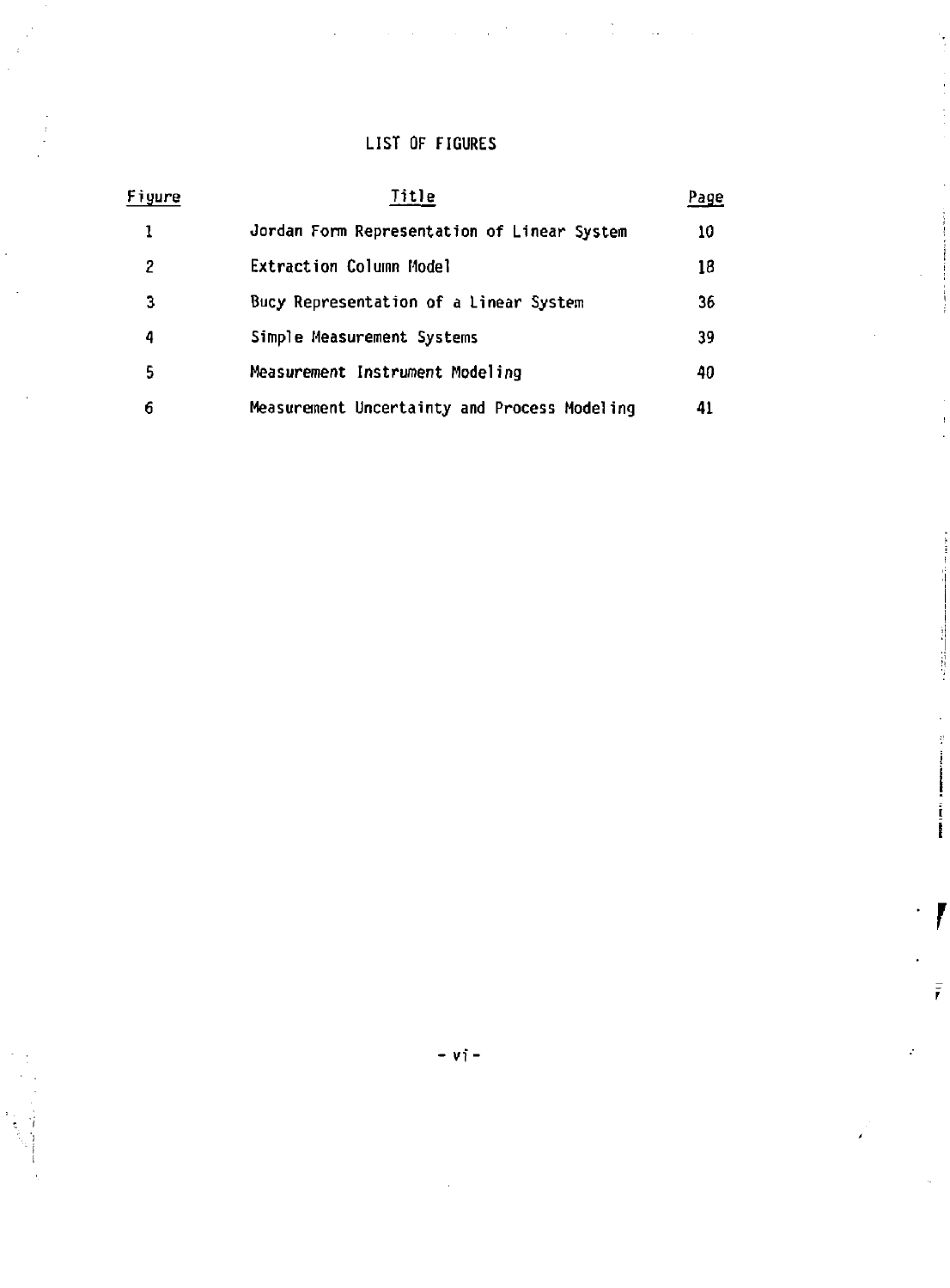#### **ABSTRACT**

**In this report we primarily discuss some techniques to design measurement schemes for systems modeled by large scale linear time invariant systems, i.e., physical systems modeled by a large number (>5) of ordinary differential equations. The techniques are oased on transforming the physical system model**  to a coordinate system facilitating the design and then transforming back to **the original coordinates. An example of a three-stage, four-species, extraction column used in the reprocessing of spent nuclear fuel elements is presented.** 

**The basic ideas are briefly discussed in the case of noisy measurements. An example using a plutonium nitrate storage vessel (reprocessing) with measurement uncertainty is also presented.**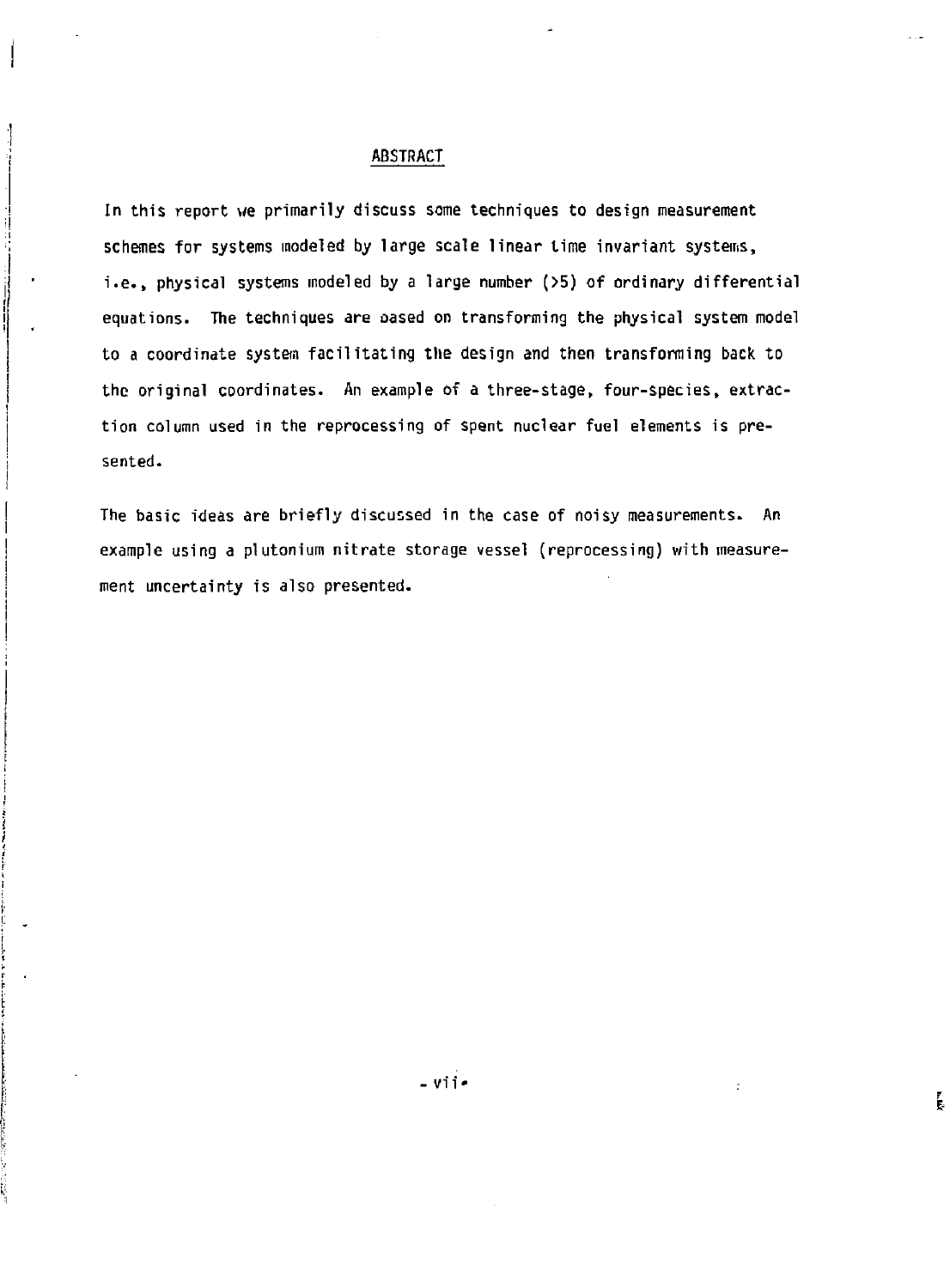#### L. **INTRODUCTION**

**In order to control a large-scale dynamical system, one is inevitably faced with the problem of making measurements of various process variables directly or indirectly. The choice of which variables to measure, the number of measurements to make, selecting the proper instrumentation, and finally deciding whether or not the scheme selected achieves the measurement requirements is difficult.** 

**In this report, we discuss the measurement system design problem for processes modeled by linear deterministic and stochastic systems. The basic question of observability, i.e., the ability (loosely) to choose measurement variables enabling the reconstruction of process variables which cannot be measured directly, is investigated. Suppose we are interested in the volume of a liquid in a chemical processing unit, but we have no means of measuring this desired process variable directly. Instead, we know that (physically) \*he volume is related {mathematically) to the pressure and temperature which can be measured. Thus, from these measurements and their mathematical relation with volume, we are able to "reconstruct" the volume. This example emphasizes the basic concept of observability—a reconstruction process.** 

**In this report, we develop techniques to design (simply) measurement systems for large scale processes modeled by linear systems. Although these results may not appear realistic to the practicing engineer, they can provide useful guidelines and have been used to design estimators for linearized systems.[1] These results are useful for design purposes as well as analyses of proposed large scale measurement schemes.** 

> $\ddot{\Xi}^2$ Ī

**-1-**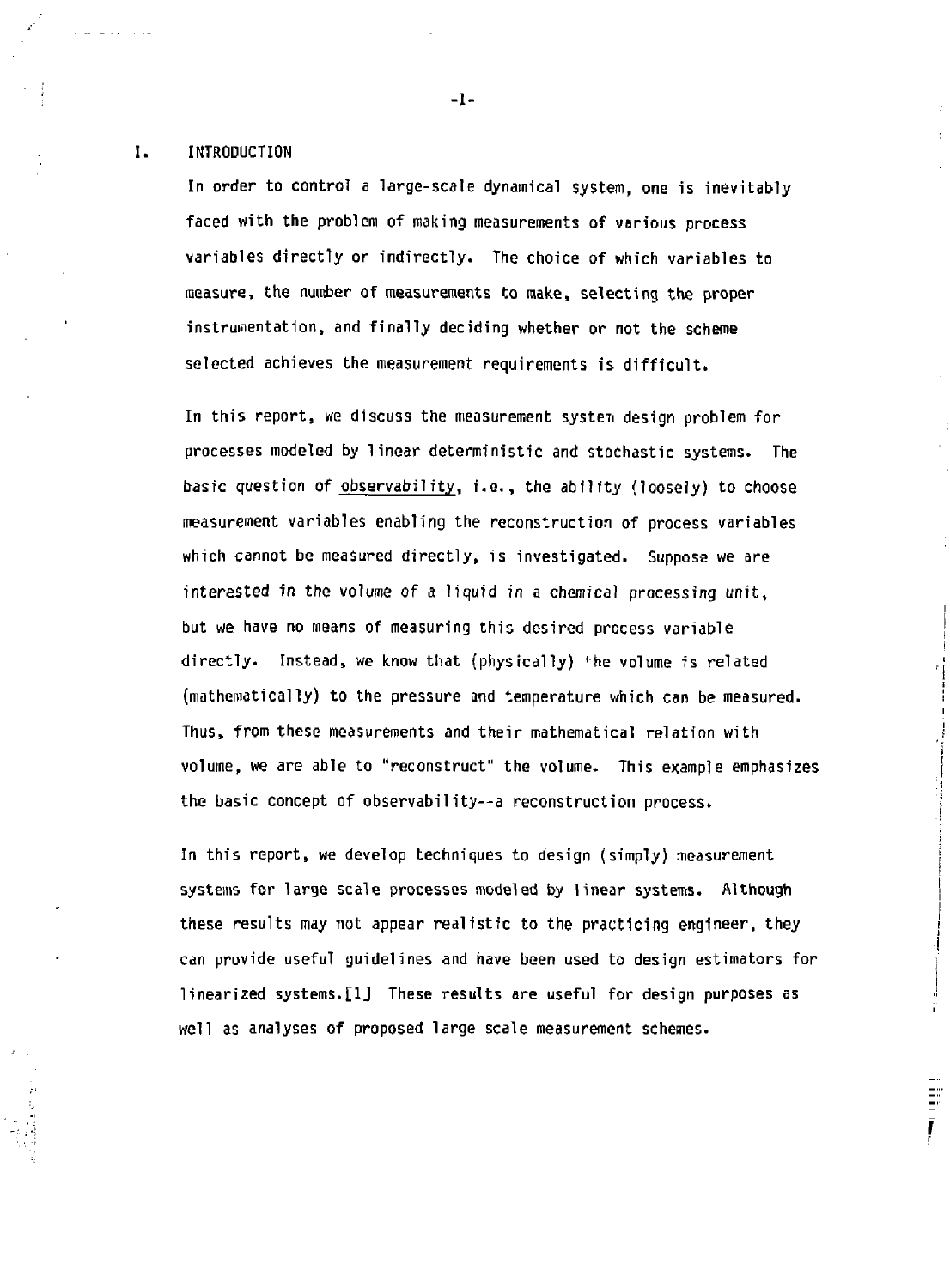**The necessary theoretical development of the design techniques is presented. The design algorithm evolves from this development. The algorithm is applied to a realistic large scale model of a threestage, four-species extraction column. Some theoretical results for columns in general are also presented.** 

**The basic question of observability of linear systems is defined and resolved in Section II. In Section III, the question of how to design a large scale measurement system is addressed. The results we arrive at**  are applied to a N stage M species extraction column which is used **in the chemical reprocessing of spent nuclear fuel elements. The deterministic concepts developed** *are* **then briefly extended to include stochastic linear models. Stochastic observability is defined and applied to a plutonium-nitrate storage vessel.**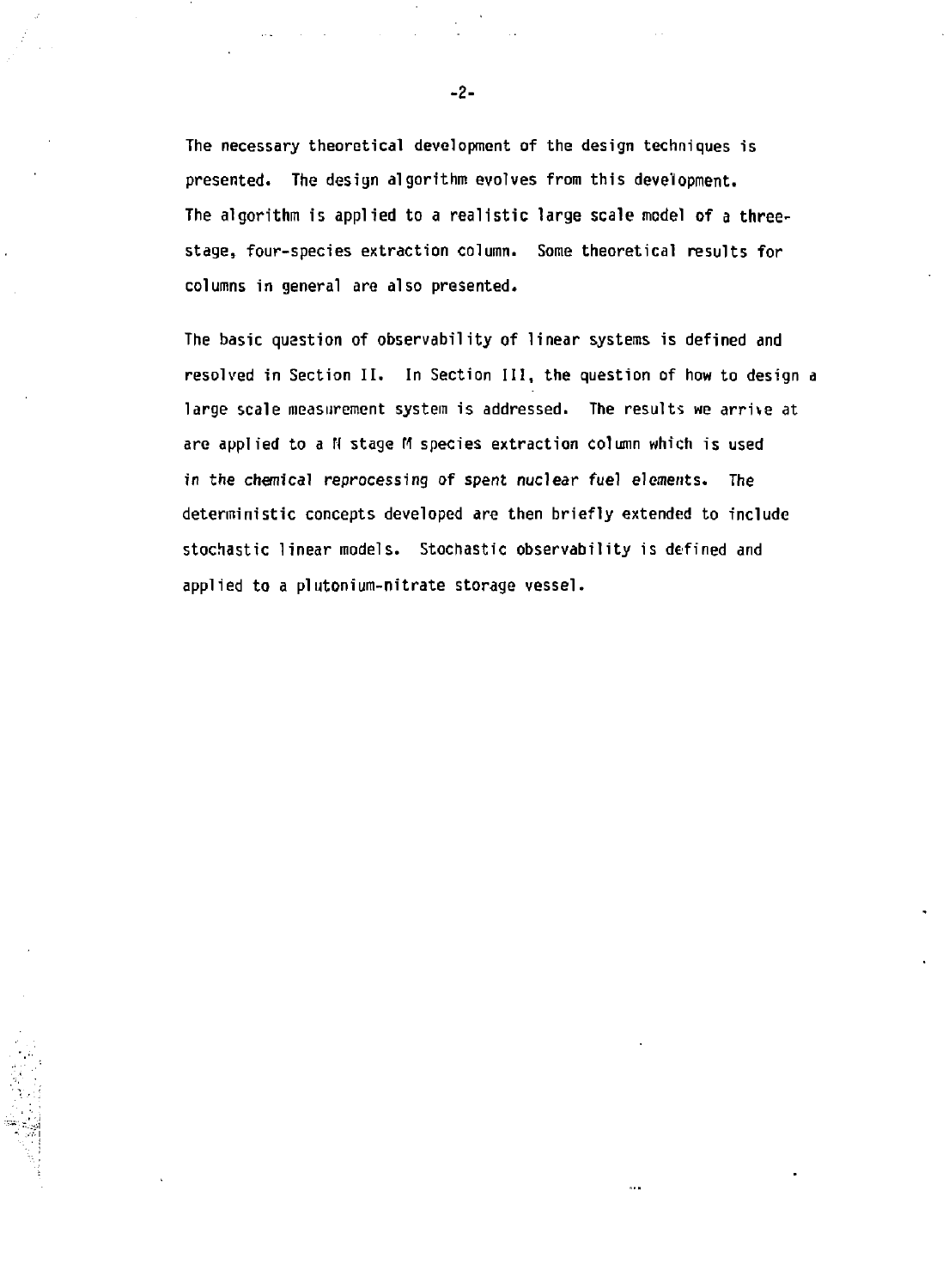**II. OBSERVABILITY OF LIHEAR SYSTEMS** 

**We are concerned basically with examining the inherent properties of a system which can be utilized to aid in the design or analysis of measurement systems. We restrict our attention to linear systems because they can be used to represent a large class of physical systems and also because this restriction enables us to obtain some meaningful results. We define a continuous linear dynamical system in state form by the model** 

$$
\dot{x}(t) = F_{+}x(t) + G_{+}u(t) \qquad (2.1)
$$

where x, u are the n-state, m-input vectors and  $F_g$ ,  $G_t$  are appropriately **dimensioned matrices. Suppose we wish to design a linear measurement system** 

$$
y(t) = Ht x(t)
$$
 (2.2)

where  $y_{{\mathsf{e}}} {\mathsf{R}}^{\nu}$  and  ${\mathsf{H}}_{\mathsf{r}}$  is the measurement distribution matrix.

We ask ourselves, what properties must (2.2) or  $H_t$  contain in order for us to be able to determine or reconstruct  $x(t)$  from measurements  $y(t)$ ! This is really an analysis question, but the answer ultimately leads to design. This question is one of observability, i.e., the system of (2.1, 2) is observable if for any  $x(t_0)$  in the state space, there exists a finite  $t_1 > t_0$  such that knowledge of  $u(t)$  and  $y(t)$ over  $t_0 \le t \le t_1$  is sufficient to specify  $x(t_0)$ . If  $p = n$  and  $B_t$  is nonsingular over  $[t^{\text{}}_0, t^{\text{}}_1]$  then

$$
x(t) = H_t^{-1}y(t)
$$
 (2.3)

**-3-**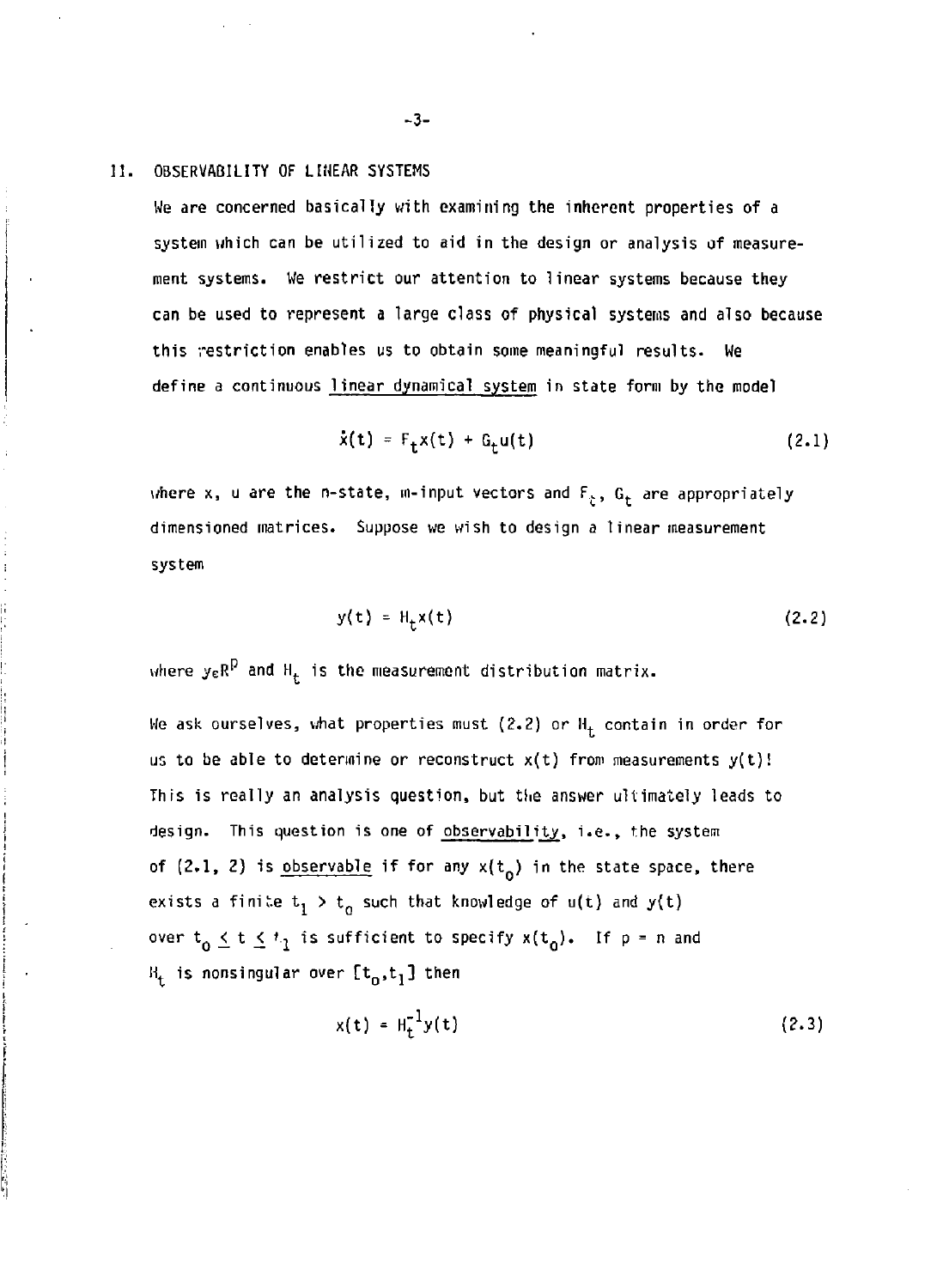and we recall that

$$
x(\alpha) = \phi(\alpha, t_0) x(t_0) + \int_{t_0}^{\alpha} \phi(\alpha, \beta) G_{\beta} u(\beta) d\beta \quad \alpha > t_0
$$
 (2.4)

where  $\phi(\alpha,t_0)$  is the well-known state transition matrix (see [2]). Clearly, letting  $t = a$  in (2.3) and using (2.4) we obtain

$$
H_{\alpha}^{-1}y(\alpha) = \phi(\alpha,t_0)x(t_0) + \int_{t_0}^{\alpha} \phi(\alpha,\beta)G_{\beta}u(\beta)d\beta
$$

*or* solving for  $x(t_0)$  (using the property  $\phi^{-1}(a,t_0) = \phi(t_0,a)$ )

$$
x(t_0) = \phi(t_0, \alpha) [H_{\alpha}^{-\frac{1}{2}}(\alpha) - \int_{t_0}^{\alpha} \phi(\alpha, \beta) G_{\beta} u(\beta) d\beta]
$$
 (2.5)

Clearly, since u and y are known over this interval, the "constraint" on our measurement system  $B_{\alpha}$  is that it be nonsingular, one obvious choice is  $H_{\alpha} = H = I_n$ , i.e., measure every state independently.

Unfortunately, II is singular—typically we have many more states than measurements! Even if the states are accessible for measurement, we may not be able to afford the cost of instrumentation that is required. So, the more realistic case exists when  $p \neq n$ . The answer to this problem is also well-known, using the results in Meditch[3] we have

```
Lemma 2.1. The system in (2.1,2) is completely observable on [t_0, t_1]if the symmetric nxn matrix
```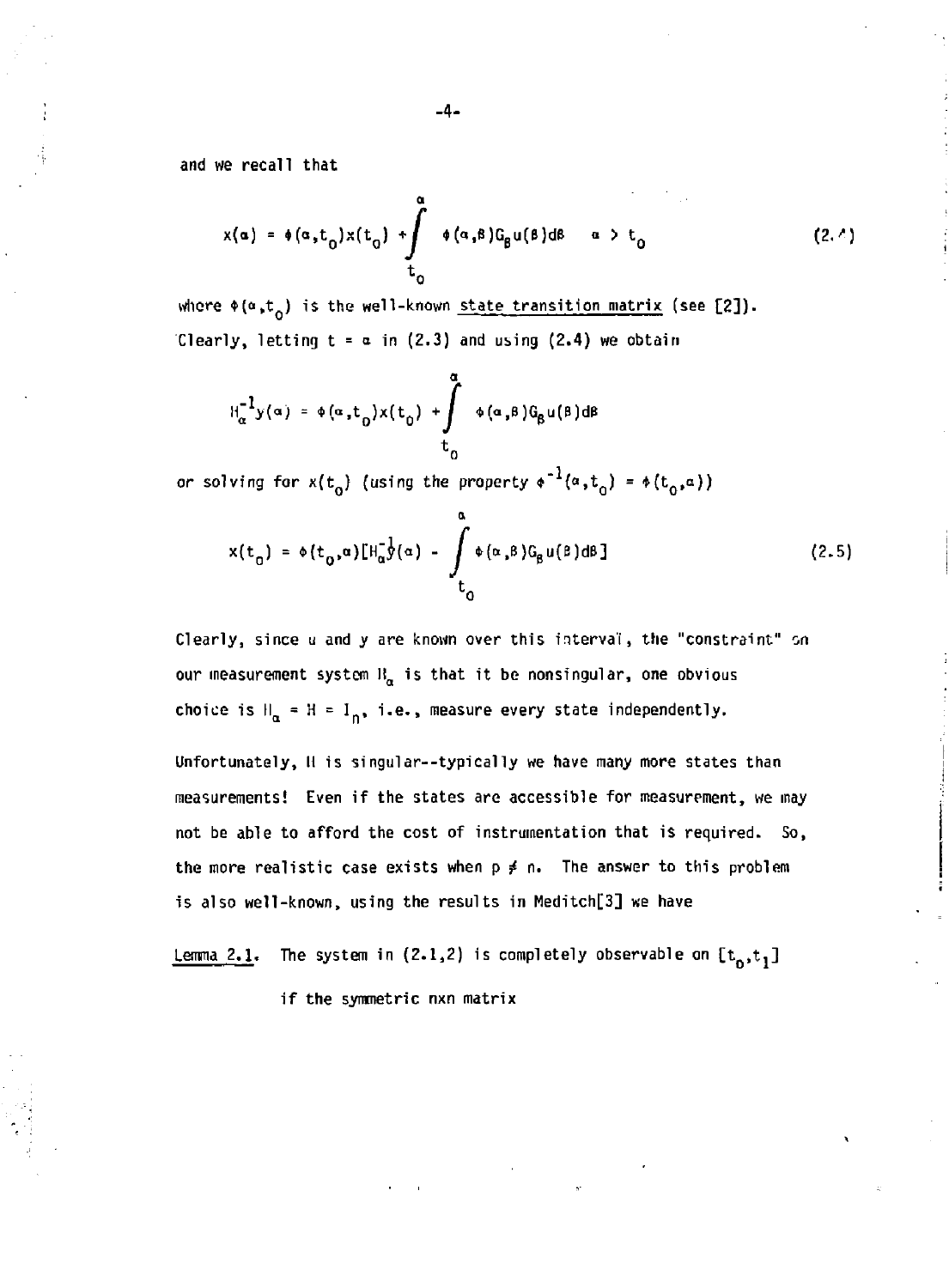$$
V(t_0,t_1):=\int\limits_{t_0}^{t_1} \phi^\top(\alpha,t_0)H^{\tilde{I}}_\alpha H_\alpha\phi(\alpha,t_0) d\alpha
$$

-5-

is positive definite for some  $t_1 > t_0$ (2.6)

The proof of this lemma is straightforward, but the sufficiency part is instructive and will be used later so we develop it briefly. From (2.5) we have

$$
y(t) = H_t \circ (t, t_0) \times (t_0) + \int_{t_0}^t \circ (t, s) G_\beta u(s) ds
$$

or since u(\*) is known we can examine

$$
\overline{y}(t) = y(t) - \int_{t_0}^{t_1} \phi(t,\beta) G_g u(\beta) d\beta = H_{t^{\phi}}(t,t_0) x(t_0).
$$
 (2.7)

Now multiplying both sides of (2.7) and integrating from  $t_0$  to  $t_1$ , we have

$$
\int_{t_0}^{t_1} \int_0^{\tau} (\alpha, t_0) H_{\alpha}^T \bar{y}(\alpha) d\alpha = \left\{ \int_{t_0}^{t_1} \int_0^{\tau} (\alpha, t_0) H_{\alpha}^T H_{\alpha}^* (\alpha, t_0) d\alpha \right\} x(t_0)
$$

or

$$
x(t_0) = V^{-1}(t_0, t_1) \int_0^{t_1} \phi^{T}(\alpha, t_0) H_{\alpha}^{T} \bar{y}(\alpha) d\alpha
$$
 (8)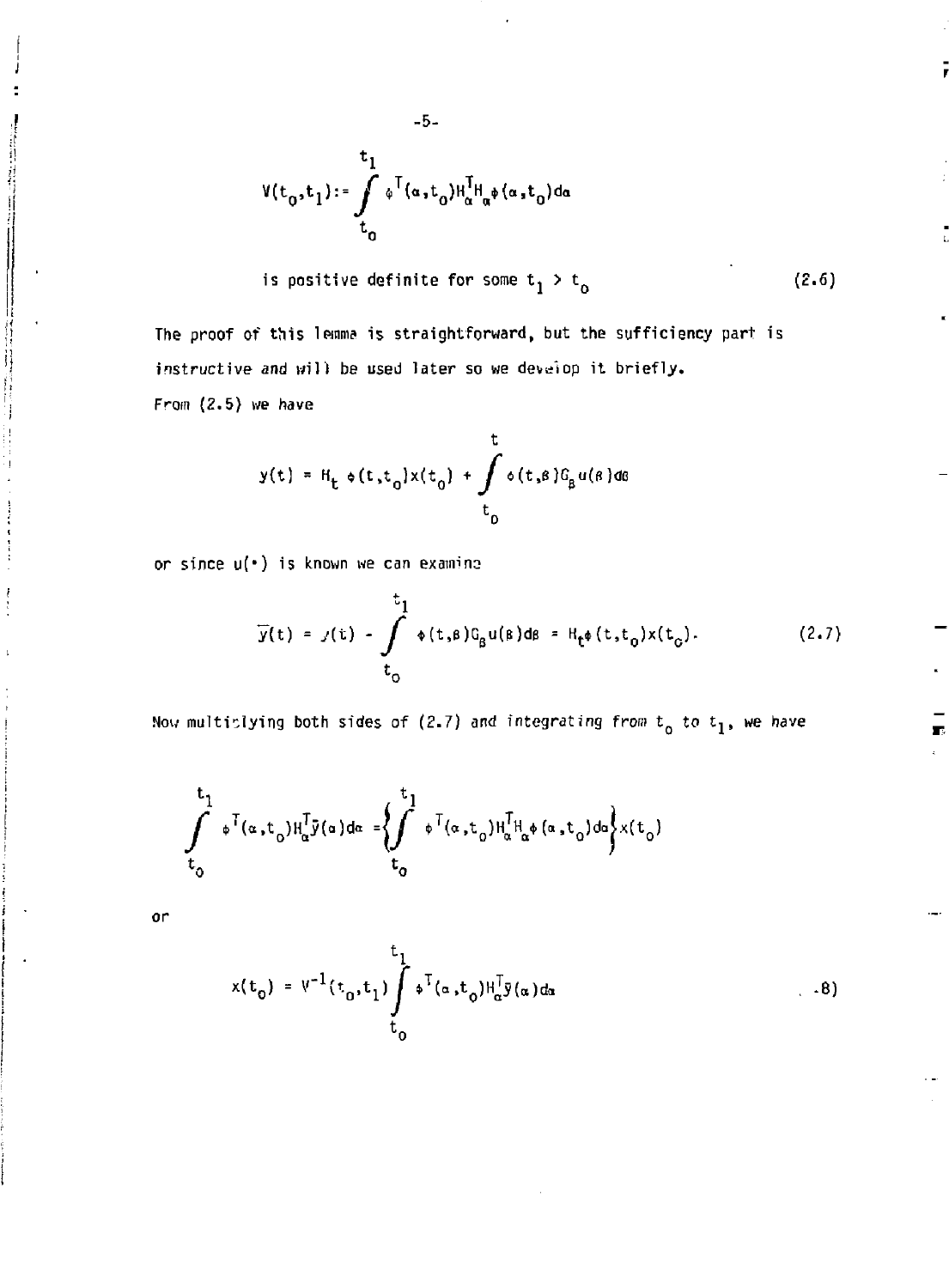So analogous to (2.5), we see that V must be nonsfngular; thus, our design problem becomes that of assuring that (2.6) is satisfied. Consider the following corollary to the lemma, which indicates the well-known time invariant case

Corollary 2.2 Let  $z_t$ : =  $(F_t, G_t, H_t)$  of (2.1,2) be time invariant, i.e.,  $\Sigma = (F, G, H)$ , then the corresponding system is completely observable if

> $p(V_n) = n$ where  $V_n^*: [H^*|(HF)^*|...|[HF^{n-1})^*]$  is the observability matrix and  $p(\cdot)$  is the rank of  $\cdot$ .

The proof of this corollary can be found in [ 2].

We will now digress slightly and work with the linear time invariant version of (2.1,2) to answer some fundamental questions and then return to the time varying case in a later section.

III. DESIGN OF LINEAR TIME INVARIANT MEASUREMENT SYSTEMS

In this section, we restrict our examination to linear time invariant systems and ask two basic questions. What is the minimal number of outputs required to assure system observability? What is the minimal number of sensors required to achieve observability? The answer to the first question requires some mathematical machinery which we briefly describe.

Contract of the contract of the contract of the contract of the contract of the contract of the contract of the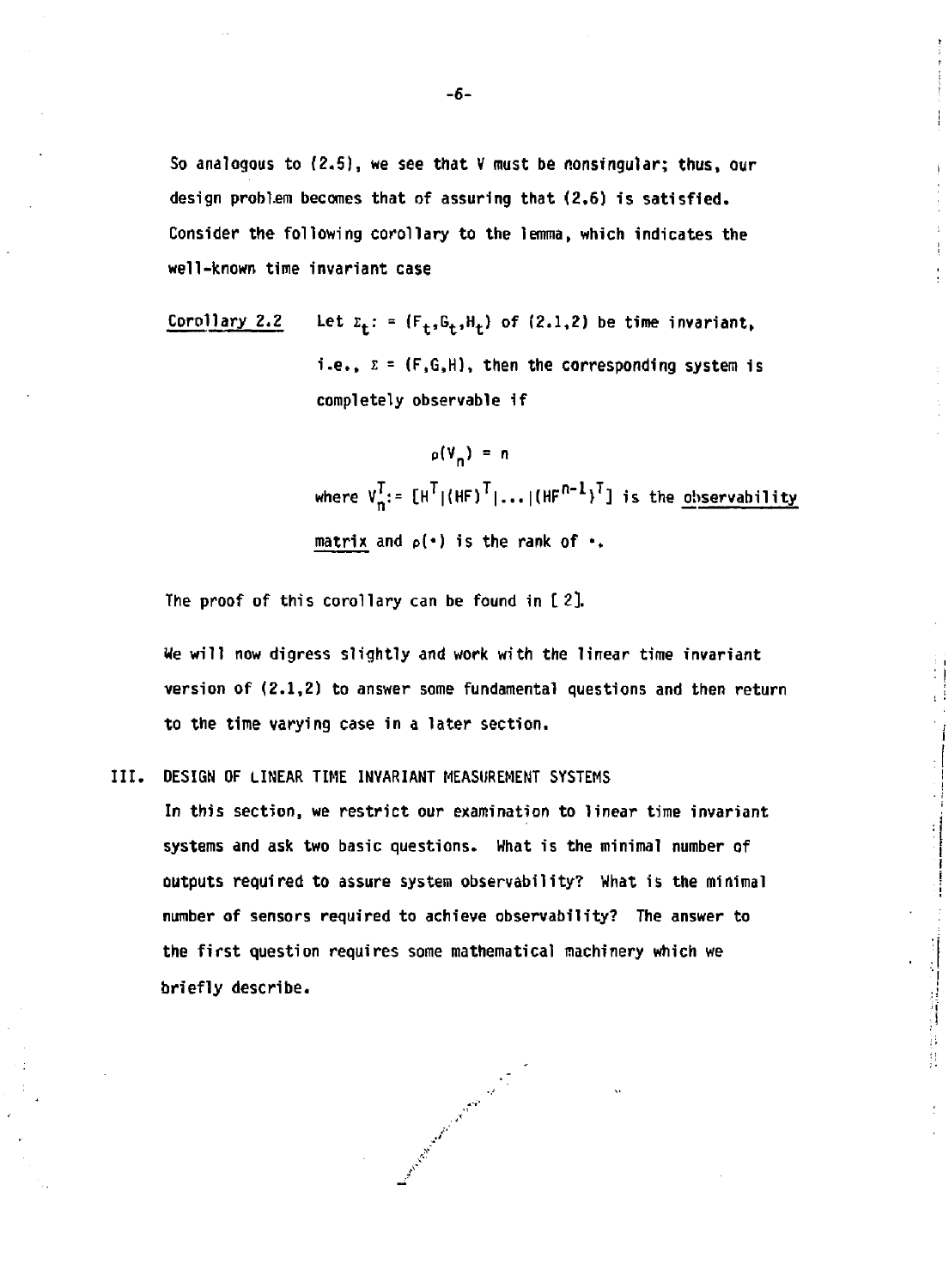First, we define two systems  $(F_1, G_1, H_1)$  and  $(F_2, G_2, H_2)$  to be equivalent if there exists a nonsingular coordinate transformation T such that for  $x_1 = Tx_2$ 

$$
(F_2, G_2, H_2) = (TF_1T^{-1}, TG_1, H_1T^{-1}).
$$
\n(3.1)

Let's consider a specific coordinate representation of (F,G,H) - the Jordan canonical form. Following Chen[4] we define a system to be in Jordan form when

$$
F_{J} := \begin{bmatrix} F_1 & 0 \\ \vdots & \ddots & \vdots \\ 0 & F_q \end{bmatrix} \quad , \quad G_{J} := \begin{bmatrix} G_1 \\ \vdots \\ G_q \end{bmatrix} \quad , \quad H_{J} := [H_1 \dots H_q]
$$

where corresponding to each eigenvalue, say  $x_i$ , we have submatrices

$$
F_{i} := \begin{bmatrix} F_{i1} & 0 \\ & \ddots & \\ 0 & & F_{ir_{i}} \end{bmatrix}, G_{i} := \begin{bmatrix} G_{i1} \\ \vdots \\ G_{ir_{i}} \end{bmatrix}, H_{i} := [H_{i1} \cdots H_{ir_{i}}]
$$

and

j 4

$$
F_{ij} = \begin{bmatrix} \lambda_{i} & 0 \\ 0 & \lambda_{i} & \lambda_{i} \\ 0 & \lambda_{i} & \lambda_{i} \\ 0 & \lambda_{i} & \lambda_{i} \end{bmatrix}, G_{ij} = \begin{bmatrix} g_{1ij} \\ \vdots \\ g_{nj}j \end{bmatrix} H_{ij} = [h_{1ij} \dots h_{nj} \text{ is } (3.2)
$$

Note that the Jordan structure enables one to decompose a system into decoupled or noninteracting subsystems. Consider the following simple example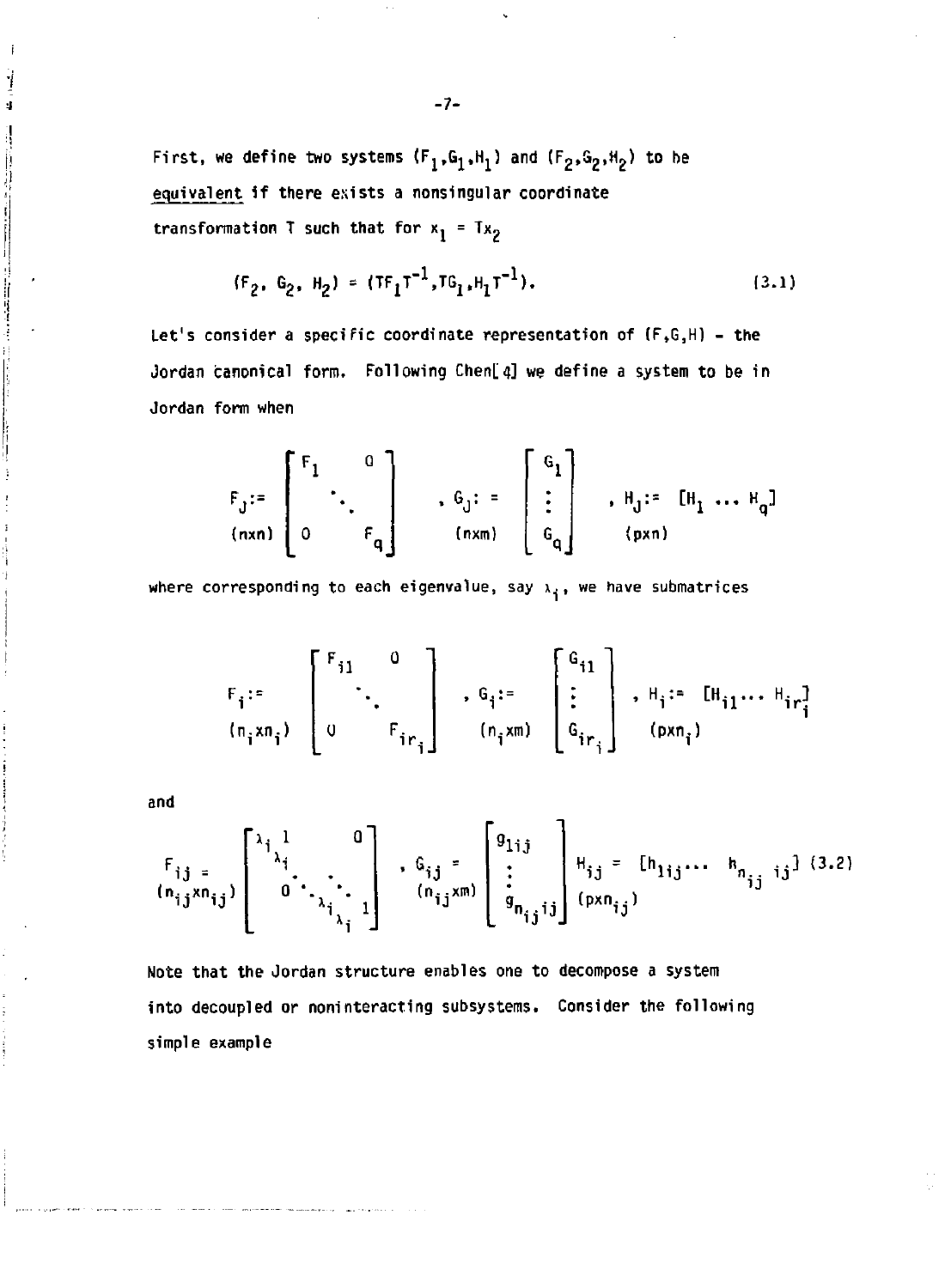Example 3.1 Let a system  $(F_1, G_1, H_1)$  be transformed to  $(F_J, G_J, H_J)$ such that  $n_1 = 3$ ,  $n_{11} = 2$ ,  $n_{12} = 1$  and  $n_2 = 1$ ,  $n_{21} = 1$ . **Construct the Jordan form representation.** 

**For** *\*  r

$$
F_{11} = \begin{bmatrix} \lambda_1 & 1 \\ 0 & \lambda_1 \end{bmatrix} , 6_{11} = \begin{bmatrix} g_{111} \\ g_{211} \end{bmatrix} , H_{11} = [h_{111} h_{211}]
$$

$$
F_{12} = [\lambda_1] , G_{12} = [g_{112}], H_{12} = [h_{112}]
$$

For  $\lambda_2$ :

$$
F_{21} = \lbrack \lambda_2 \rbrack
$$
,  $G_{21} = \lbrack g_{121} \rbrack$ ,  $H_{21} = \lbrack h_{121} \rbrack$ 

**Thus,** 

$$
F_J = \begin{bmatrix} \lambda_1 & 1 & 0 \\ \lambda_1 & \lambda_1 & 0 \\ -\lambda_1 & \lambda_1 & 0 \\ 0 & \frac{1}{2} & \frac{1}{2} \\ 0 & \frac{1}{2} & \frac{1}{2} \end{bmatrix}, \quad G_J = \begin{bmatrix} g_{111} \\ g_{211} \\ \frac{1}{2} & 0 \\ \frac{1}{2} & \frac{1}{2} \end{bmatrix}, \quad H_J = [h_{111}h_{211}|h_{112}|h_{121}]
$$

有限制

If one were to construct a block diagram of this system, then we have<sup>t</sup>

$$
x_1 = \lambda_1 x_1 + x_2 + \underline{g}_{111} \underline{u}
$$
  
\n
$$
x_2 = \lambda_1 x_2 + \underline{g}_{211} \underline{u}
$$
  
\n
$$
x_3 = \lambda_1 x_3 + \underline{g}_{112} \underline{u}
$$
  
\n
$$
x_4 = \lambda_2 x_4 + \underline{g}_{121} \underline{u}
$$

+ Here we use the underline to distinguish vector from scalar quantities.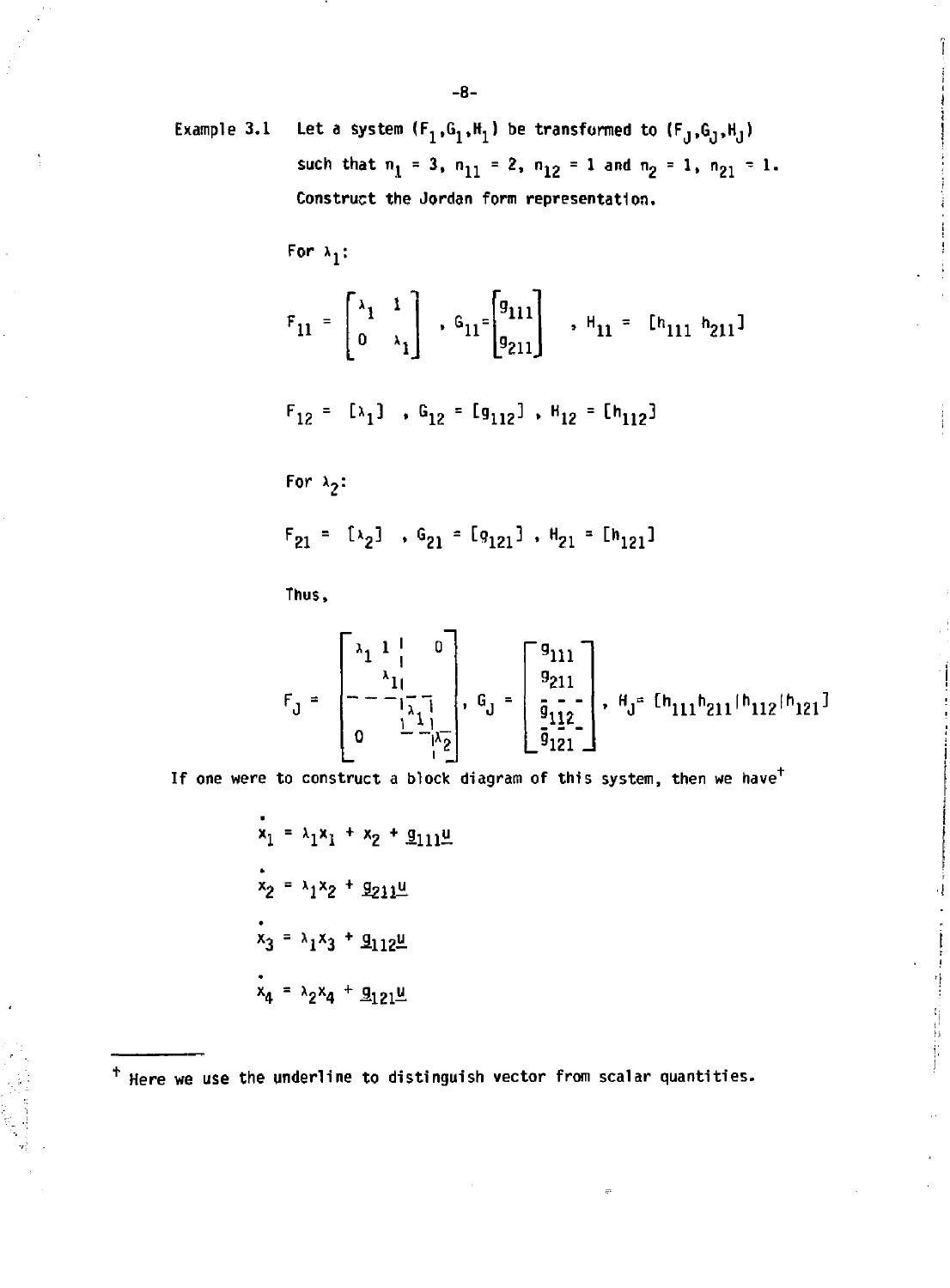and the measurement scheme

ï

 $\frac{1}{i}$  $\frac{1}{2}$ 

 $\begin{bmatrix} \frac{1}{2} & \frac{1}{2} & \frac{1}{2} & \frac{1}{2} & \frac{1}{2} \\ \frac{1}{2} & \frac{1}{2} & \frac{1}{2} & \frac{1}{2} & \frac{1}{2} \\ \frac{1}{2} & \frac{1}{2} & \frac{1}{2} & \frac{1}{2} & \frac{1}{2} \\ \frac{1}{2} & \frac{1}{2} & \frac{1}{2} & \frac{1}{2} & \frac{1}{2} \\ \frac{1}{2} & \frac{1}{2} & \frac{1}{2} & \frac{1}{2} & \frac{1}{2} \\ \frac{1}{2} & \frac{1}{2$ 

ĺ

$$
\underline{y} = (\underline{h}_{111}x_1 + \underline{h}_{211}x_2) + \underline{h}_{112}x_3 + \underline{h}_{121}x_4 = \underline{y}_{11} + \underline{y}_{12} + \underline{y}_{21}
$$
 (3.3)

The system is depicted in Figure 1. Note that each of the three subsystems are state-decoupled from one another, i.e. , nona of the states of one subsystem interact with another subsystem . For example, we can rewrite (3.3) as the subsystems  $\{s_1\}$ , i = 1,2,3

$$
S_1 = \begin{cases} x_{11} = F_{11}x_{11} + G_{11}u \\ y_{11} = H_{11}x_{11} & \text{for } x_{11}^T = [x_1, x_2] \end{cases}
$$

$$
S_2 = \begin{cases} \n\dot{x}_{12} = F_{12}x_{12} + G_{12}x_{12} \\
y_{12} = H_{12}x_{12} & \text{for } x_{12} = x_3\n\end{cases}
$$

$$
S_1 = \begin{cases} x_{21} = F_{21}x_{21} + G_{21}u \\ y_{21} = H_{21}x_{21} & \text{for } x_{21} = x_4 \end{cases}
$$

**Thus, the Jordan form enables us to decouple the system, by a coordinate transformation. Note that the system responds identically to the original system—only** *an* **"equivalent" internal structure has been**  formed. The transmission  $T^{-1}$  is conventionally designated  $M_F^-$  the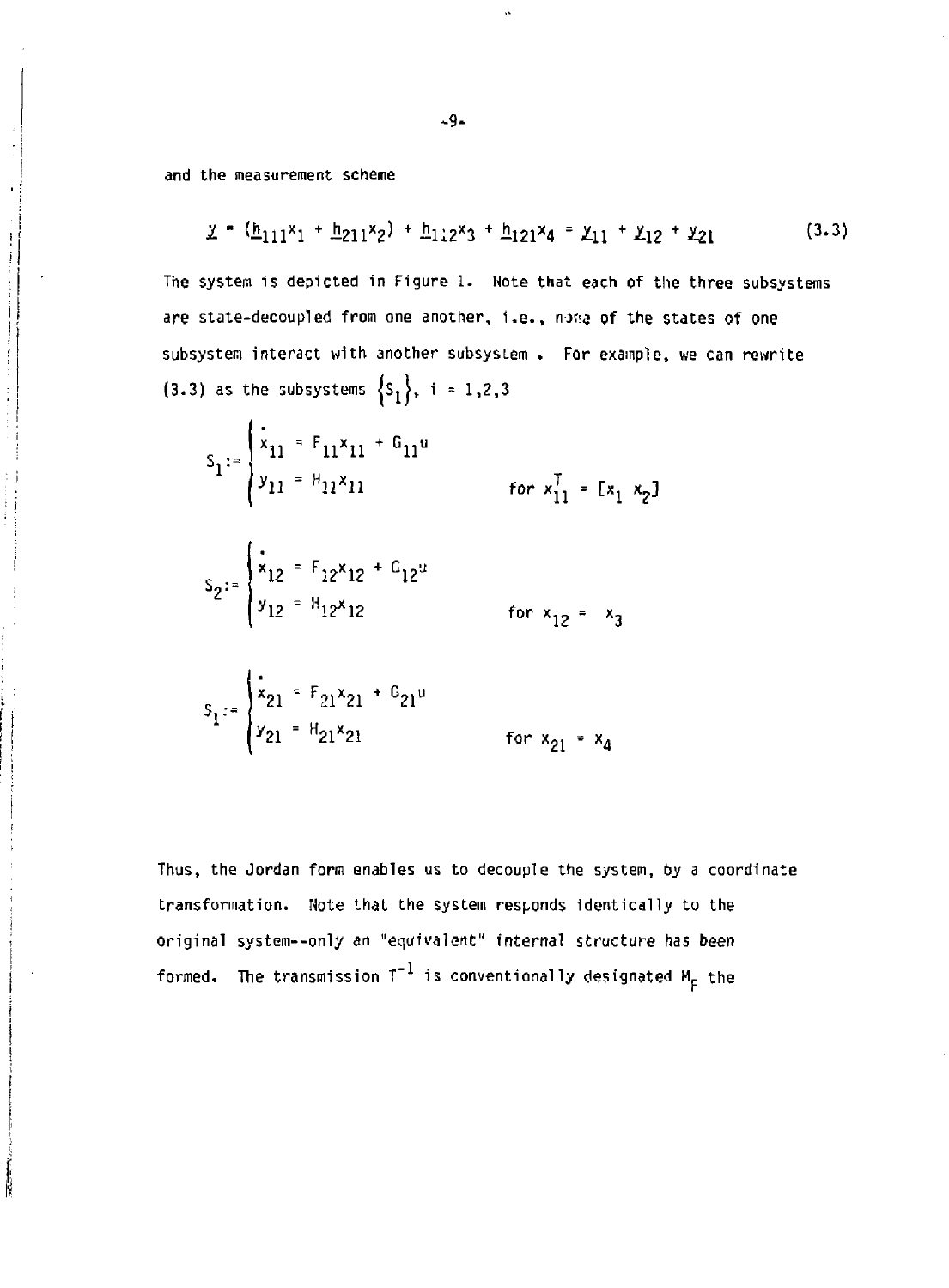

 $\label{eq:2} \lim_{\substack{\longrightarrow\\ \text{minmax} \\ \text{minmax} \\ \text{minmax} \\ \text{minmax} \\ \text{minmax} \\ \text{minmax} \\ \text{minmax} \\ \text{minmax} \\ \text{minmax} \\ \text{minmax} \\ \text{minmax} \\ \text{minmax} \\ \text{minmax} \\ \text{minmax} \\ \text{minmax} \\ \text{minmax} \\ \text{minmax} \\ \text{minmax} \\ \text{minmax} \\ \text{minmax} \\ \text{minmax} \\ \text{minmax} \\ \text{minmax} \\ \text{minmax} \\ \text{minmax} \\ \text{minmax} \\ \text{minmax} \\ \text{minmax} \\ \text{minmax} \\ \$ 

 $\sim$ 

FIGURE 1. JORDAN FORM REPRESENTATION OF LINEAR SYSTEM

 $\sim 100$  and  $\sim 100$ 

<u>a salah mempunyai dan bagi dan bagi dalam dan bagi dalam dalam dalam dalam dalam dalam dalam dalam dalam dala</u>

 $\mathcal{O}(2^{\log n})$  , where  $\mathcal{O}(2^{\log n})$ 

 $\sim 100$ 

the company's special contract and a series

l.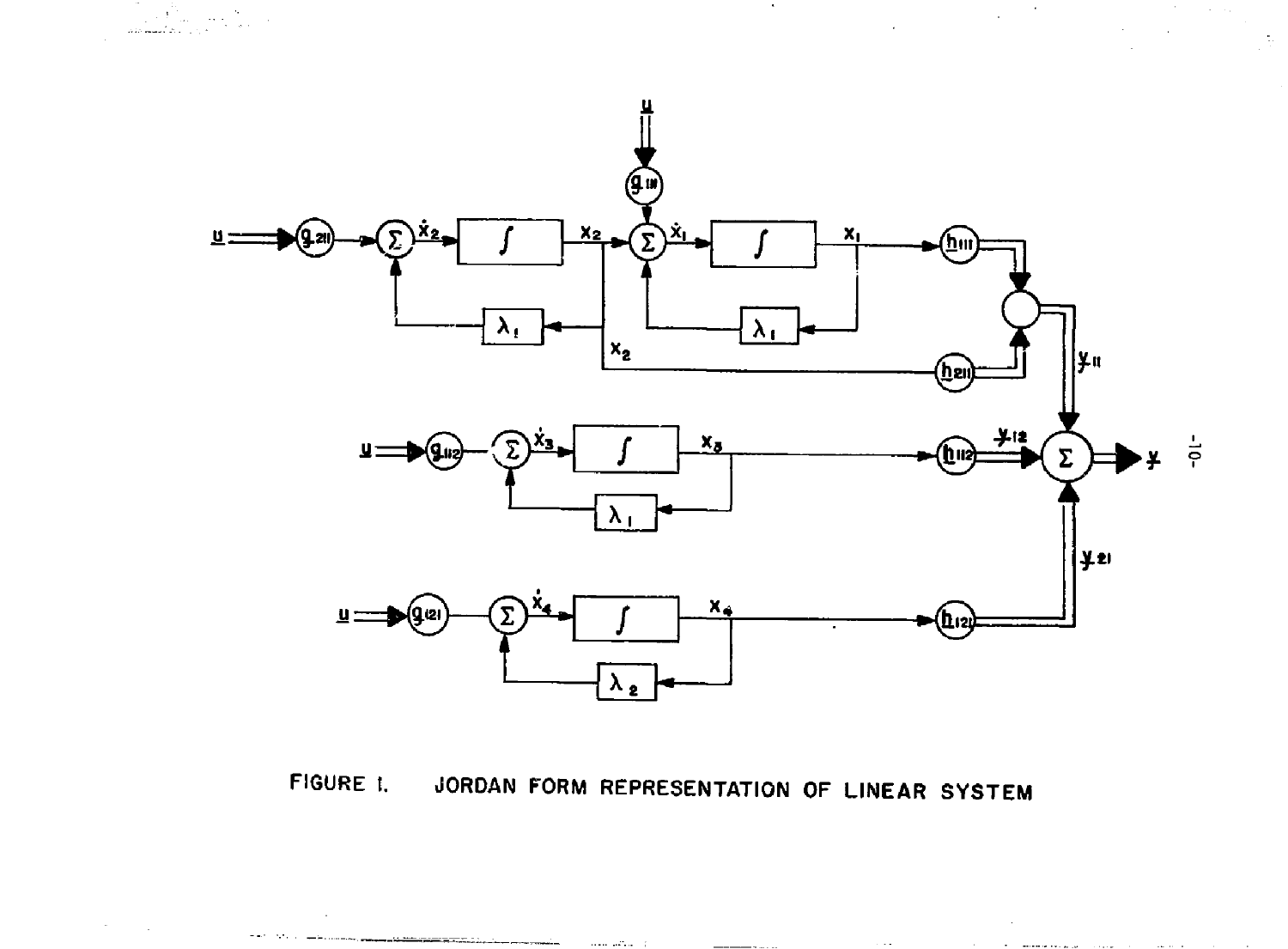**modal matrix of F and is made up of the eigenvectors and generalized eigenvectors that correspond to distinct eigenvalues (see Chen[4] for details), i.e.,** 

$$
M_F = \left[ \underline{v}_1 | \dots | \underline{v}_q \right] \tag{3.4}
$$

where  $y_i$  satisfies the **eigenvector** equation

$$
(F - \lambda_i I) v_i = \underline{0} \tag{3.5}
$$

**or**  $\underline{v}_i$  is a generalized eigenvector of rank k of F associated with  $\lambda_i$  if **and only if** 

$$
(F - \lambda_i I)^{k} \underline{v}_i = \underline{0}
$$

**and** 

Ì

$$
(F - \lambda_i I)^{k - 1} \underline{v}_i \neq \underline{0} \tag{3.6}
$$

**Thus, the modal matrix is always guaranteed to be nonsingular by con**struction; therefore, we can be assured that the transformation  $T = M_F$ **always exists.** 

**The importance of the Jordan canonical form in the design of control systems has been well known for a long time, and its significance in a more general geometric setting has been discussed in Wonham[5]. Thus, the Jordan form is the matrix representation of a linear operator which decomposes the state space into cyclic subspaces. (See Uonham[5] for details). This decomposition is unique and it enables us to easily determine such important properties as stability, controllability, and observability.**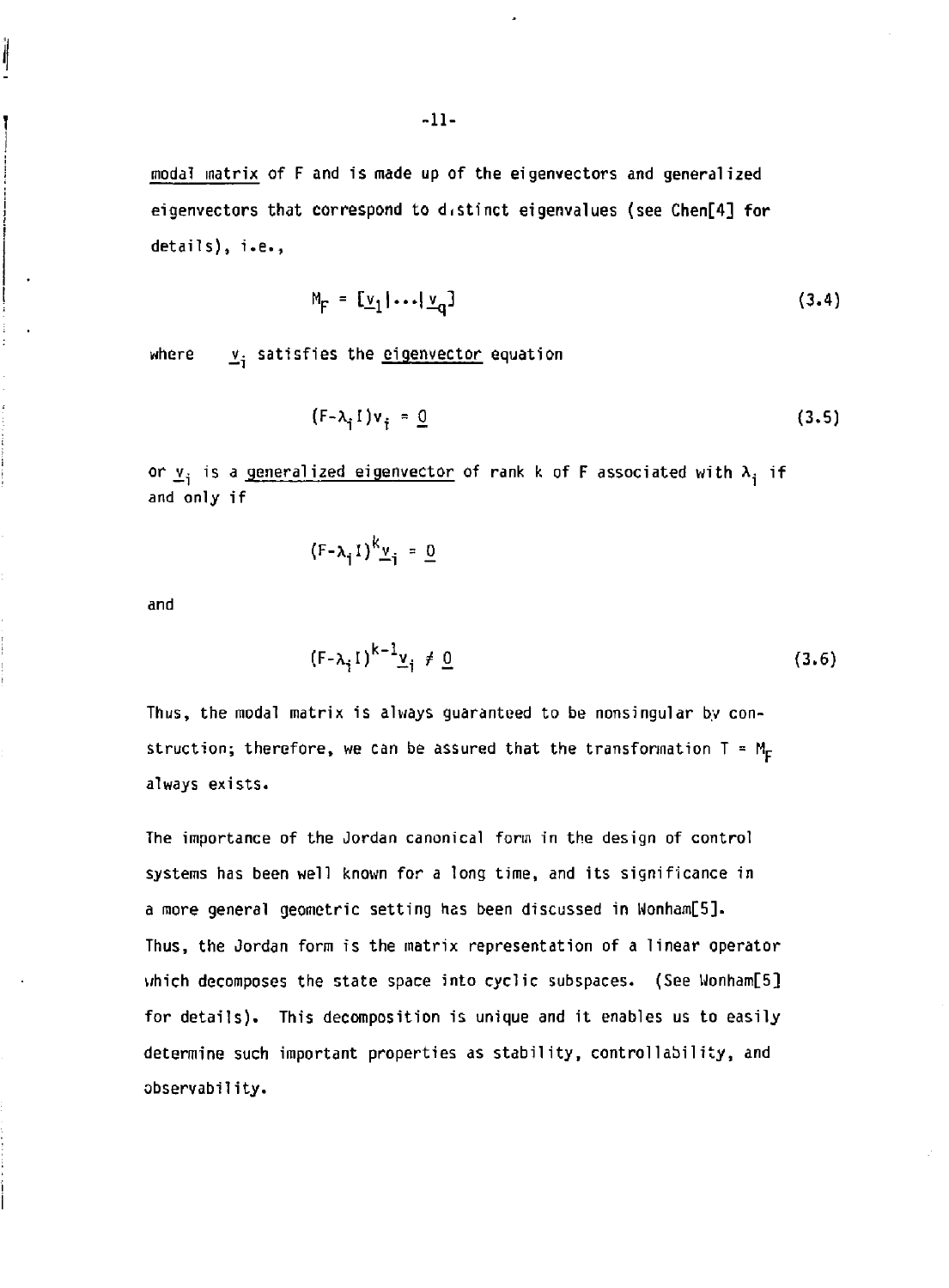**Consider the situation where the dimension of F is large (n>5). To**  check observability we merely must check the rank of  $V_n$  in Corollary 2.2; **however, this step is not necessarily an easy task even on a computer. Also, the rank check is not enlightening as a design aid; therefore, we consider the following lemma which employs the Jordan form,** 

**Lemma 3.1 Given the system £j = (FJ.GJ.HJ ) in Jordan form, E, is observable iff for each iea, the columns of the pxr.**  d - I **matrix** 

$$
\mathbf{V}_i^* = [\mathbf{h}_{1i1}\mathbf{h}_{1i2} \cdots \mathbf{h}_{1i\mathbf{r}_i}]
$$

**are linearly independent.** 

**The proof of this lemma is given in Chen[4] and it follows directly from properties of invariant subspaces. It merely means that we need only find a single vector which generates the subspace, i.e., the vector which corresponds to each independent eigenvector associated with** *a*  **particular eigenvalue. To see this, let's construct the observability matrix presented in Example 3,1. Here we have** 

**t**  This notation means  $i = 1, 2, \ldots, q$ .

**<sup>+</sup> <sup>+</sup> Similar results hold for the controllability of the system (see Chen[4]).**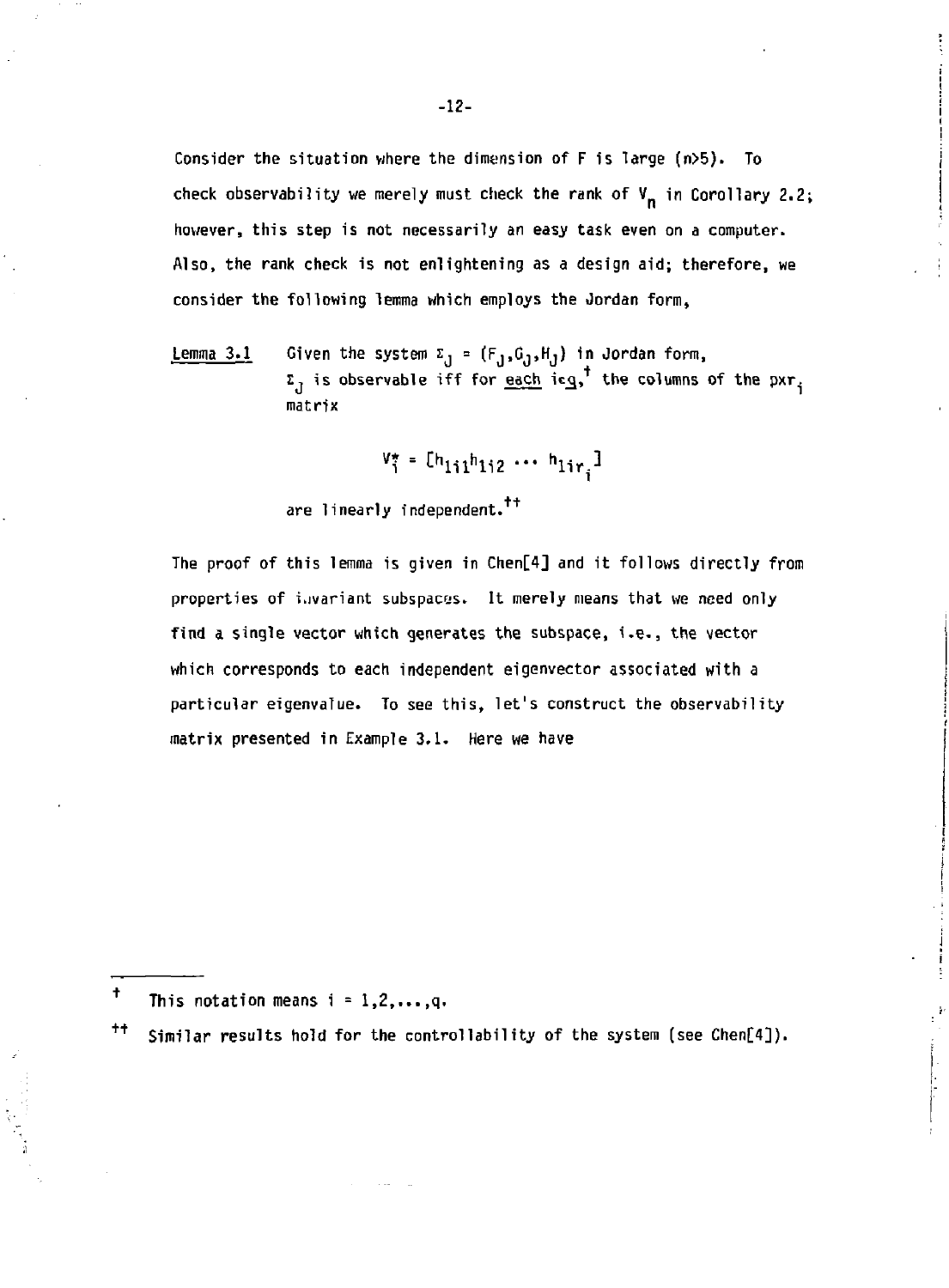$$
v_{n} = \begin{bmatrix}\nh_{111} & h_{211} & h_{111} + \lambda_{1}h_{211} & h_{112} & h_{121} \\
\lambda_{1}h_{111} & h_{111} + \lambda_{1}h_{211} & \lambda_{1}h_{112} & \lambda_{2}h_{121} \\
\lambda_{2}^{2}h_{111} & 2\lambda_{1}h_{111} + \lambda_{1}^{2}h_{211} & \lambda_{1}^{2}h_{112} & \lambda_{2}^{2}h_{121} \\
\vdots & \vdots & \ddots & \vdots \\
\lambda_{1}^{n-1}h_{111} & (n-1)\lambda_{1}^{n-2}h_{111} + \lambda_{1}^{n-1}h_{211} & \lambda_{1}^{n-1}h_{112} & \lambda_{2}^{n-1}h_{121}\n\end{bmatrix} (3.7)
$$

Clearly, column 2 is linearly independent of column 1 for any  $h_{211}$ ; therefore, the independence of columns 1 and 3 are determined by the values of  $h_{111}$  and  $h_{112}$  exclusively. Column 4 is always linearly independent due to  $\lambda_2$ ; thus,  $pV_n = n = 4$  and the system is observable. Thus, one only need check the independence of  $h_{111}$  and  $h_{112}$  to assure observability. For large scale systems and design, this technique is extremely useful. How applying the lemma directly to this example, we obtain for  $i = 1, 2, r_1 = 2, r_2 = 1$ 

$$
\rho V_1^* = [h_{111} h_{112}] = r_1 = 2
$$
  
\n
$$
\rho V_2^* = [h_{121}] = r_2 = 1
$$
 (3.8)

So, we see that (3.7) and (3.8) yield the same results and in fact these *results* indicate inmediately the minimum number of outputs required to assure observability. The following theorem summarizes this.

Ť.

**-13-**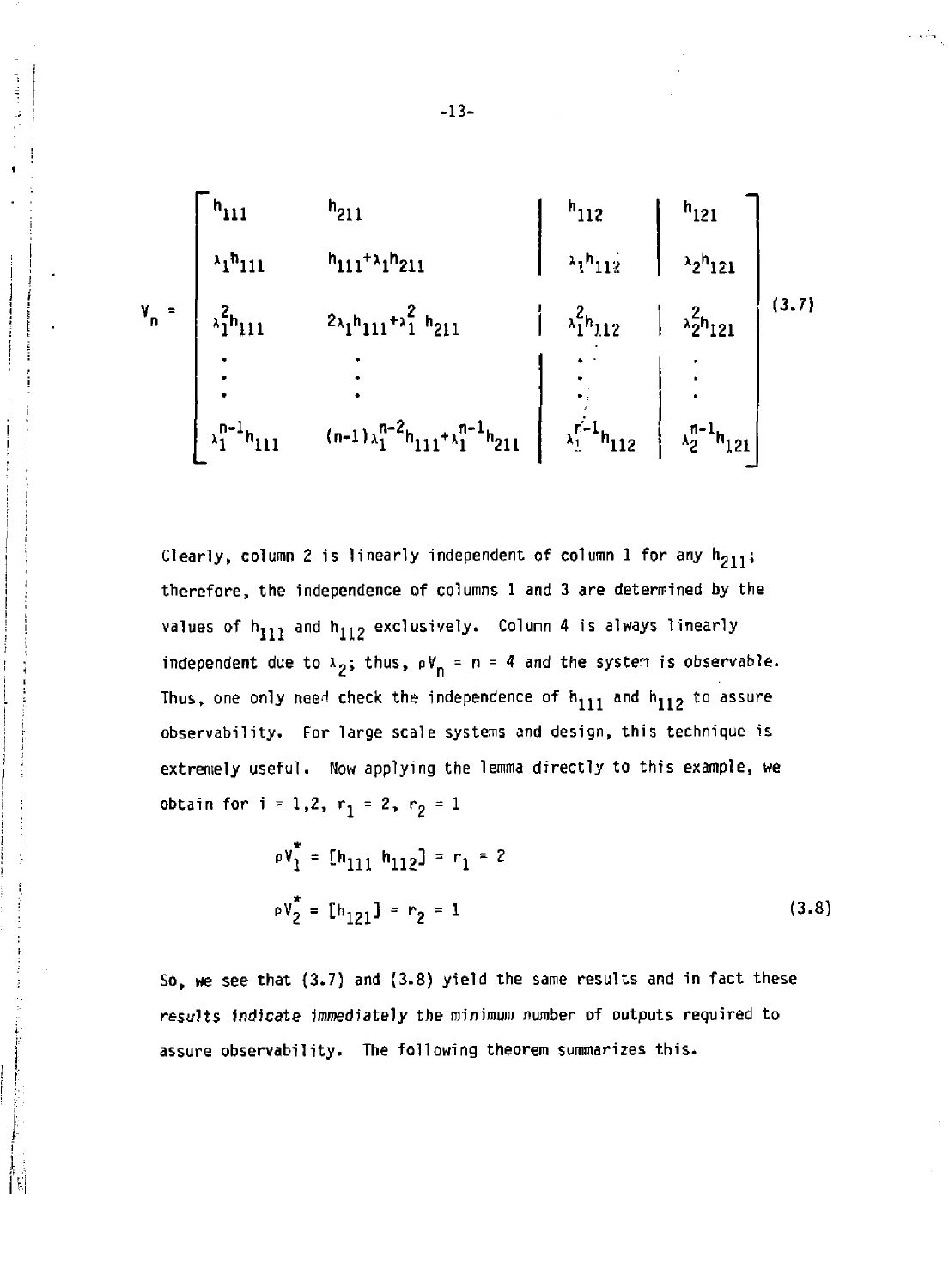**Theorem 3.1 Given a linear time invariant system, I =(F,G,H). The minimum number of outputs required to assure complete observability, i.e.,**  $\alpha V_n = n$  **is given by**  $p = max \{r_i\}$ **,** icg, where r<sub>i</sub> is the number of Jordan blocks associated **with x..** 

**The proof this theorem follows by applying the duality theorem to results of Vogt and Cullen [6] where they show that the max** *lr.\* **can be used to design a system for the minimum number of inputs to assure control**lability. We formally state this as a Corollary, i.e.,

**Corollary 3.2 The minimum number of inputs required to assure controllability, i.e., to assure that each state can be driven to the origin by a given input and the**  analogous condition  $pW_n = p[G|FG|...|F^{n-1}G] = n$ is given by  $m = max \{r_i\}$ , ieg above and W<sub>n</sub> is the **controllability matrix.** 

**We summarize these results in the measurement system design algorithm presented in Table I. This algorithm will be applied to an extraction column in Section 111-2.** 

#### **III-l N-Stage, M-Species Extraction Column Structural Models**

**We now apply these results to a large scale physical system utilized in nuclear reprocessing operation—an extraction column. In a**  Purex process, plutonium and uranium nitrates are complexed with tribatyl**phosphate then separated from other fission products by extraction with a suitable organic solvent (see Alspach[7] for details). The liquidliquid pulsed extraction column is a chemical processing unit to bring** 

ľ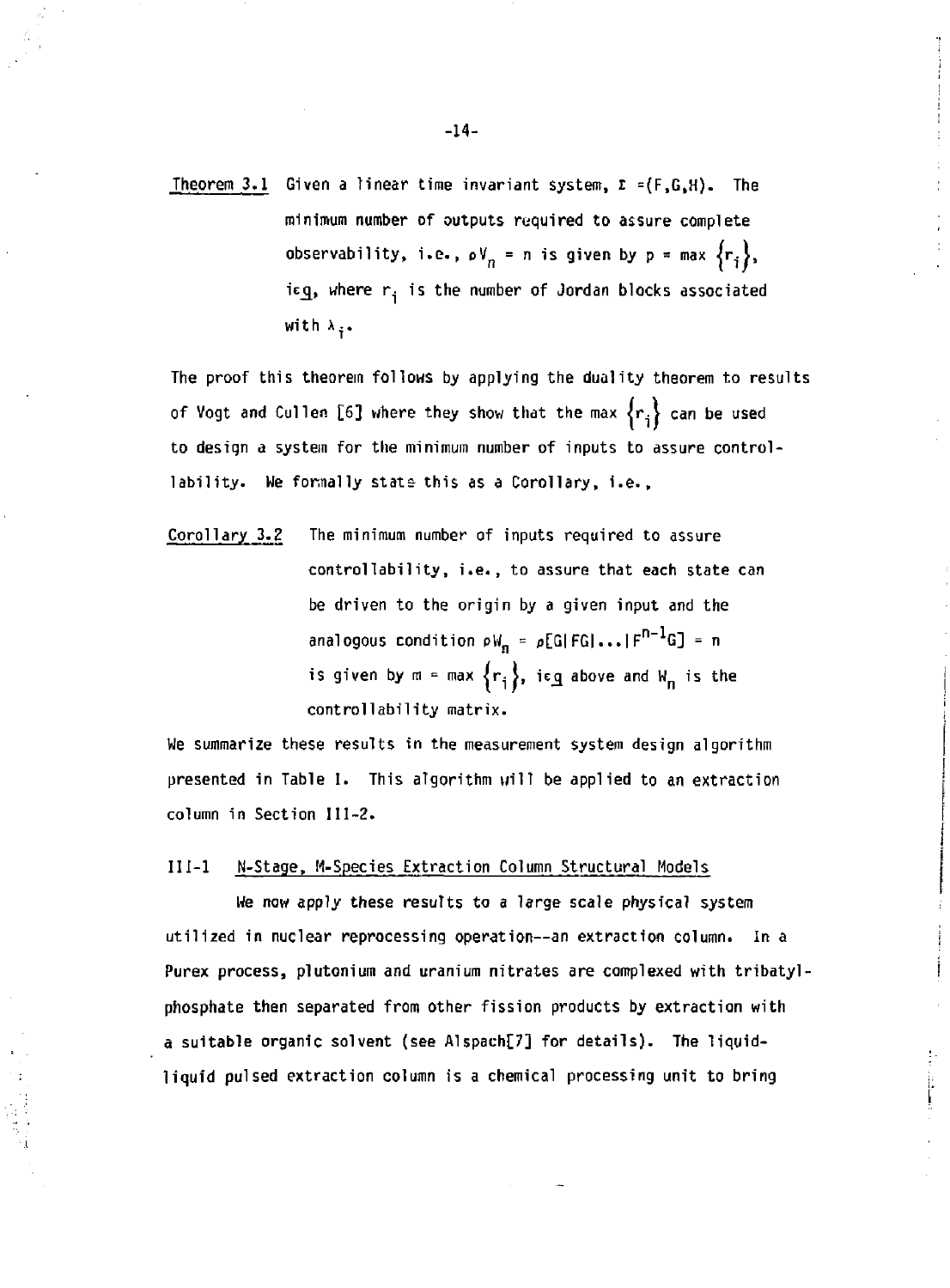#### TABLE 1: MEASUREMENT DESIGN ALGOPITHM

- Step 1: Transform  $F \rightarrow F_{1}$ , using an available eigenvalueeigenvector routine.
- Step 2: Set p = max  $\{r_i\}$  ieg this is the minimum number of outputs to assure obervability.
- Step 3: Form the set of matrices  $\{V_i\}$ , is $q$  and select the elements of H to assure the rank condition  $\rho\mathsf{V}_i$ min  $\{p,r_i\}$ .
- Step 4: Transform  $(F_J, G_J, H_J)$  back to the original system (F.G.H).

 $\begin{aligned} \mathcal{L}^{\text{max}}_{\text{max}}(\mathbf{r},\mathbf{r}) = \mathcal{L}^{\text{max}}_{\text{max}}(\mathbf{r},\mathbf{r}) \end{aligned}$ 

 $\frac{1}{2}$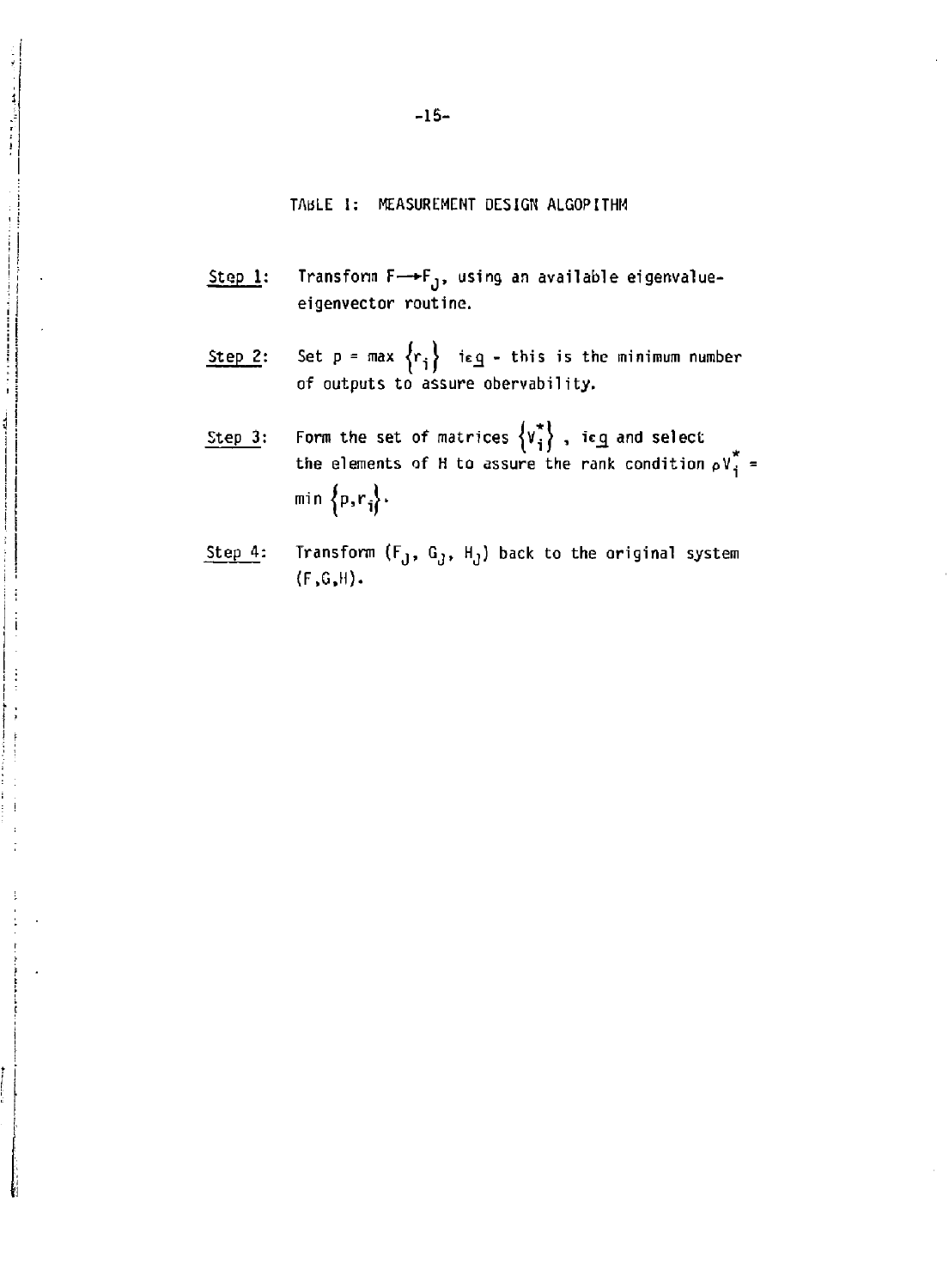**two immiscible phases (aqueous and organic) into better than usual contact, enhancing the transfer of mass between them by the hydraulic pulsation of the liquid through holes in plates spaced throughout the column. A state space model of a simple 3-stage extraction column was reported in Candy, et.al [8], the dynamic state equations take the form** 

$$
x(t) = Fx(t) + Gu(t) + \psi(x(t))
$$
 (3.9)

**In steady state, simulation runs indicate that the state trajectory is dominated by the linear time invariant part , therefore, we assume that the column can be adequately modeled by** 

$$
x(t) = Fx(t) + Gu(t)
$$
 (3.10)

**where the state vector of the N stage, M species column can be written by stages as** 

$$
x^{T} := [C_1^{0}(2) \dots C_M^{0}(2)] \dots [C_1^{0}(N+1) \dots C_M^{0}(N+1)] [C_1^{0}(2) \dots
$$
  
\n
$$
C_M^{a}(2)! \dots [C_1^{a}(N+1) \dots C_M^{a}(N+1)] [T(2) \dots T(N+1)]^{T}
$$
\n(3.11)

where  $C_i^0(j)$  is the organic concentration of the *i*-th species at **the j-th stage** 

> $c_i^d(j)$  is the acqueous concentration of the *i*-th species **at the j-th stage**

**T(j) is the stage temperature.** 

**This can be checked formally using a Taylor series expansion (see Athans[9]).**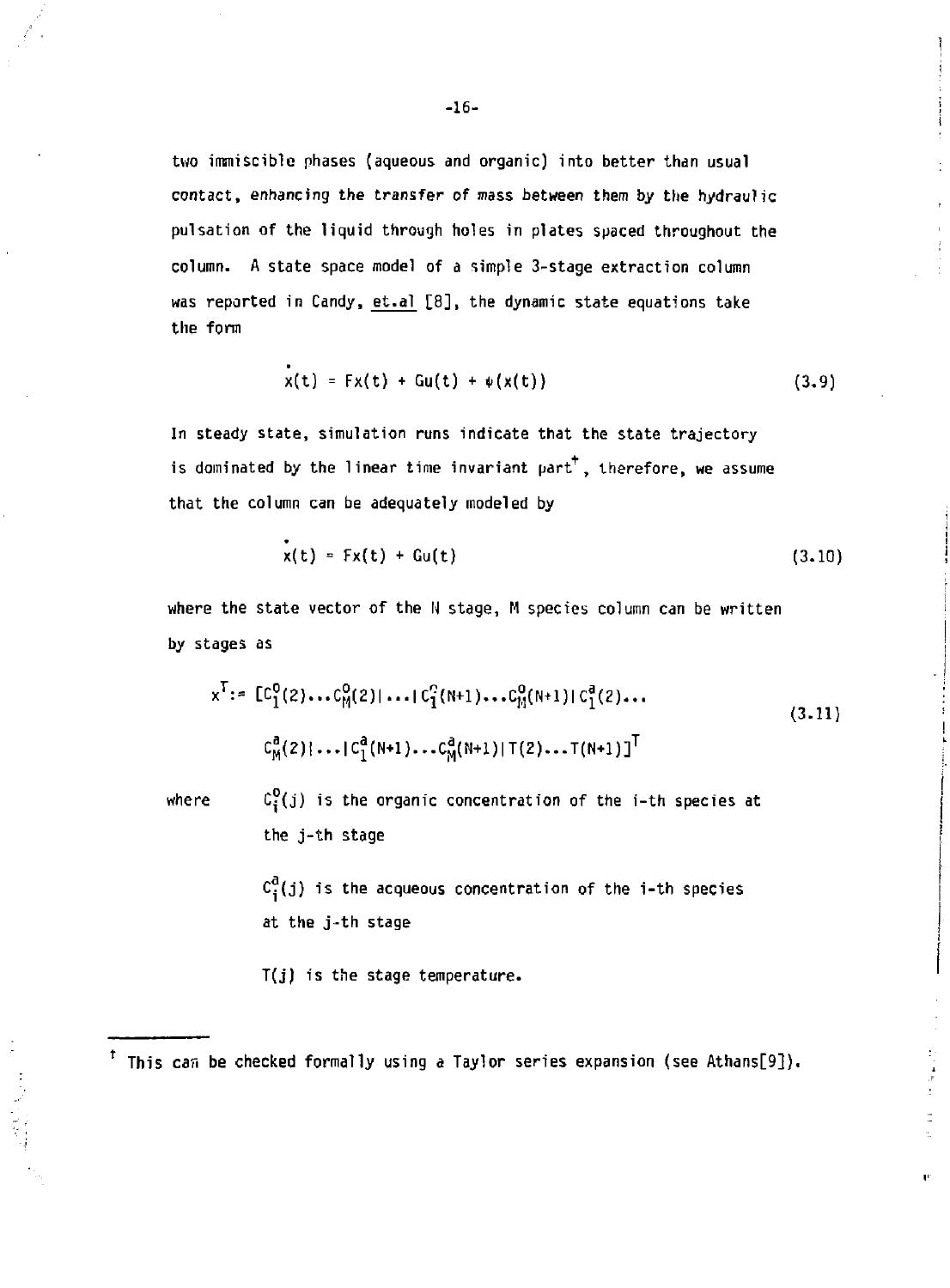**Note that there are two ideal stages assumed when modeling the column - an input and output stage; thus, the actual stage numbers start at (2) and end at (N+l). See Figure 2 for a 3-stage column.** 

**The input to the column is defined by the first and last stages, 1**  and N+2, with the feed solution appearing at the N<sup>\*</sup>-th stage (2  $\leq$  N<sup>\*</sup> $\leq$  N+1). **The input vector is given by** 

$$
u^{T} := [C_{1}^{0}(1)...C_{M}^{0}(1)|C_{1}^{T}(N^{*})...C_{M}^{T}(N^{*})|C_{1}^{a}(N+2)...
$$
  

$$
C_{M}^{a}(N+2)|T(1)T^{f}(N^{*})T(N+2)]
$$
 (3.12)

where  $C_i^f(N^*)$  is the feed concentration of the *i*-th species at the **K stage.** 

The matrix F in (3.9,10) takes the following form for an N stage, M species column when defining the state as in (3.11) with  $\mathsf{FcR^{H}}(\mathsf{ZMT1})$ xN( $\mathsf{ZHT1})$  and



**for F <sup>n</sup> , F 1 2 , F <sup>1</sup> <sup>3</sup>** *£R m \* m ; f^\* "* **for an N stage.**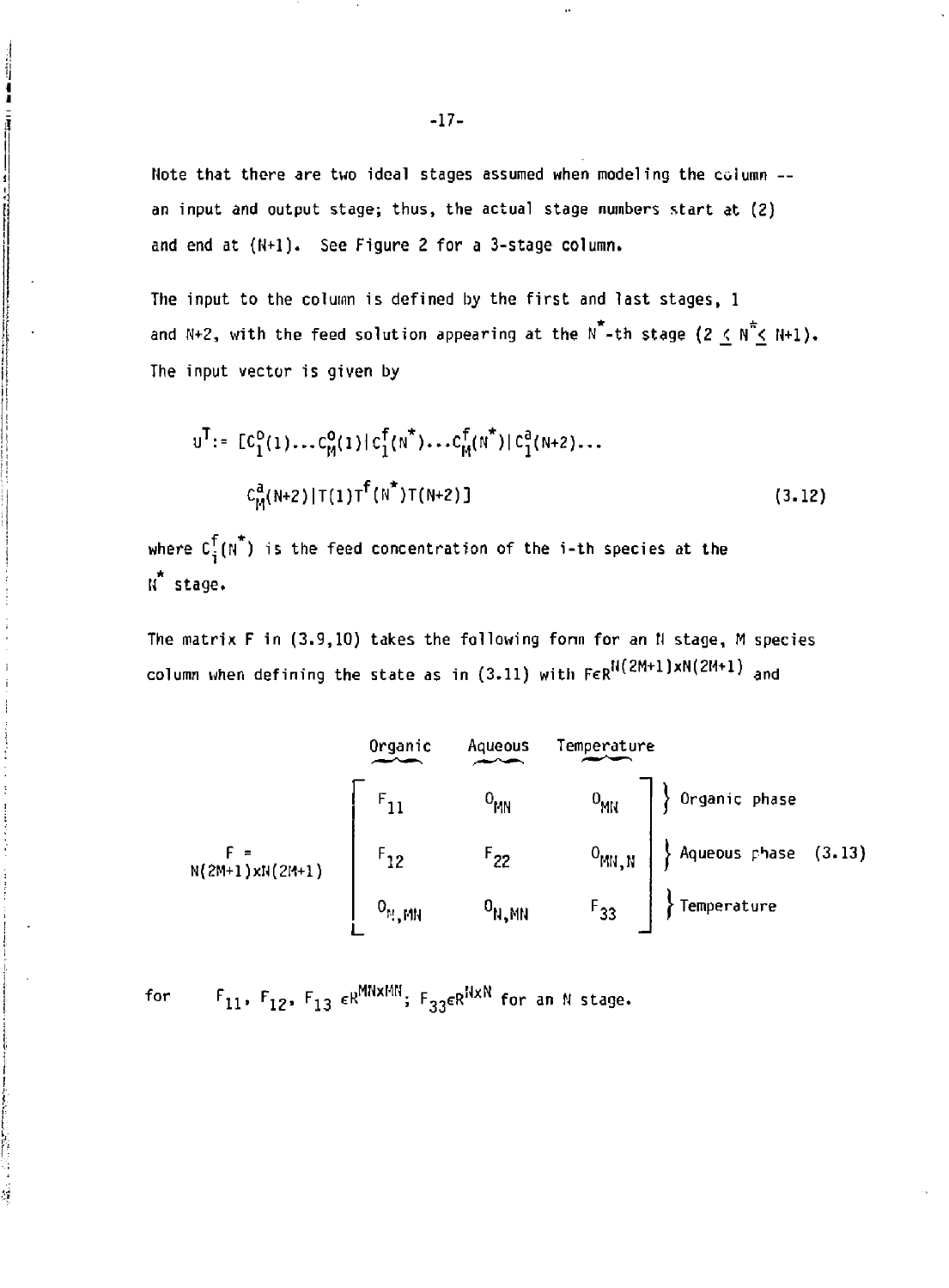$\ddot{\phantom{0}}$  :



FIGURE 2. EXTRACTION COLUMN MODEL

 $\hat{\pi}$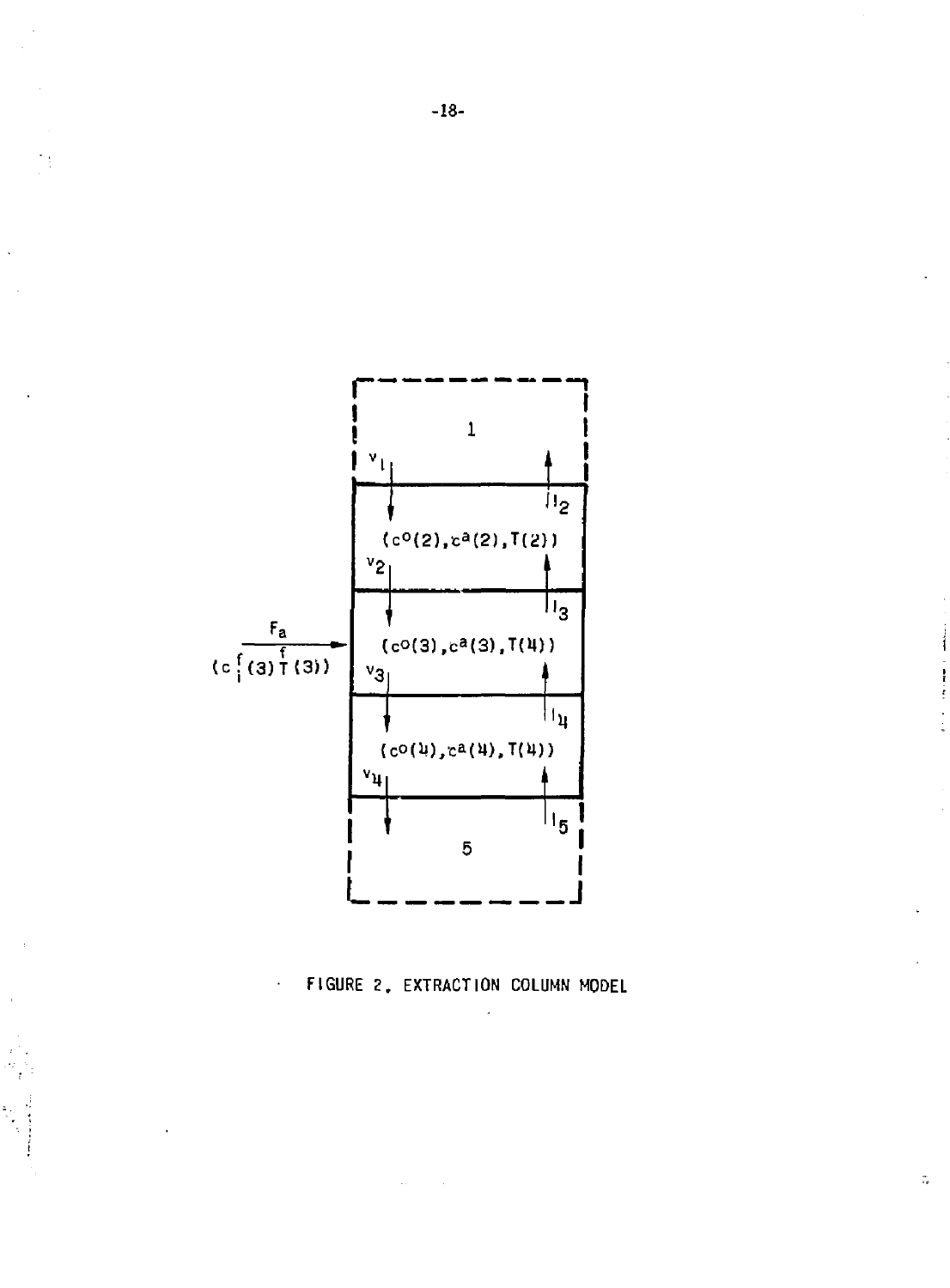The submatrices are given by

ł

$$
F_{11} = \begin{bmatrix} -(\kappa_{2}^{0} + \nu_{22})I_{M} & & & & \\ \nu_{23}I_{M} & -(\kappa_{3}^{0} + \nu_{33})I_{M} & & & \\ & \nu_{34}I_{M} & -(\kappa_{4}^{0} + \nu_{44})I_{M} & & \\ & \ddots & \ddots & \ddots & \\ & & \nu_{N}(N+1)I_{M} & -(\kappa_{N+1}^{0} + \nu_{(N+1)(N+1)})I_{M} \end{bmatrix}
$$

 $F_{21} = diag(\kappa_1^a I_M)$  i = 2,...,(N+1)

$$
F_{ZZ} = \left[\begin{array}{ccc} r_{32}I_M & r_{32}I_M & & \cdots & r_{43}I_M \\ & & r_{33}I_M & r_{43}I_M \\ & \ddots & \ddots & \ddots \\ & & & r_{NN}I_M & \end{array}\right]
$$

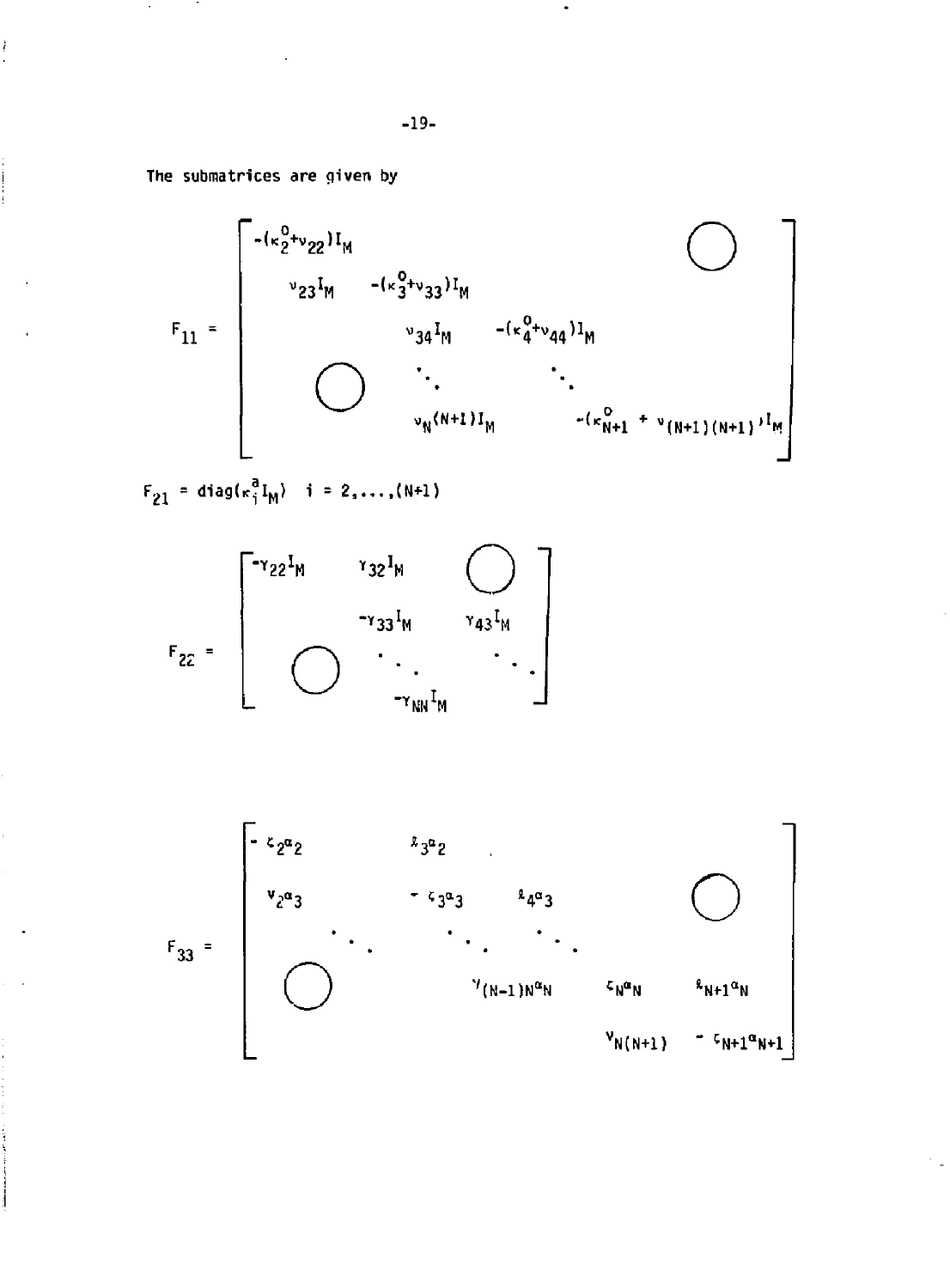$V_3^0$ ,  $V_3^a$  is organic and acqueous phase volumes at the j-th stage where  $v_j$ ,  $v_j$  is organic and acqueous phase flow rates at the j-th stage

> K. is a rate constant

and

$$
c_j^0 = \kappa/v_j^0 \qquad , \qquad v_{ij} = v_j/v_j^0
$$

$$
\kappa_j^a = K/V_j^a \qquad , \qquad \gamma_{ij} = \kappa_j/V_j^a \qquad \text{for } 2 \le i, j \le N
$$
  

$$
\kappa_j = (\nu_j + \kappa_j) \qquad \alpha_j = 1/(V_j^0 + V_j^a)
$$

The input distribution matrix G takes the following form



 $-20-$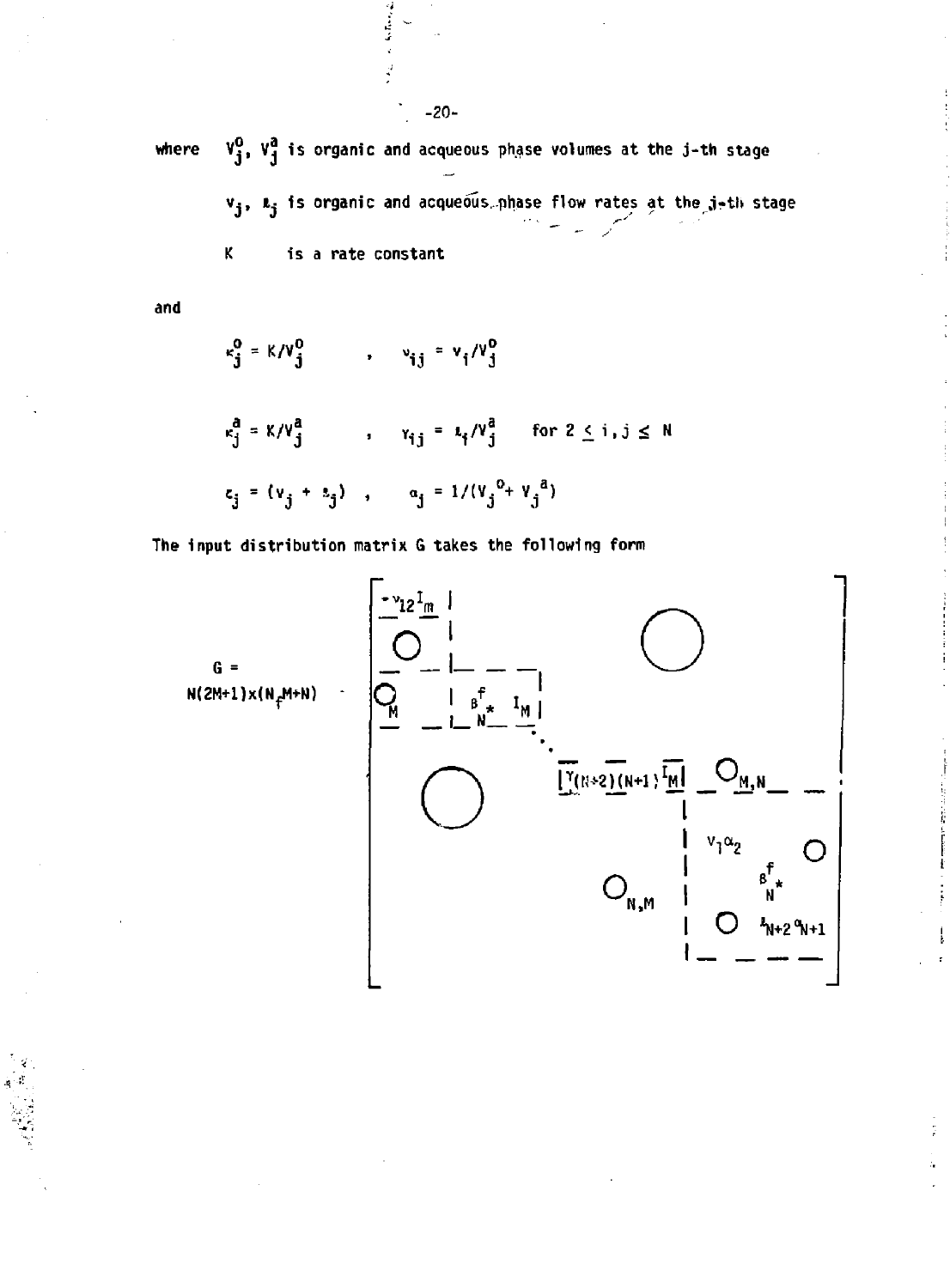$f$  is the coveque phase food flow nate at that N-N  $\star$ where a <sub>*i*</sub> is the aqueous phase feed flow rate at that N=N stage

 $N_f$  is the number of input stages

Let us briefly note a few properties about the structure of F which will be useful in future discussions. From (3.12) we see that the F matrix has a block lower triangular structure which means that the

$$
|F| = |F_{11}| \cdot |F_{22}| \cdot |F_{33}|
$$

Similarily for the eigenvalues we see that

$$
|\lambda I - F| = |\lambda I - F_{11}| \cdot |\lambda I - F_{22}| \cdot |\lambda I - F_{33}|
$$

Note also that  $F_{11}$  has an upper triangular structure; therefore, its eigenvalues are obtained by inspection of the diagonals which is

$$
|\lambda I - F_{11}| = |\lambda I_M + (\kappa_2^0 + \nu_{22})I_M| \cdot |\lambda I_M + (\kappa_3^0 + \nu_{33})I_M| \cdots |\lambda I_M + (\kappa_{N+1}^0 + \nu_{(N+1)(N+1)})I_M|
$$

or 
$$
\lambda_{k_i} = - ( \kappa_i^0 + \nu_{i,i} )
$$
   
  $i = 2,...,(N+1)$ 

Also, since  $F_{22}$  is upper triangular, we have

$$
\{\lambda I - F_{22}\} = \{\lambda I_M + \gamma_{22} I_M \} \cdots \{\lambda I_M + \gamma_{(N+1)(N+1)} I_M\}
$$

or

š

$$
\lambda_{\mathbf{j}\mathbf{i}} = -\gamma_{\mathbf{j}\mathbf{j}} \qquad \mathbf{i} = 2, \dots, (\mathbf{N} + \mathbf{1})
$$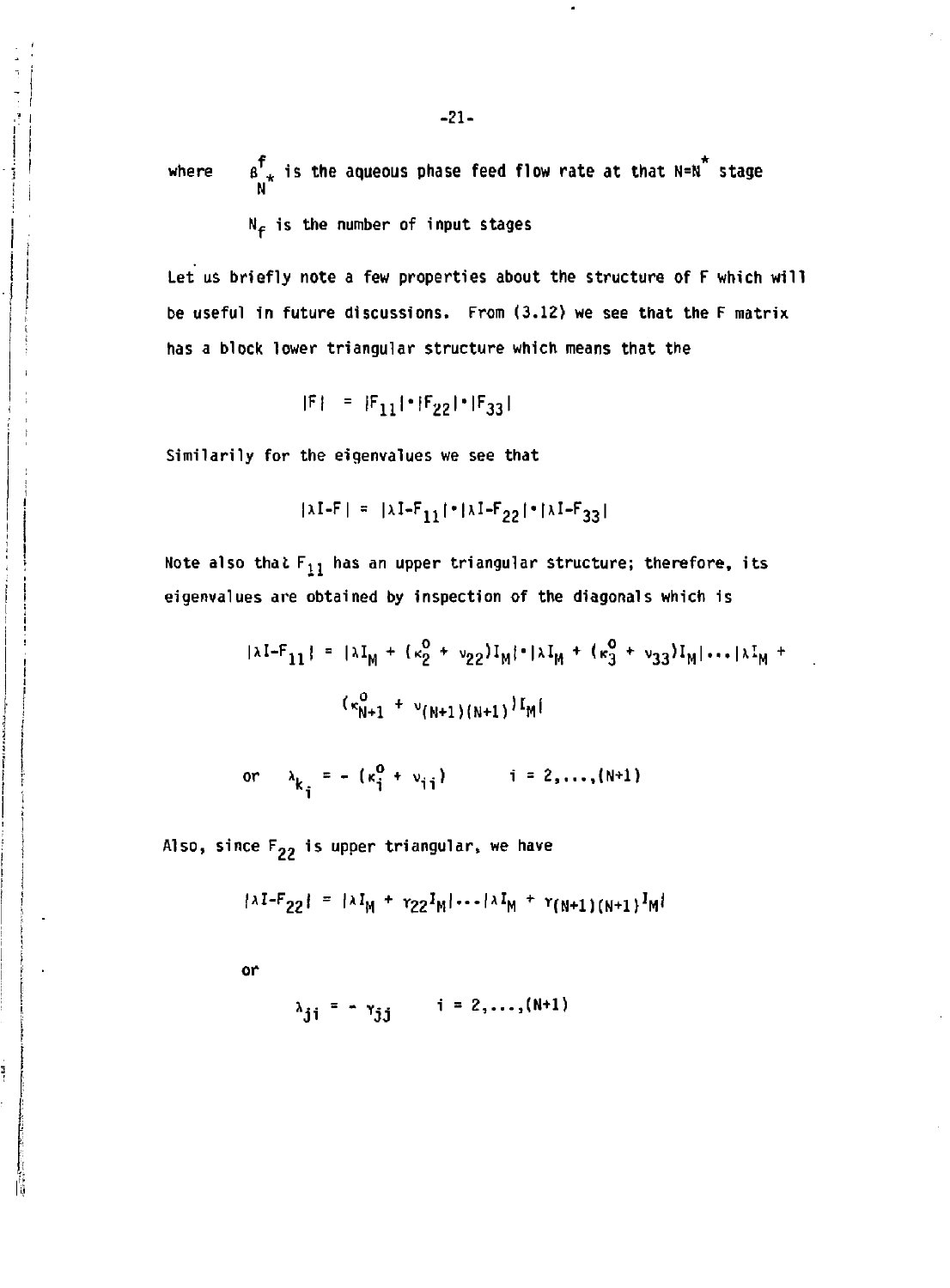**Unfortunately, the N remaining eigenvalues of F <sup>3</sup> <sup>3</sup> must be calculated, but of course this can be done separately, since it is decoupled from FJJ, Fpj- Thus, we summarize this result as** 

**Lemma 3.3 Given an N stage, M species extraction column model as in**  (3.10), then the eigenvalues are  $\{x_{ki}, x_{ji}, x_i\}$  i=2,..., N+l for

> $\lambda_{ki}$  = - ( $\kappa_{i}^{2}$  +  $\nu_{ij}$ ) of multiplicity M for each i  $\lambda_{\texttt{ji}}$  = -  $\lambda_{\texttt{ji}}$  of multiplicity M for each i

The remaining N eigenvalues are found by solving

 $|\lambda I - F_{33}| = 0$  for  $\lambda_i$ 

Note that guaranteeing the eigenvalues are negative insures stability of the system of  $(3.10)$  as well as  $(3.9)$ , if  $(3.10)$  is an adequate linearization of (3.9) (see Theorem 1.16 of Kwakernaak and Siven[10]).

This completes the theoretical development for general extraction system design. In the next section, we discuss the algorithm and apply it to a 3-stage, 4-species extraction column.

#### 111—2 Design Example: 3-Stage, 4-Species, Extraction Column

Now let us investigate the simple 3-stage/4-species column used in [5]. The model parameters are duplicated in Table II for easy reference. Using these values we find that, so  $N = 3$ ,  $M = 4$ 

r l l -55.166 I. **o**  5.166 I <sup>4</sup> -55.166 I <sup>4</sup> Q 5.166 I <sup>4</sup> -55.166 I <sup>4</sup>

Æ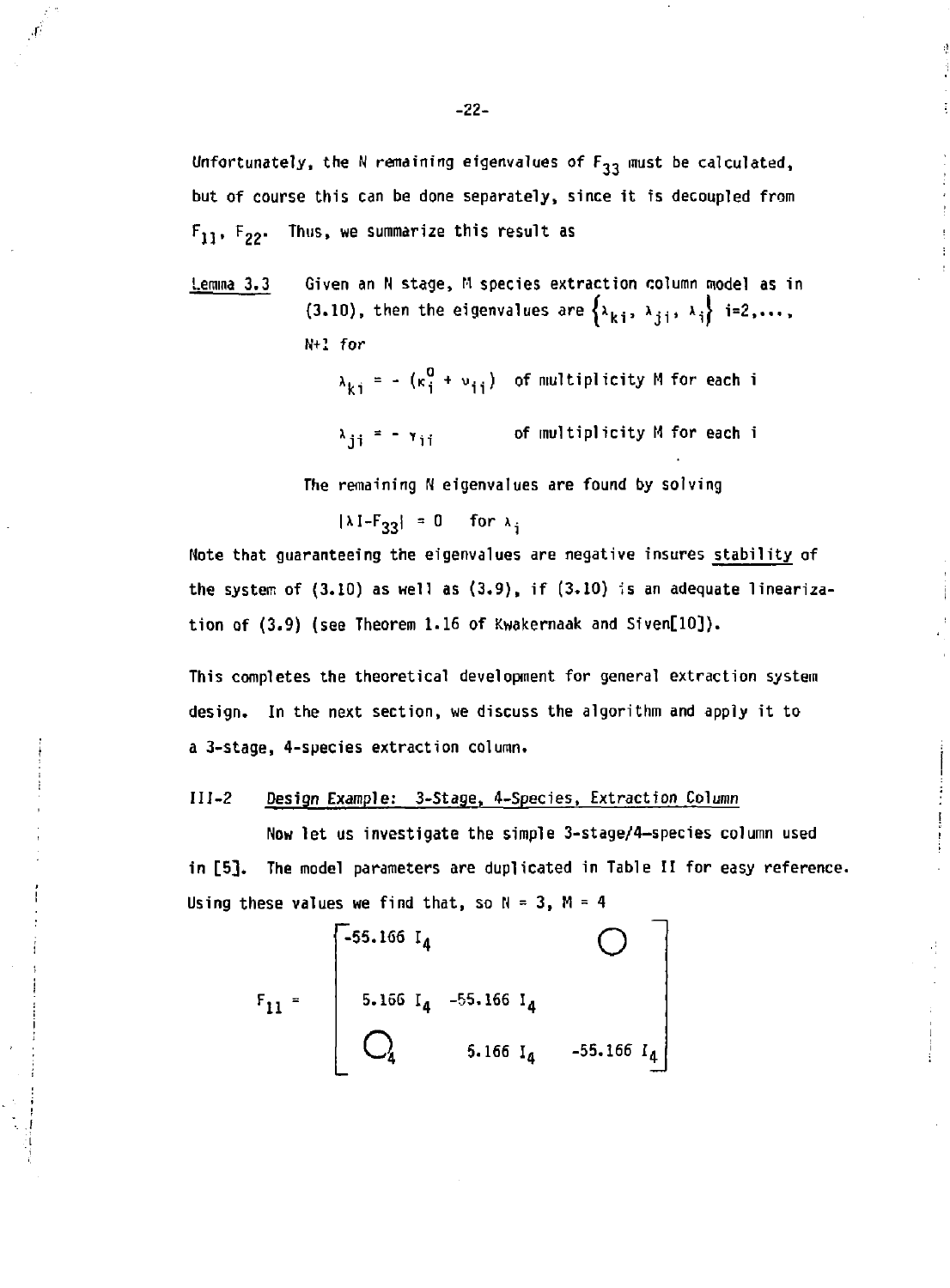# TABLE II: SIMULATION PARAMETERS

| TIME (MINUTES)                                                 | $0.9 - 10.9$ $(AT = 0.02)$ |  |
|----------------------------------------------------------------|----------------------------|--|
| No. OF STAGES/SPECIES/STATES                                   | 3/4/27                     |  |
| FEED STAGE                                                     | 3                          |  |
| FEED CONCENTRATION<br>$U$ (GM/ $\ell$ )<br>$Pu (GM/\ell)$      | 200.0<br>7.0<br>2.9        |  |
| $HNO5$ (MOLES/1)<br>SALTS (MOLES/1)                            | 0,0                        |  |
| TEP CONCENTRATION (IN HYDROCARBON)                             | 15%                        |  |
| RATE CONSTANT                                                  | 100.0                      |  |
| TEMPERATURE (°C)                                               | 25.0                       |  |
| PHASE VOLUMES (LITERS)                                         | 2.0                        |  |
| FLOW RATES (1/M)<br>FEED<br>AQUEOUS SOLVENT<br>ORGANIC SOLVENT | 6.0<br>4.33<br>19.33       |  |
|                                                                |                            |  |

 $\mathbf{r}$  is compared to  $\mathbf{q}_{\text{max}}$  and

ł

 $\frac{1}{2}$ 

i

֧֧֧֧֧֧֦֧ׅ֧ׅ֧ׅ֧ׅ֧ׅ֧ׅ֧֛֛֪֛֛֚֚֚֓֘֝֬֘֝֬֝֬֜֜֜֜֜֜֓֜<br>֧֧֧֧֧֪ׅ֧ׅ֧֧֪ׅ֧ׅ֧֪ׅ֧֛֪֪֪֪֪֪֪֪֪֪֪֪֪֪֪֪֪ׅ֛֪֪֪ׅ֛֚֚֚֚֚֚֚֚֚֚֝֩֘֩֘֘֘֩֘֜֜

 $\sim$  -denoted.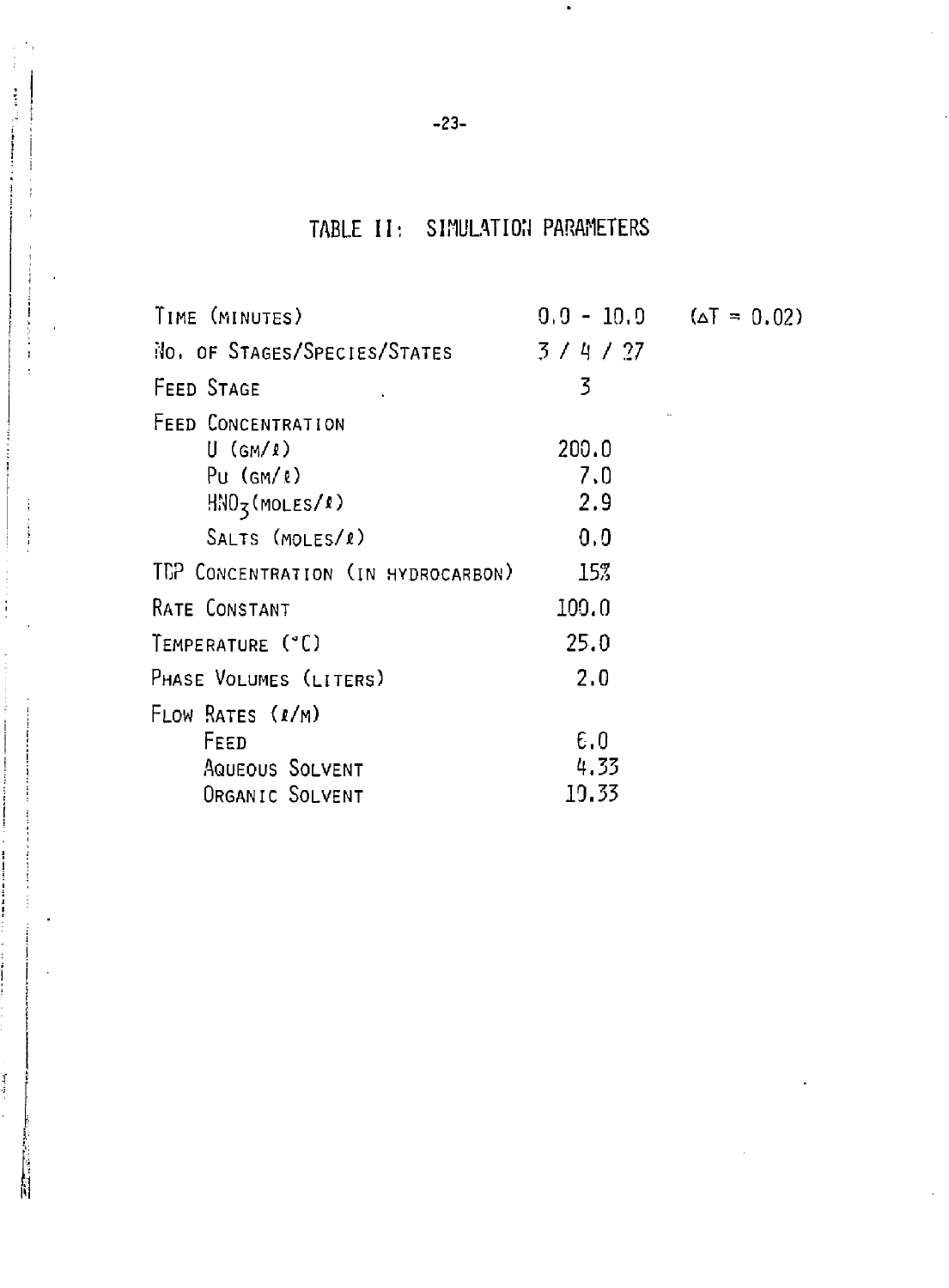$$
F_{12} = 50 \t1_{12}
$$
\n
$$
F_{22} = \begin{bmatrix}\n-5.166 \t1_{4} & 5.166 \t1_{4} & 0_{4} \\
-5.166 \t1_{4} & 2.166 \t1_{4} \\
0 & -5.166 \t1_{4}\n\end{bmatrix}
$$
\n
$$
F_{22} = \begin{bmatrix}\n-5.166 & 2.583 & 0\n\end{bmatrix}
$$

| $F_{33}$<br>$=$ | 2.583 | $-5,166$ | 1.083    |
|-----------------|-------|----------|----------|
|                 |       | 2.533    | $-3.666$ |

and



i<br>!

 $-24-$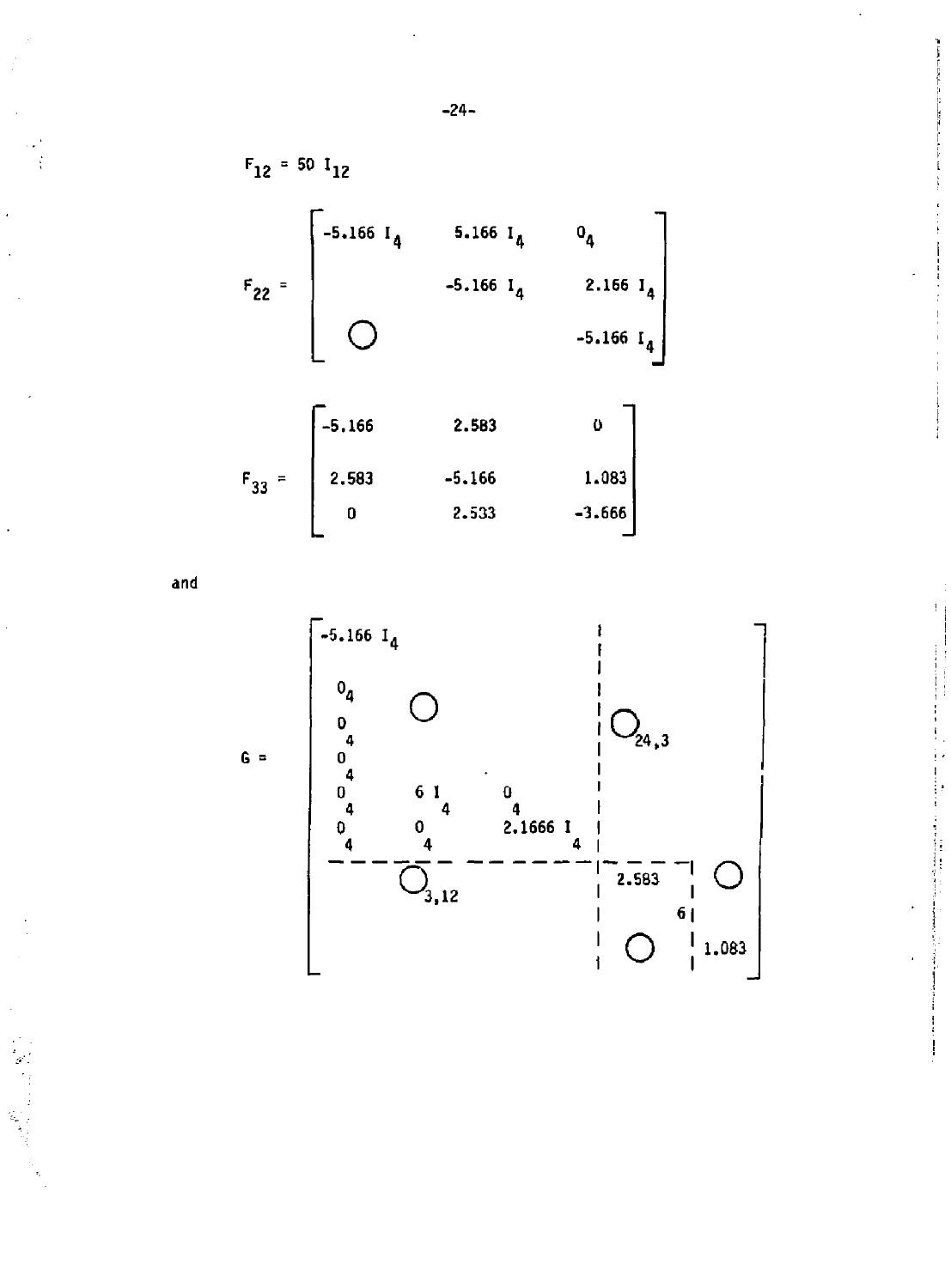Since we would like to "design" a measurement system with the minimum number of output terminals to be instrumented, we apply the algorithm of Table I.

 $\mathbb{R}^{d_{\mathrm{F}}}$ 

ಾಣ್ಕ

To our simple 3-stage extraction column.

Example 3.2

**i** 

 $\mathbf{j}$ 

 $\frac{1}{2}$ 

**Step 1: The transformed F matrix is given by**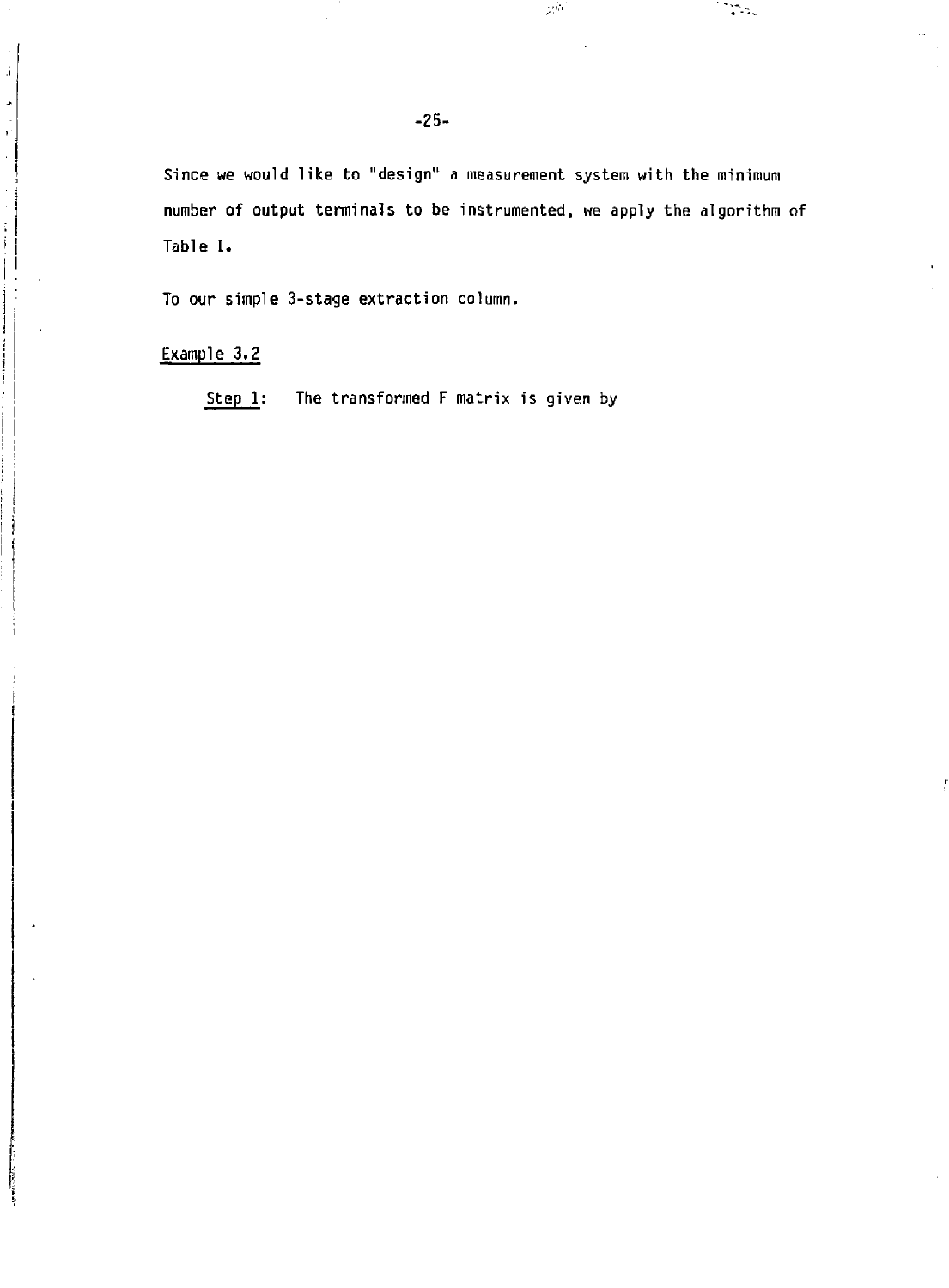where  $F_1 \epsilon R^{12x12}$ ;  $F_2 \epsilon R^{8x8}$ ;  $F_3 \epsilon R^{4x4}$ ;  $F_4$ ,  $F_5$ ,  $F_6 \epsilon R^{1x1}$ 

$$
F_{1} = \begin{bmatrix} F_{11} & 0 \\ F_{12} & 0 \\ 0 & F_{14} \\ 0 & F_{14} \end{bmatrix} \quad , \quad F_{2} = \begin{bmatrix} F_{21} & 0 \\ F_{22} & 0 \\ F_{23} & 0 \\ 0 & F_{24} \end{bmatrix} \quad , \quad F_{3} = \begin{bmatrix} F_{31} & 0 \\ F_{32} & 0 \\ F_{33} & F_{34} \\ 0 & F_{34} \end{bmatrix}, \quad F_{1} = F_{11}; i = 4, 5, 6
$$

and 
$$
F_{1i} \in R^{3x3}
$$
;  $F_{2i} \in R^{2x2}$ ;  $F_{3i} \in R^{1x1}$ ;  $F_4$ ,  $F_5$ ,  $F_6 \in R^{1x1}$ 

$$
F_{1j} = \begin{bmatrix} -55.167 & 1 & 0 \\ 0 & -55.167 & 1 \\ 0 & 0 & -55.167 \end{bmatrix}, j \in \underline{4}
$$

$$
F_{2j} = \begin{bmatrix} -5.167 & 1 \\ 0 & -5.167 \end{bmatrix}, j \in \underline{4}; F_{3j} = 2.1667, j \in \underline{4}
$$

$$
F_{41} = -8.086
$$
,  $F_{42} = -1.751$ ,  $F_{43} = -4.163$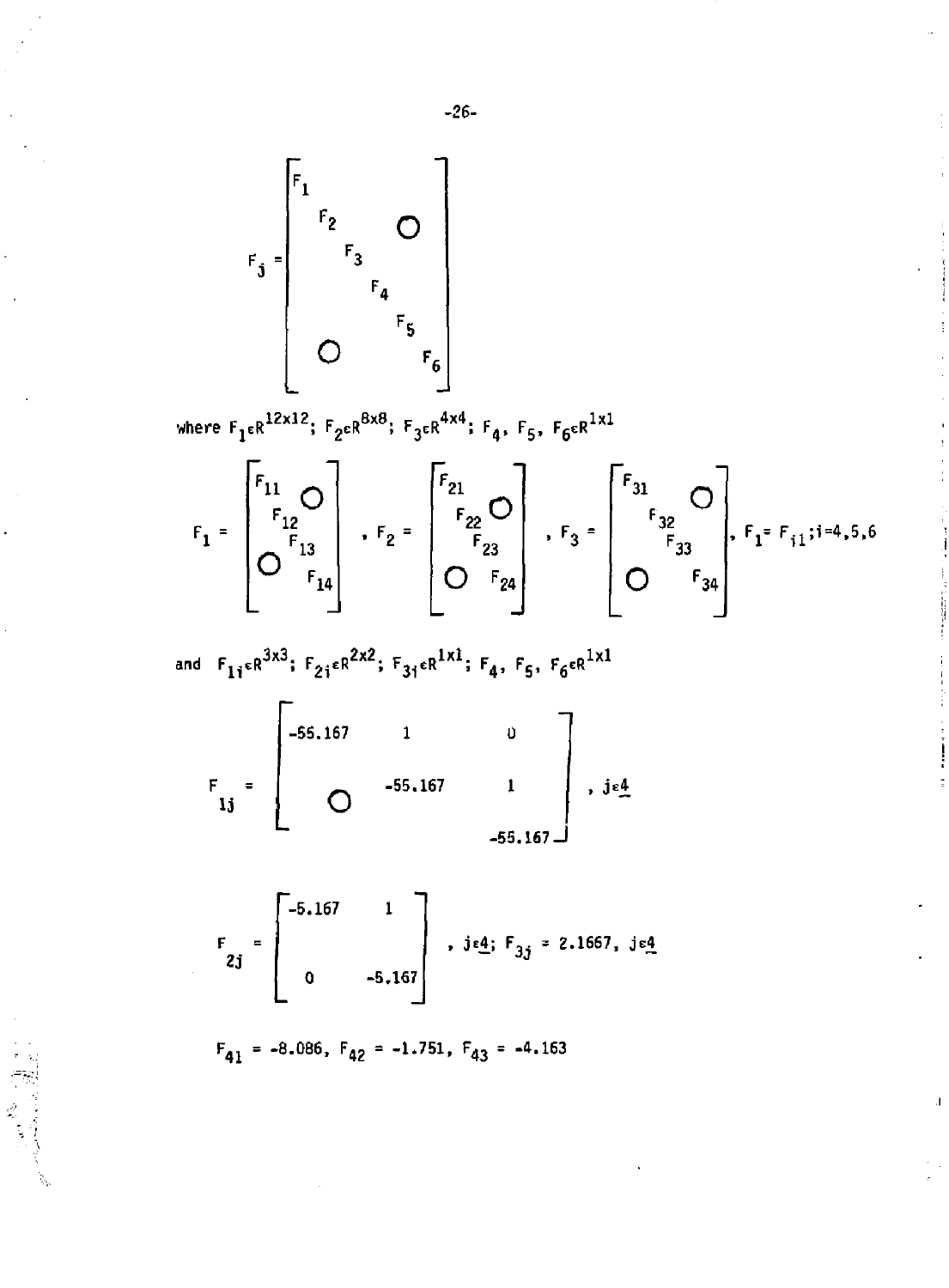$$
-27-
$$
  
\nStep 2: { $r_i$ } = { $a, 4, 4, 1, 1, 1$ } which implies p = max { $r_i$ } = 4  
\nStep 3: First construct the general pxn, H<sub>J</sub> matrix as in (3.2)  
\nHere we have { $n_i$ } = { $12, 8, 4, 1, 1, 1$ }  
\nand { $n_{i,j}$ } = {( $3, 3, 3, 3, (2, 2, 2, 2), (1, 1, 1, 1), 1, 1, 1$ }  
\nThus,  
\n $\mu = [4, 10, 10, 10, 10, 10, 10, 1]$ 

**H = [H<sup>1</sup> |HgfH<sup>3</sup> |H<sup>4</sup> )H<sup>5</sup> |H<sup>6</sup> ]** 

**or** 

11 11 12 113 114 1121 122 123 124 124 132 133 134 114

 $\Omega$ 

**or** 

2007年12月1日

 $H = [h_{111} h_{211} h_{311} h_{112} h_{212} h_{312} h_{113} h_{213} h_{313} h_{114} h_{214} h_{314}]$ **<sup>h</sup>lZl <sup>h</sup> 221 "122 <sup>h</sup> 222 <sup>n</sup> 123 <sup>h</sup> 223 <sup>h</sup> 124'<sup>h</sup> 224 <sup>n</sup> 131 <sup>n</sup> 132 <sup>h</sup> 133 <sup>h</sup> i34<sup>l</sup> H <sup>141</sup> | h <sup>151</sup> l h <sup>161</sup> ]** 

> $\mathbf{p} \mathbf{v}_1^* = [n_{111} \ n_{112} \ n_{113} \ n_{114}]$  $\rho V_2^* = \{h_{121} h_{122} h_{123} h_{124}\}$  $P = \begin{bmatrix} h_{131} & h_{132} & h_{133} & h_{134} \end{bmatrix}$  $\mathbf{w}_4^* = [\mathbf{h}_{141}]$  $P V_5^* = [h_{151}]$  $pV_6^* = [h_{161}]$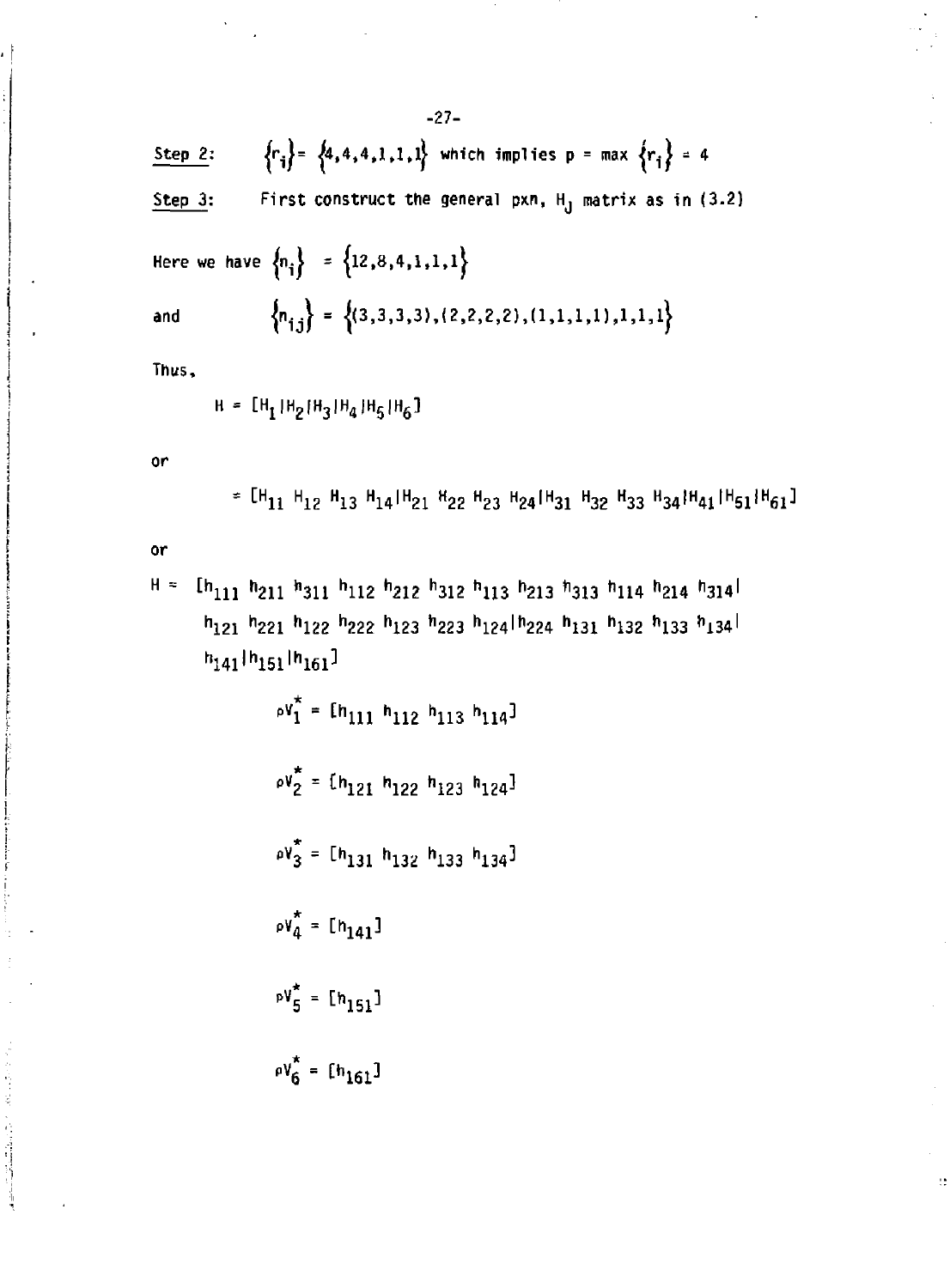Now, since h<sub>iik</sub>eR' the rank conditions required for observability are:

 $pV_1^* = 4$  $\delta v_2^* = 4$  $\omega_3^* = 4$  $p\chi^*$  = 1  $\rho V_{5}^{\star} = 1$  $\rho V_{\rm g}^{\star} = 1$ 

**Thus, if we select (arbitrarily) unit vectors for each required independent column we obtain** 

H j <sup>=</sup> *&1 9.* £<sup>e</sup> 2 0 0 e3 *0* 0 e4 *0 0]^* O^OejOe^O I  $e^{1}$   $e^{5}$   $e^{3}$   $e^{4}$   $e^{1}$   $e^{1}$   $e^{1}$ 

where  $e_i$  is the unit vector with 1 in the i-th position

() is the p-null vector

Note that this choice indicates which outputs must be measured simultaneously on an output terminal, e.g.,  $y_1^J(t)$  requires measurements of

 $\{x_1^r(t), x_{13}^r(t), x_{21}^r(t), x_{25}^r(t), x_{26}^r(t), x_{27}^r(t)\}\$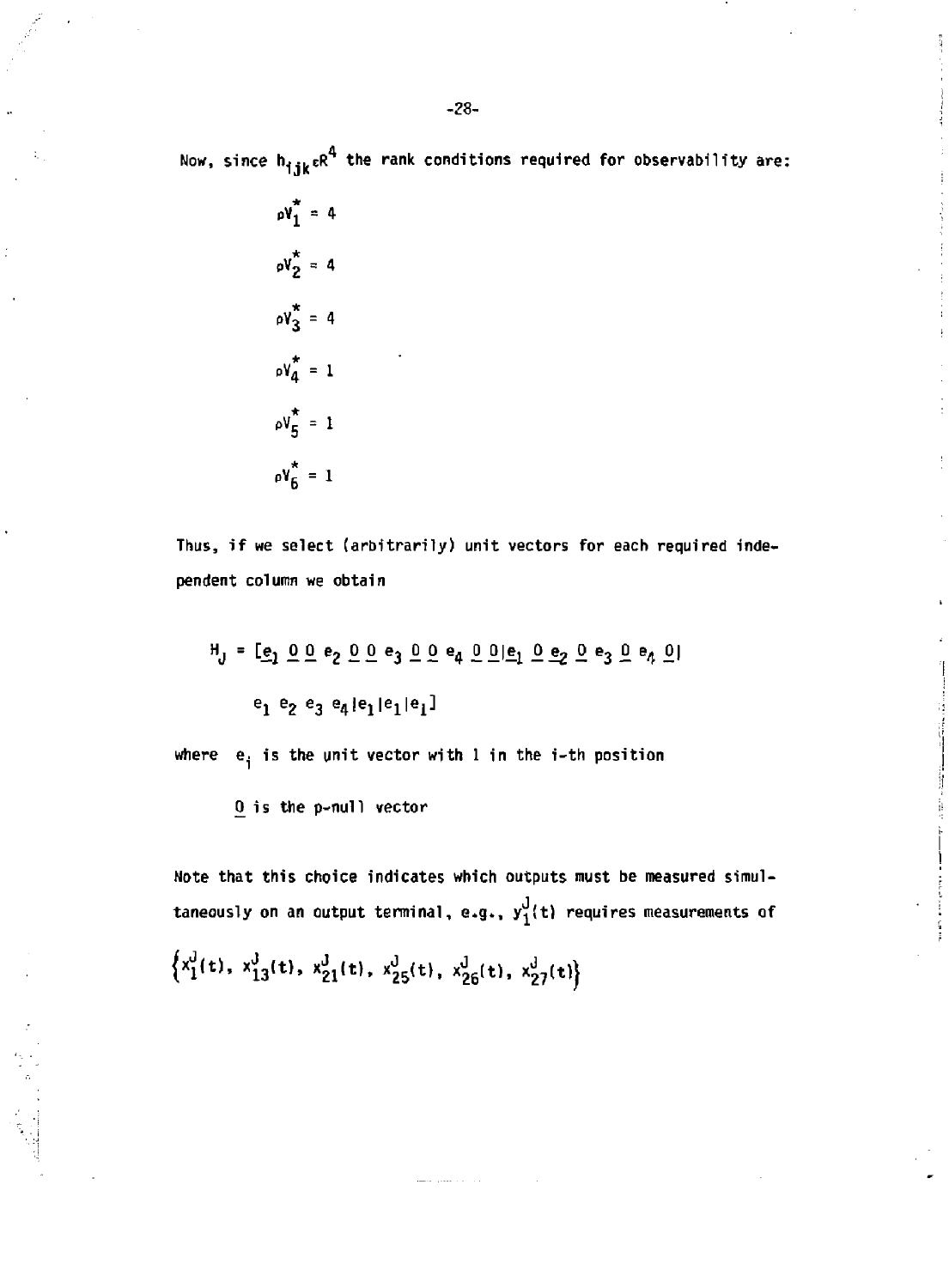**Transforming H<sub>j</sub>**  $\rightarrow$  H, we must first determine the modal Step 4 **matrix by constructing chains of generalized eigenvectors (as in (3.6)).** 

The modal matrix is given by

"12 M13 M141M21 M22 M241M31 M32 M33 M341M41 M51 M

where — 0 0 0 u 0 0  $0 \t\t 5.166$ **°3** °3 26.61  $-3$ 0  $\mathbf{z}_3$ 4955.6 101.3  $\frac{0}{3}$   $\frac{0}{3}$ 57.74 -2.92  $\overline{\mathsf{p}}$ 3  $\overline{\mathbf{0}}$ 3  $-133.5$   $-25.19$ ,  $j=1,2,3,4$ ;  $\sigma_{k-1} M_{2k} = \begin{bmatrix} -12 \\ 1 \end{bmatrix}$ 1  $\frac{0}{3}$ 1 0  $72$ 1 5.166 0 k = 1,2,3,4;

, k = 1,2,3,4;  $M_{41} = \begin{bmatrix} 0.24 \\ -24 \end{bmatrix}$ .659 -.744 .435 ;  $M_{51} = \frac{924}{51}$ -.601 -.795 -1.07 5 <sup>M</sup> 6 l  $\frac{0}{24}$ -.609 -.237 1.233

$$
f_{\rm{max}}
$$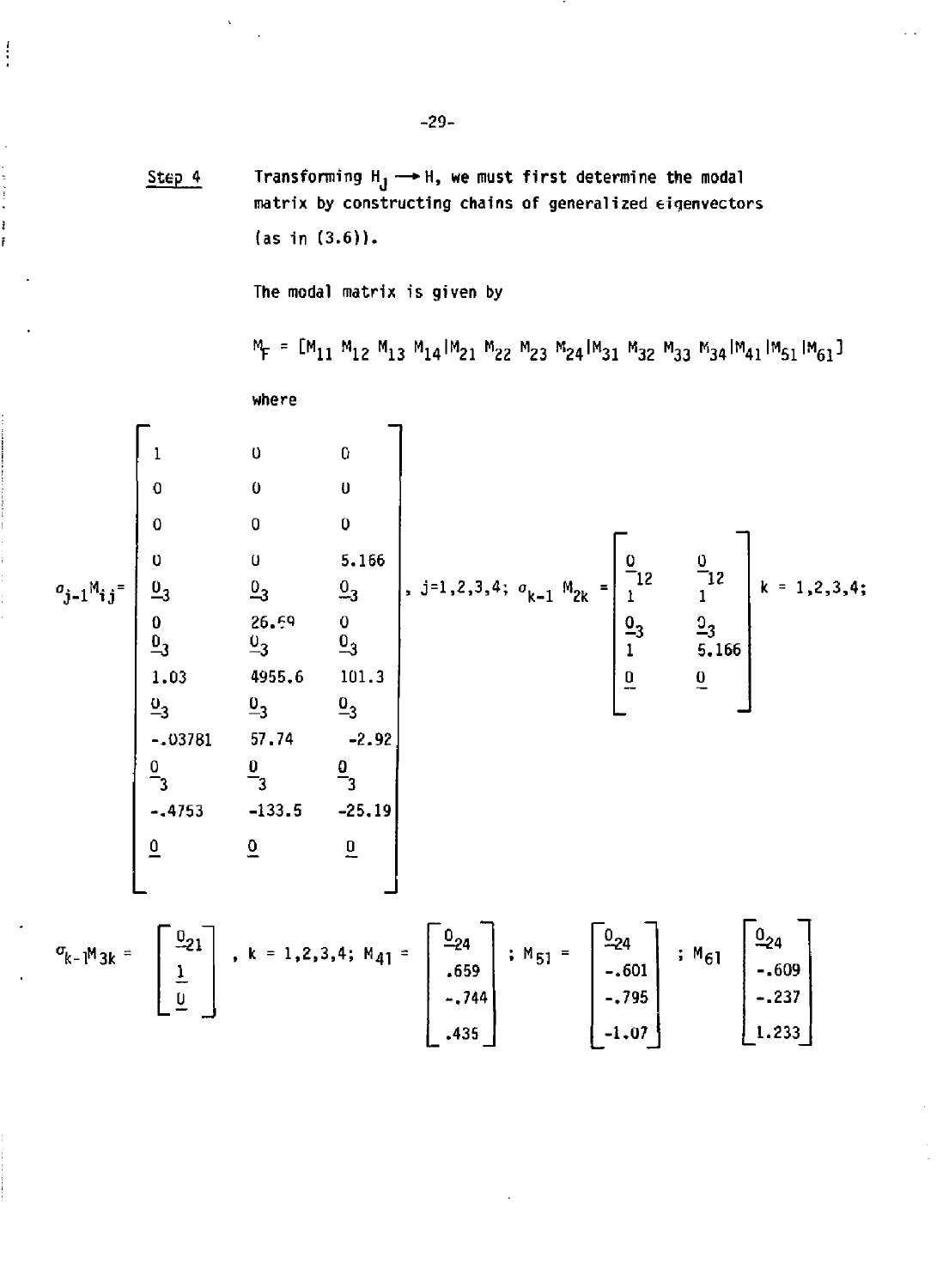and  $\sigma_k$  is a shift operator which shifts each matrix element down k rows with  $\sigma_0$ : = 1

The original measurement matrix is given by

$$
H = H_J M_F^{-1}
$$

which gives

|  |  |  |  |  |  | $[0.0.0.19.0 0.0 - 19.6 0.0 19.7 0 0 0.124 0 0 0 - 24 0 0 1]. \t\t 0$ |  |  |  |  |  |  |  |
|--|--|--|--|--|--|-----------------------------------------------------------------------|--|--|--|--|--|--|--|

This completes the design example.

We note that in the Jordan measurement system we required six sensors on output 1, 3 on outputs 2, 3, 4, while in the actual system this becomes (thru  $M_c^{-1}$ ) 8 on 1, and 6 on outputs 2, 3, 4. This leads us to the following question. What is the minimal number of sensors required to instrument a system and be assured of its observability? Before we discuss this point, let us note that if we make more output ports (entries in H) available in the Jordan system, then we need only require one sensor per port. The following corollary to Theorem 3.1 points this out.

Given the conditions of Theorem 3.1, the minimum number Corollary 3.4 of outputs ports required to admit one and only one measurement and be completely observable is  $p^* =$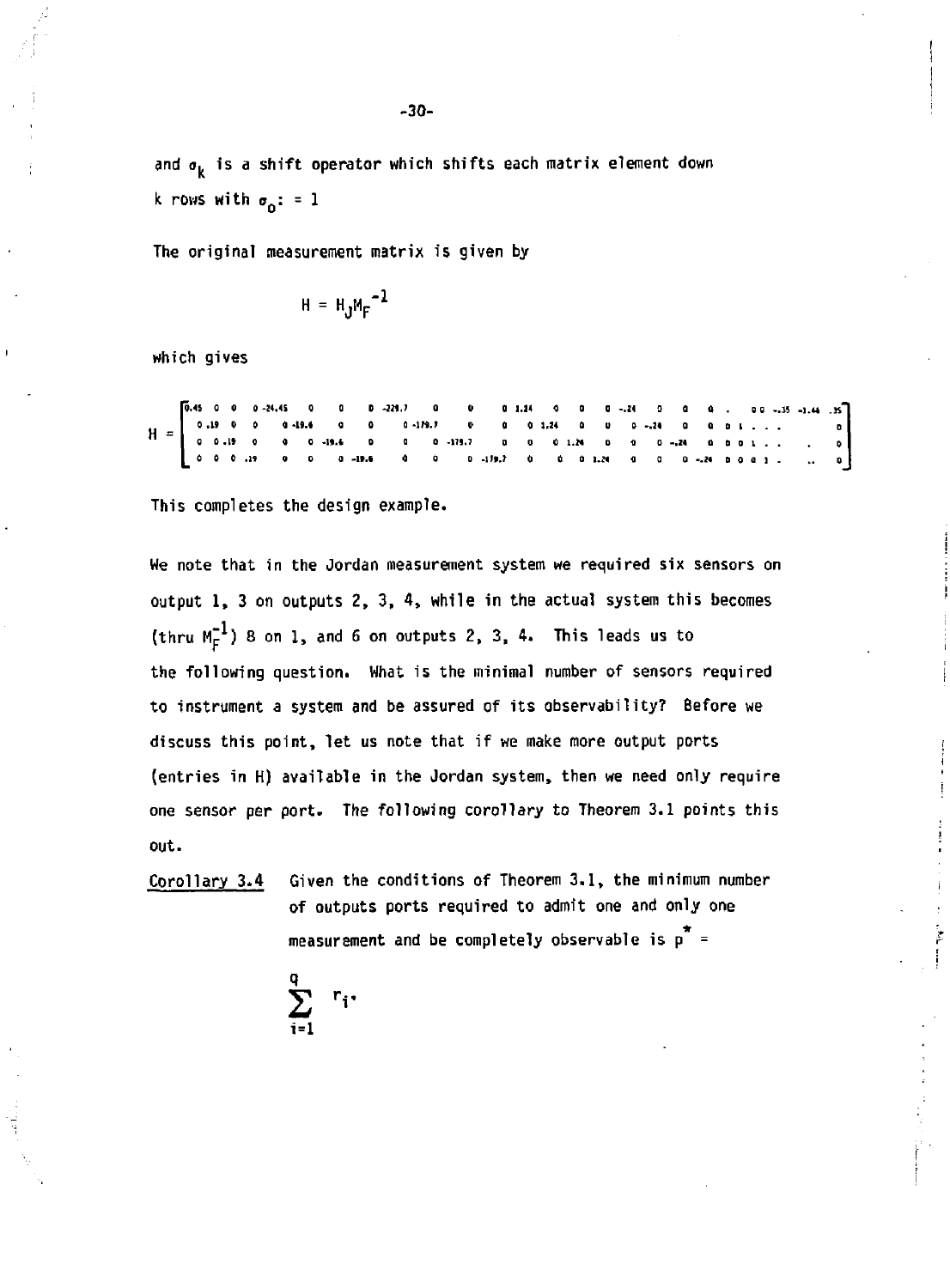**The proof of this corollary follows easily from the theorem when the system is in Jordan form - all that it states is that we only allow one entry per row of H, and therefore we decouple the output space. Reconsider the previous example.** 

#### **Example 3.3**

**Let's redesign the extraction column measurement system of Example 3.2 to**  meet the requirement of this corollary. We see that p<sup>\*</sup> = 15, thus

**<sup>H</sup> j = te <sup>1</sup> 00e <sup>2</sup> Q0e <sup>3</sup> OOe <sup>4</sup> 0Clle <sup>5</sup> O e <sup>6</sup> 0 e <sup>7</sup> ^ e <sup>B</sup> 0|ege l o e 1 1 e 1 2 | e <sup>n</sup> | e 1 4 | e 1 5 ] t** 

**Now we require 15 output channels each with one sensor. Transforming this back to the original system, we have** 

|    |   | ۰              | $\bullet$ | D.                 | ۰                    | 0         | a            | n           | Ð            | ,04      | ٥           |                    |              |         |           |                                          |   |        |           |                      |               |   |
|----|---|----------------|-----------|--------------------|----------------------|-----------|--------------|-------------|--------------|----------|-------------|--------------------|--------------|---------|-----------|------------------------------------------|---|--------|-----------|----------------------|---------------|---|
|    |   | $\bullet$      | ۰         | ۰                  | $\ddot{\phantom{0}}$ | -19       | o            |             |              |          |             |                    |              |         |           |                                          |   |        |           |                      |               |   |
|    |   | $\pmb{\alpha}$ |           | $\pmb{\mathsf{Q}}$ |                      |           |              |             |              |          |             |                    | ٠            |         |           |                                          |   |        |           |                      |               |   |
|    |   | 0              |           | ٠.                 |                      |           |              |             |              | O        | .04         | o                  | $\bullet$    |         |           |                                          |   |        |           |                      |               | п |
|    |   | $\bullet$      |           |                    |                      | ٠         | $\mathbf{D}$ | $-19$       | $\mathbf{0}$ |          |             |                    |              |         |           |                                          |   |        |           |                      |               |   |
|    |   | $\bullet$      | ۰         | ۰                  | ٠                    |           |              |             |              |          |             |                    | ٠            |         |           |                                          |   |        |           |                      |               |   |
|    |   | a              |           |                    |                      |           |              |             |              |          | €           | .01                | ٠            |         |           |                                          |   |        |           |                      |               |   |
| н* | ÷ | ۰              |           | ٠                  | ٠                    | ٠         |              |             | $0 - 19$     | ٥        |             |                    | ٠            |         | ٠         |                                          |   |        |           |                      |               |   |
|    |   | ø              | o         | e                  | ı                    | 0         |              |             |              |          |             | o                  | .01          |         |           |                                          |   |        |           |                      |               |   |
|    |   | o              |           | ٠                  | $\bullet$            |           |              |             |              | ۰        | .19         | o                  | ٠            | $\cdot$ | $\bullet$ |                                          |   |        |           |                      |               |   |
|    |   | I-1.19         | ۰         | ۰                  |                      | $-24.45$  | ۰            | ۰           | Ð            | $-279.7$ | $\mathbf 0$ | $\pmb{\mathsf{b}}$ | $\mathbf{D}$ | 1.24    | ۰         | ۰                                        | Ð | $-.24$ | ۰         |                      |               | ۵ |
|    |   | 0.26           | $\bullet$ | ٥                  | $\bullet$            | 4.54      | ۰            | ۰           | D            | 44.05    | ۰           | D.                 | $\mathbf{u}$ | $-.29$  |           | $\mathbf{p}$                             | ۰ | .24    | ۰         | $\sim$               |               | ۰ |
|    |   | $\mathbf{D}$   | 1,29      | $\mathbf 0$        | $\bullet$            |           | $0 - 14.15$  | $\mathbf Q$ | $\bullet$    | ۰        | $-229.7$    | D.                 | $\pmb{0}$    | ۰       | 1.24      | $\begin{array}{ccc} & 0 & 0 \end{array}$ |   | o      | $-.760$   | $\sim$ $\sim$ $\sim$ |               | ۵ |
|    |   | $\mathbf 0$    | .26       | ۰                  | $\mathbf{0}$         | $\bullet$ | 4.84         | $\bullet$   | 0            | ۰        | 44.U5       | ۰                  | 0            | o       | 70        | 0 <sub>0</sub>                           |   | ٥      | $.14 - 5$ |                      | $\sim$ $\sim$ | ۰ |
|    |   |                |           |                    |                      |           |              |             |              |          |             |                    |              |         |           |                                          |   |        |           |                      |               |   |

**This completes the example.** 

ŧ **Here the asterisk denotes independent sensor location design.** 

**-31**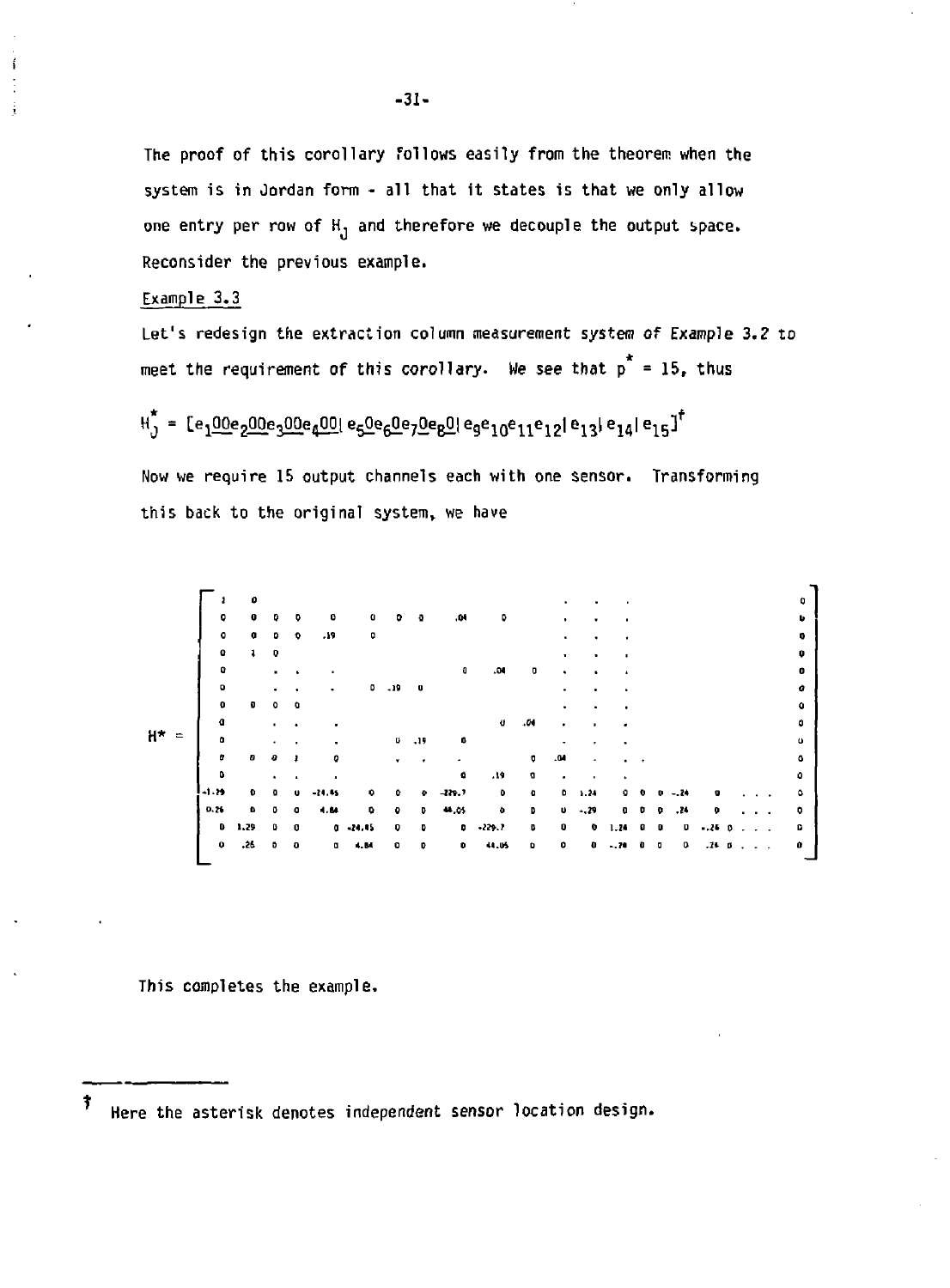The particular choice of unit vectors in H<sub>1</sub> and H<sub>1</sub> are not  $\overline{\phantom{a}}$ **important as long as they are independent. Selecting outputs according to this corollary is merely selecting the rows of M"<sup>1</sup> which means that the "best" we could hope to do in the physical system is to**  require only p<sup>\*</sup> sensors -- a judicious choice of eigenvectors (if **possible) may yield this immediately! In the next section, we consider the design of measurement systems within the minimum number of sensors.** 

i.<br>N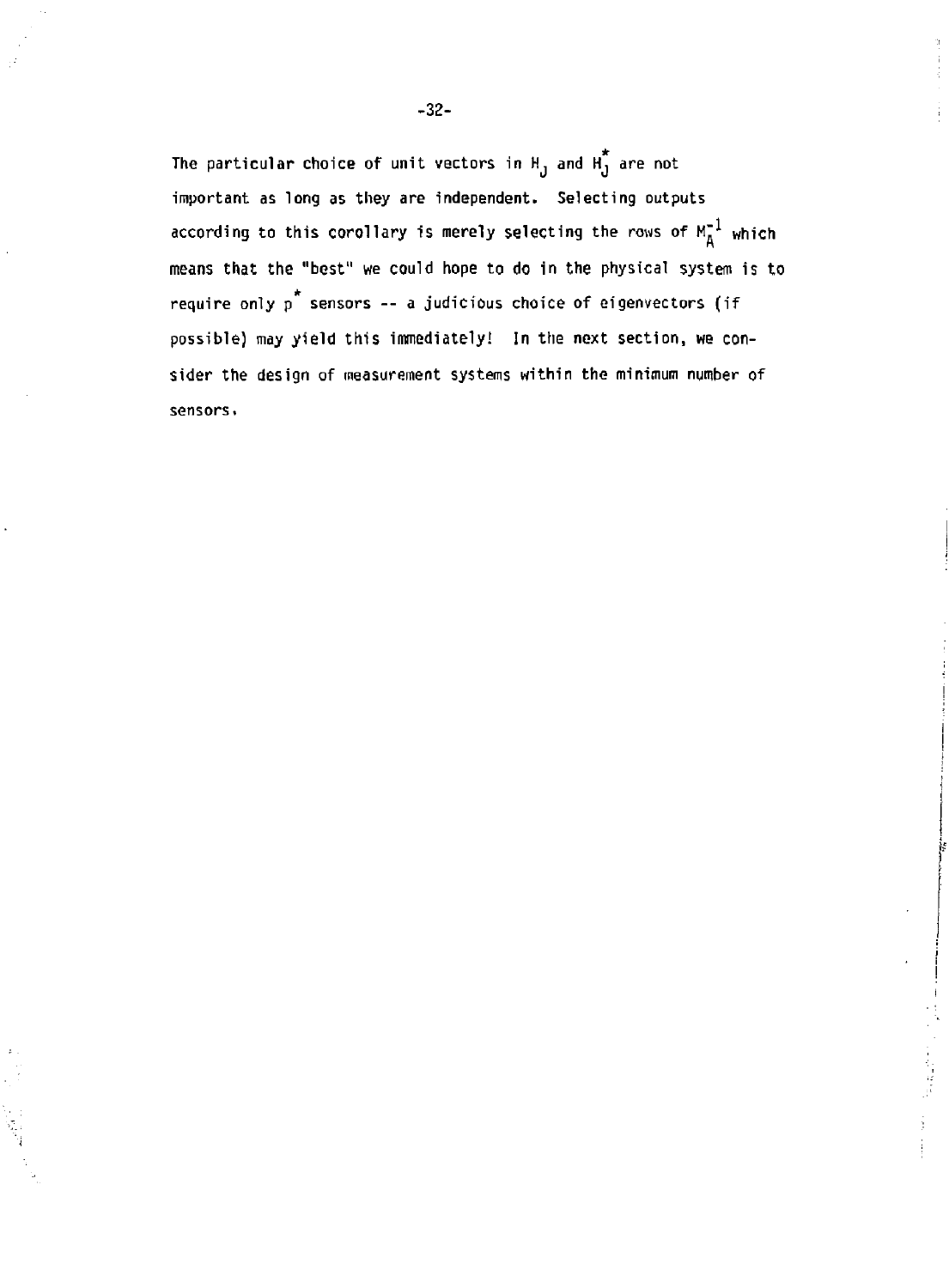## **IV. DESIGN OF MINIMUM SENSOR MEASUREMENT SYSTEMS**

**To answer the final question of the minimum number of sensors, we require another form termed the "Bucy canonical form" [11]. In this paper, the concept of minimal observability was introduced. It means that there are no redundancies in the measurement system with respect to observability, i.e., the system would cease to be observable if one of the sensors were eliminated. The Bucy row form is given by** 



**"? > 0 and satisfy £ v" =n ; s=l T T ji.., T^. are'v^.v'j - row v3ctors containing <Bi<sup>s</sup> t/ invariants.** 

**-33-**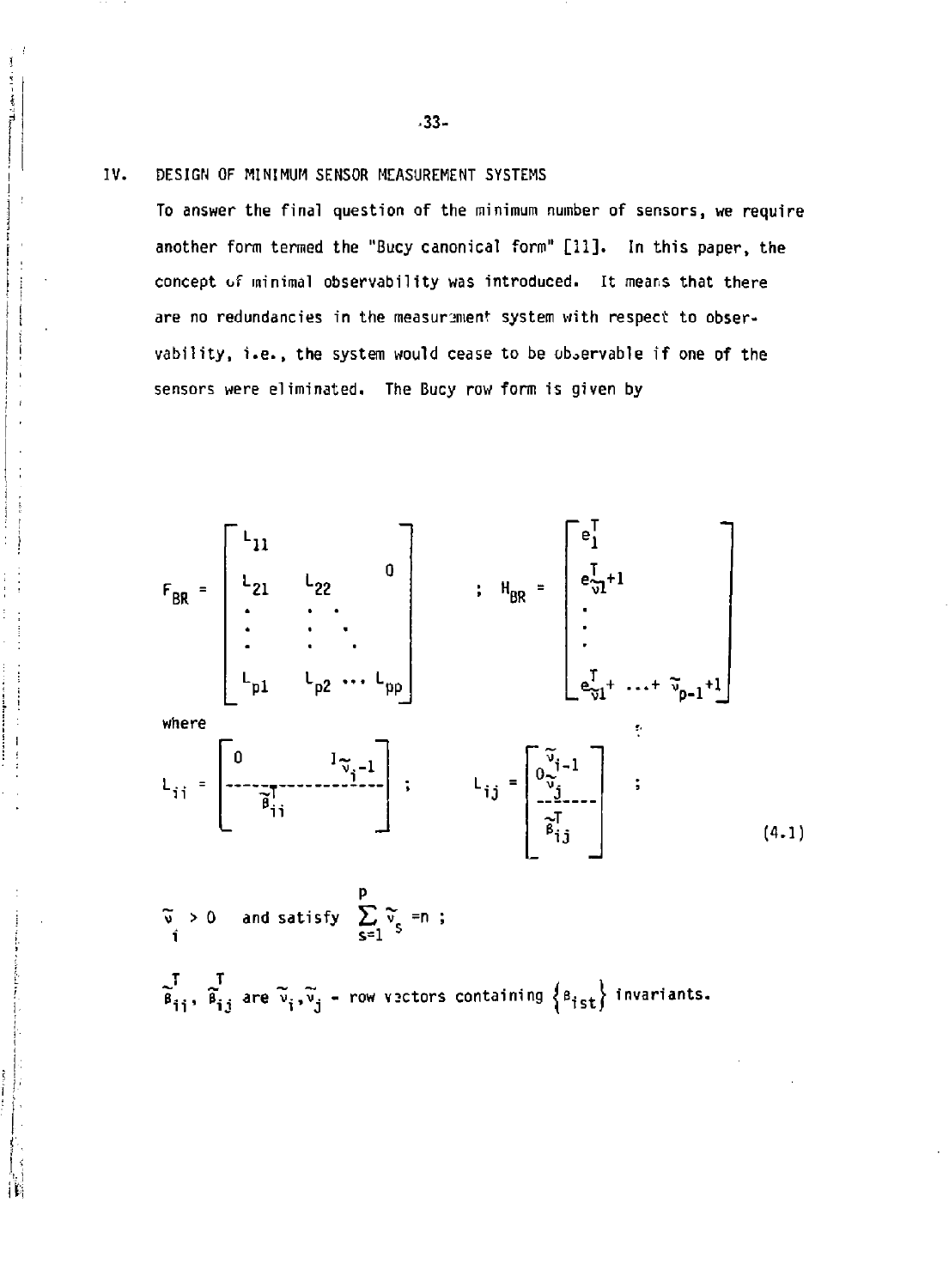The transformation,  $T_{BR}$ , required to obtain the pair  $(F_{BR}$ ,  $H_{BR}$ ) is

$$
T_{BR}^T = [T_{B_1}^T | , , , ]T_{B_p}^T]
$$
  
\nwhere  $T_R^T = [h_1^T (h_1 F)^T ... (h_1 F^{T_1-1})^T]$ ,  $i \in P$ . (4.2)

**Note that the pair is completely observable by construction and that** 

 $\sum_{s=1}^{p}$   $\tilde{\mathbf{v}}_s$  = n assuring this property.

**Unfortunately, there does not appear to be any direct relationship**  between the Jordan form indices  $\{r_i\}$  which indicate state structural information  $(F_j)$  and the Bucy form indices  $\{v_j\}$  which indicate output structural information (H<sub>RR</sub>). Note also that the character**istic polynomial of a system in Bucy form is obtained by inspection as** 

$$
x_{FBR}(s) = det ('s - F_{BR}) = x_{L_{ij}^1}(s) \cdots x_{Lpp}(s)
$$
 (4.3)

**Wliere** 

**x <sup>L</sup> (s) are the polynomials assuciated with the L-, comii panion matrix, i.e.,** 

$$
x_{L_{ij}}(s) = (s^{\tilde{\gamma}_1} - \beta_{jkt} s^{\tilde{\gamma}_{j-1}} - \dots - 1)
$$

**These are not the irreducible polynomials associated with Fj. The tradeoff between forms is now obvious. The Jordan form enables us to decouple the state space into invariant subspaces (subsystem**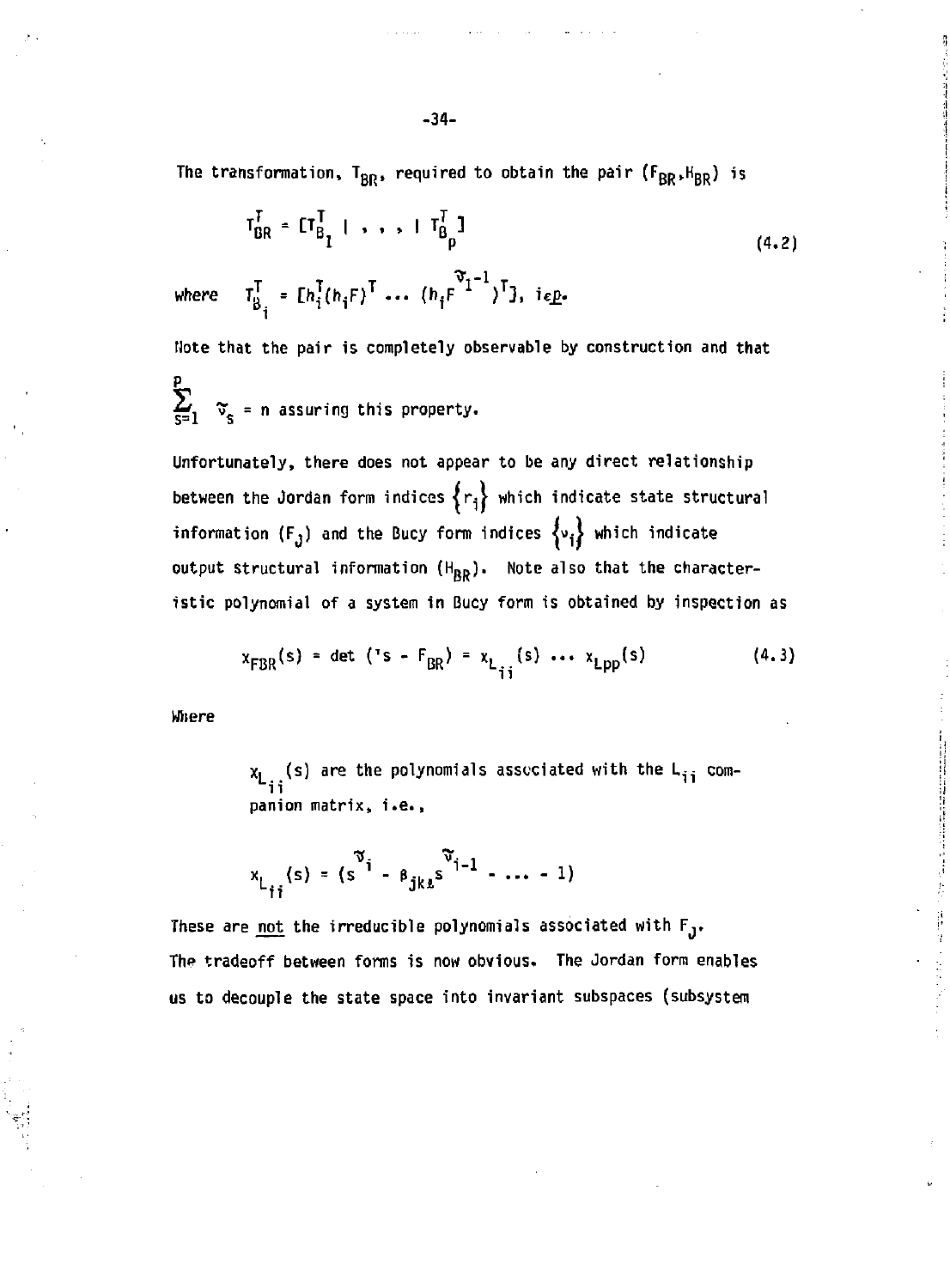decompcsition) with coupled input and output distribution matrices, while the Bucy form enables us to decouple the output space with some coupling between subsystems. Let's re-examine Example 3.1.

Example 4.1 Transform the Jordan system 
$$
(F_J, G_J, H_J)
$$
 to  $(F_{BR}, G_{BR}, H_{BR})$ .

(i) Construct the observability matrix as in (3.7) for n=3. Choose H = [e<sub>3</sub>|<u>O|e<sub>1</sub>|e<sub>2</sub>] and we see that</u>

$$
\begin{Bmatrix} v_{i} \end{Bmatrix} = \begin{Bmatrix} 1, 1, 2 \end{Bmatrix} \text{ and}
$$
  
\n
$$
F_{BR} = \begin{bmatrix} \frac{\lambda_{11}}{1} & \cdots & \frac{\lambda_{21}}{1} \\ \frac{\lambda_{21}}{1} & \cdots & \frac{\lambda_{21}}{1} \\ \vdots & \vdots & \ddots \\ \frac{\lambda_{21}}{1} & \frac{\lambda_{22}}{1} \\ \vdots & \vdots & \ddots \end{bmatrix}, H_{BR} = \begin{bmatrix} \frac{\epsilon_{1}}{1} \\ \frac{\epsilon_{1}}{2} \\ \frac{\epsilon_{2}}{2} \\ \vdots \\ \frac{\epsilon_{3}}{2} \end{bmatrix} \qquad G_{BR} = \begin{bmatrix} 9112 & \cdots & \frac{9112}{1} \\ \frac{9121}{1} \\ \frac{9111}{1} \\ \frac{111}{1} \\ \frac{111}{1} \\ \frac{111}{1} \\ \frac{111}{1} \\ \frac{111}{1} \\ \frac{111}{1} \\ \frac{111}{1} \\ \frac{111}{1} \\ \frac{111}{1} \\ \frac{111}{1} \\ \frac{111}{1} \\ \frac{111}{1} \\ \frac{111}{1} \\ \frac{111}{1} \\ \frac{111}{1} \\ \frac{111}{1} \\ \frac{111}{1} \\ \frac{111}{1} \\ \frac{111}{1} \\ \frac{111}{1} \\ \frac{111}{1} \\ \frac{111}{1} \\ \frac{111}{1} \\ \frac{111}{1} \\ \frac{111}{1} \\ \frac{111}{1} \\ \frac{111}{1} \\ \frac{111}{1} \\ \frac{111}{1} \\ \frac{111}{1} \\ \frac{111}{1} \\ \frac{111}{1} \\ \frac{111}{1} \\ \frac{111}{1} \\ \frac{111}{1} \\ \frac{111}{1} \\ \frac{111}{1} \\ \frac{111}{1} \\ \frac{111}{1} \\ \frac{111}{1} \\ \frac{111}{1} \\ \frac{111}{1} \\ \frac{111}{1} \\ \frac{111}{1} \\ \frac{111}{1} \\ \frac{111}{1} \\ \frac{111
$$

**The interconnection diagram for the system in Bucy form is shown in**  Figure 3. Comparing this with Figure 1 we see that the output inter**connection have been simplified greatly at the price of more complex state coupling. In general, we can expect more coupling between states as indicated in (4.1). We have selected the minimum number of outputs as well as the minimum number of sensors. The following lemma implied in Bucy[ll] resolves the question**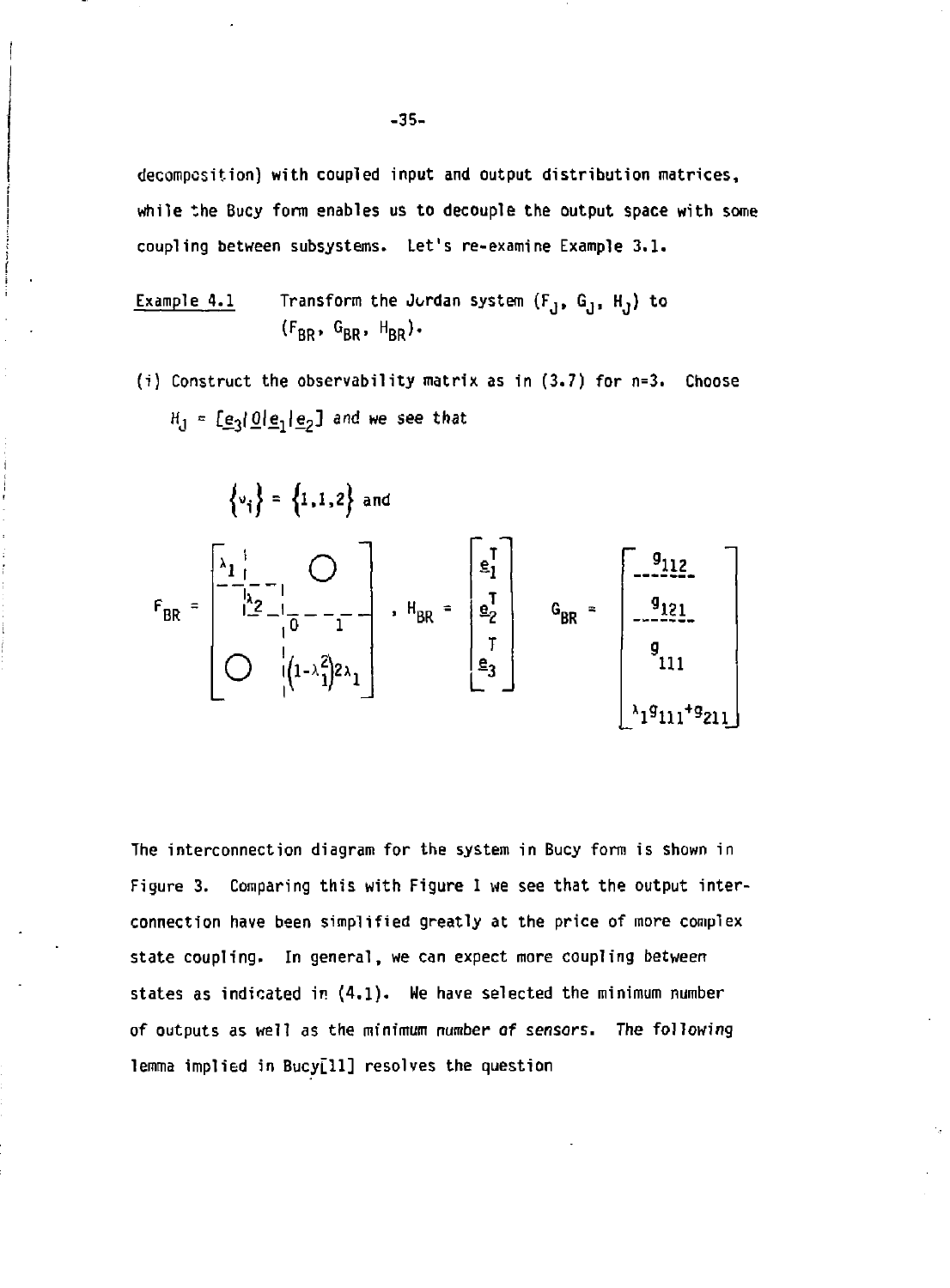$\sim 6\%$ i Parti

> $\frac{1}{2}$  ,  $\frac{1}{2}$  $\cdot$

 $\bar{\mathbf{r}}$ 



 $-36$ 

 $\mathcal{L}^{\text{max}}_{\text{max}}$  and  $\mathcal{L}^{\text{max}}_{\text{max}}$ 

المنابع المنابع المنابع المنابع المنابع المنابع المنابع المنابع المنابع المنابع المنابع المنابع المنابع المنابع<br>المنابع المنابع المنابع المنابع المنابع المنابع المنابع المنابع المنابع المنابع المنابع المنابع المنابع المنا

## FIGURE 3. BUCY REPRESENTATION OF A LINEAR SYSTEM

.<br>Engineasuakeeleen mortoon vallas ol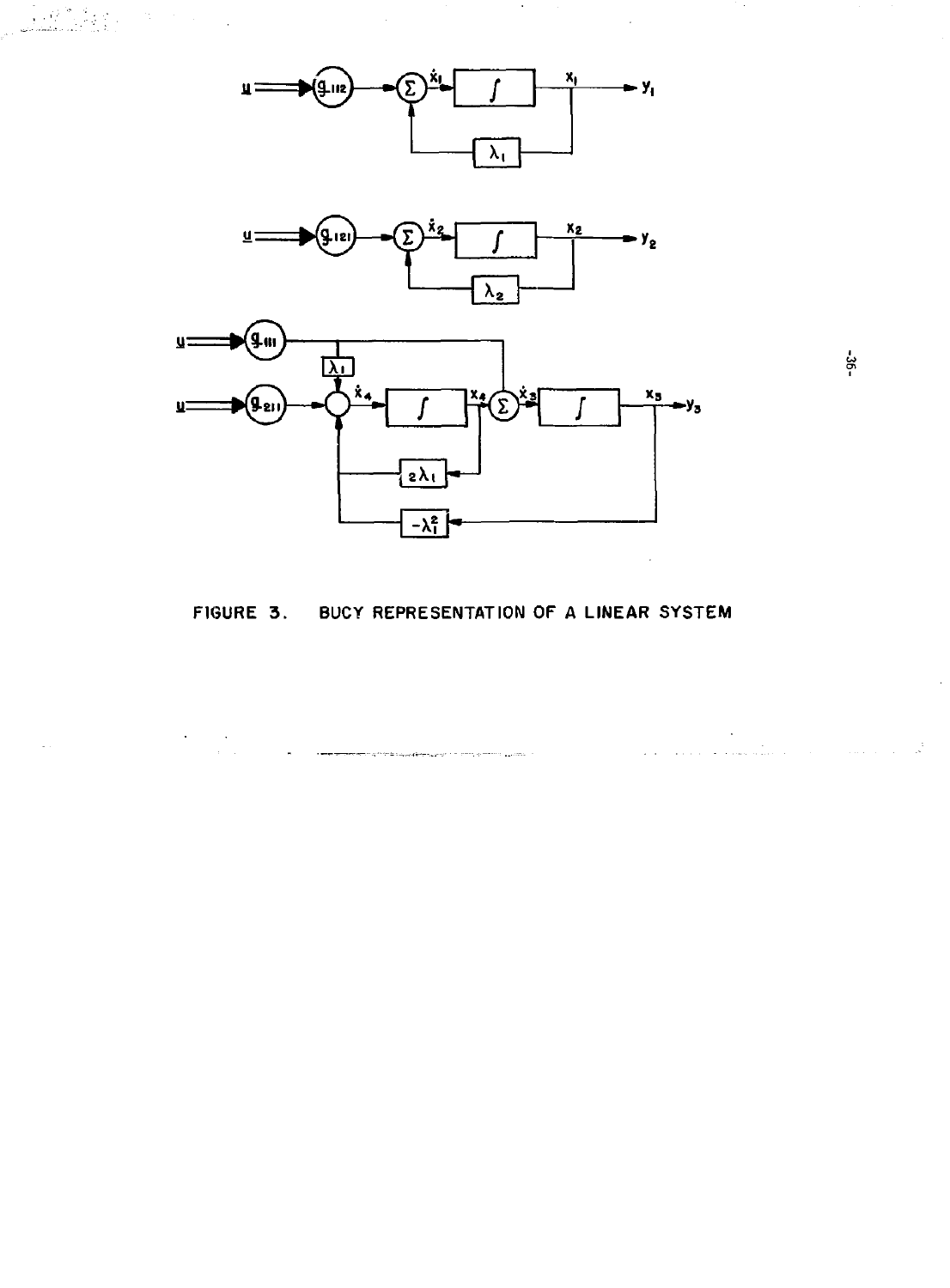Lemma 4.1 Let the system  $\Sigma = (F, G, H)$  be represented in Bucy form **£ RR <sup>=</sup> ^RR\* ^BR\* ^BR^\* ^ <sup>e</sup> <sup>n</sup> ^ e m i <sup>n</sup> i mun <sup>l</sup> number**  of sensors required to assure observability is  $n_s = p_{\min}$ .

**The proof of this resides in the fact that the Bucy form yields the minimum number of sensors required for any p' measurement channels and**  therefore selecting  $p' = p_{min}$  gives the desired results. The Bucy form can be obtained for linear time varying systems, i.e.,  $z(t) = (F_{BB}(t))$ ,  $G_{RR}(t)$ ,  $H_{RR}(t)$ ), while the Jordan form cannot (see Wiberg[12]). This **completes our discussion for the deterministic case. In the next section we consider the more realistic case with measurement noise at the output terminals.** 

**-37-**

 $\overline{1}$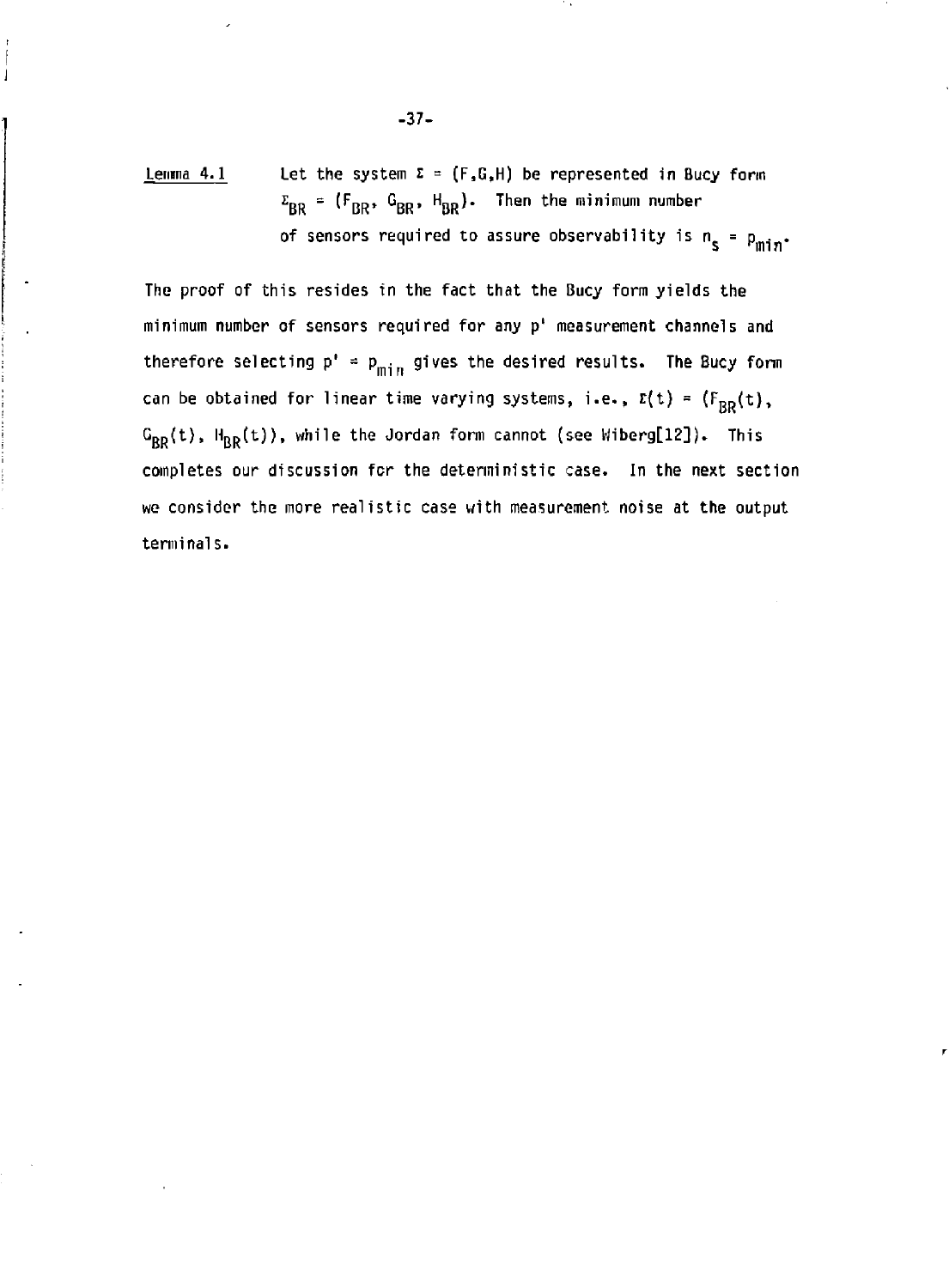#### **V, LINEAR STOCHASTIC MEASUREMENT SYSTEMS**

**In this section we consider the design/analysis of linear stochastic systems. As before, in the deterministic case, it is important to investigate what, if anything, can be gained by filtering of data. Obviously, the amount of (state) information available in the data is related to the precision (variance) of the particular measurement instrumentation employed as well as any signal processing devices or algorithms employed to improve the estimates. As we utilize more and more information about our knowledge of the physical principles underlying the given data set, we expect to improve our estimates (decrease estimation error) significantly. Referring to Figures 4 through 6, we see a hierarchial description of this process. In Figure 4, the ideal measurement instrument and a more realistic model of the measurement process are**  depicted. If we were to use z to estimate  $(\hat{x})$  x, we have the noise **superimposed on the signal y. The "best" estimate of x we can hope for is only within the accuracy (bias) and precision (variance) of the instrument. If we next include a model of the measurement instrument (see Figure 5) as well as its associated uncertainties, then we can improve on the (above) noisy measurements. This technique is the removal or filtering of noise from the signal based on our model of the instrument and noise. We can also specify the estimation error variance (P) of this filter (e.g., least squares filter) in estimating x. Finally, if we incorporate not only instrumentation knowledge, but also knowledge of the physical process, then we expect to do even better, i.e., we expect the estimation error**  $(\tilde{x} = x_{\text{TOHF}} - \hat{x})$  variance to be **smaller as we incorporate more and more knowledge (see Figure 6). In fact, this is the case, because (see Candy [13])** 

i ar

**-38-**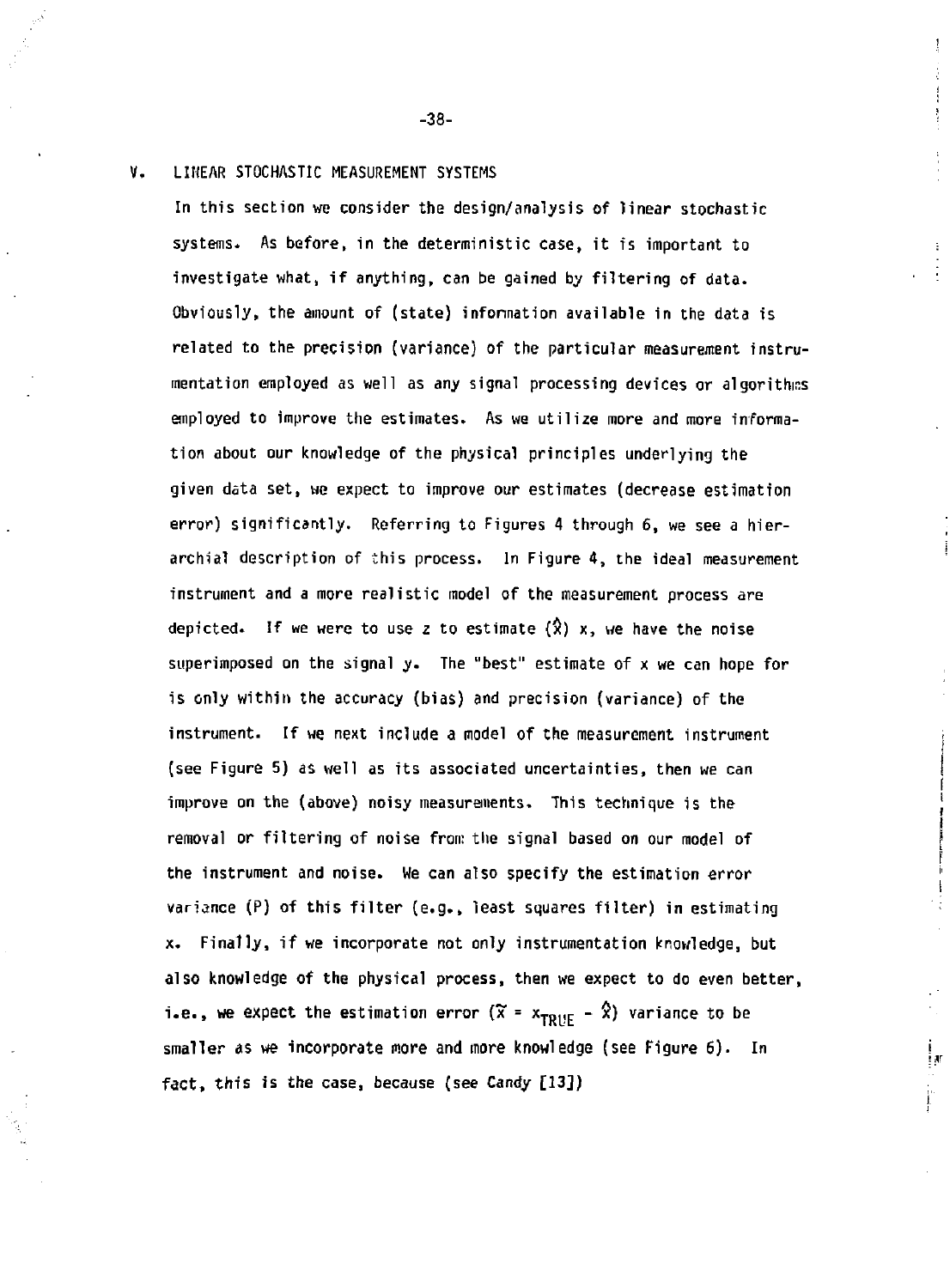

**IDEAL MEASUREMENT OF X** 



**FIGURE 1 SIMPLE MEASUREMENT SYSTEMS** 

 $\frac{3}{2}$  $\frac{1}{3}$  $\ddotsc$ 

ļ  $\mathbf{I}$ 

ŧ

ļ

Ť ļ Î.

î.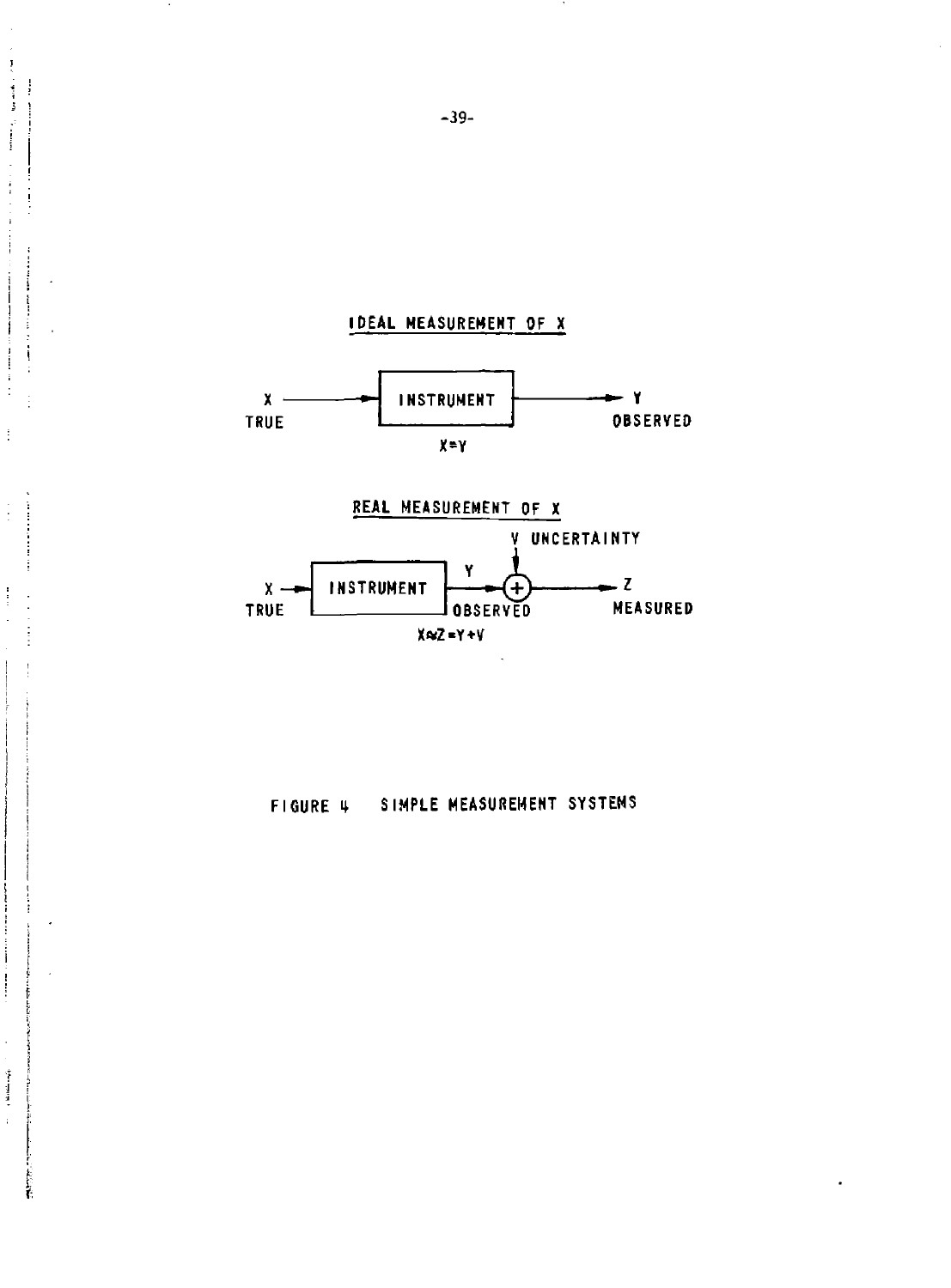

#### **FIGURE 5** MEASUREMENT INSTRUMENT MODELING

a).

 $-40-$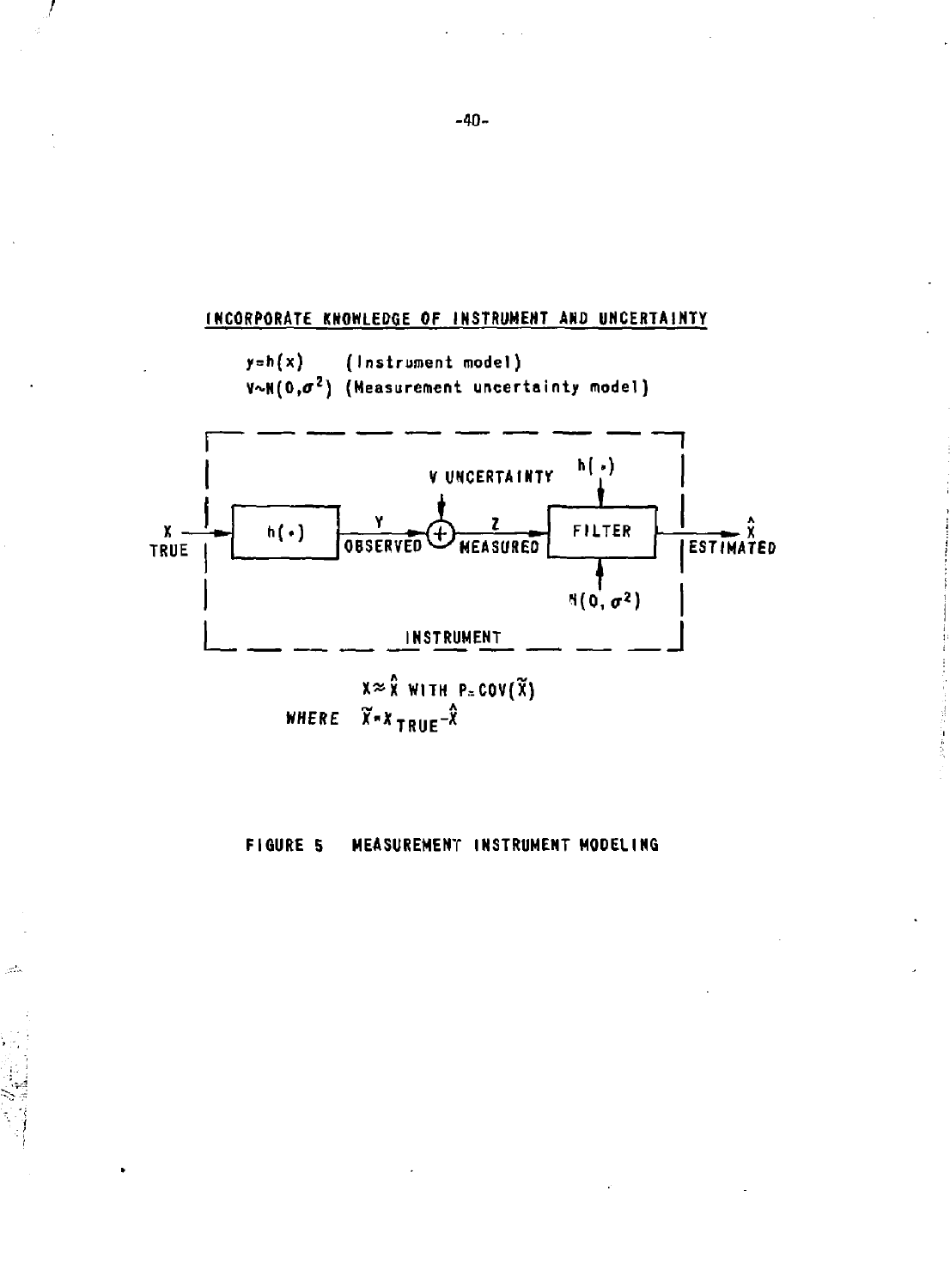



**-41-**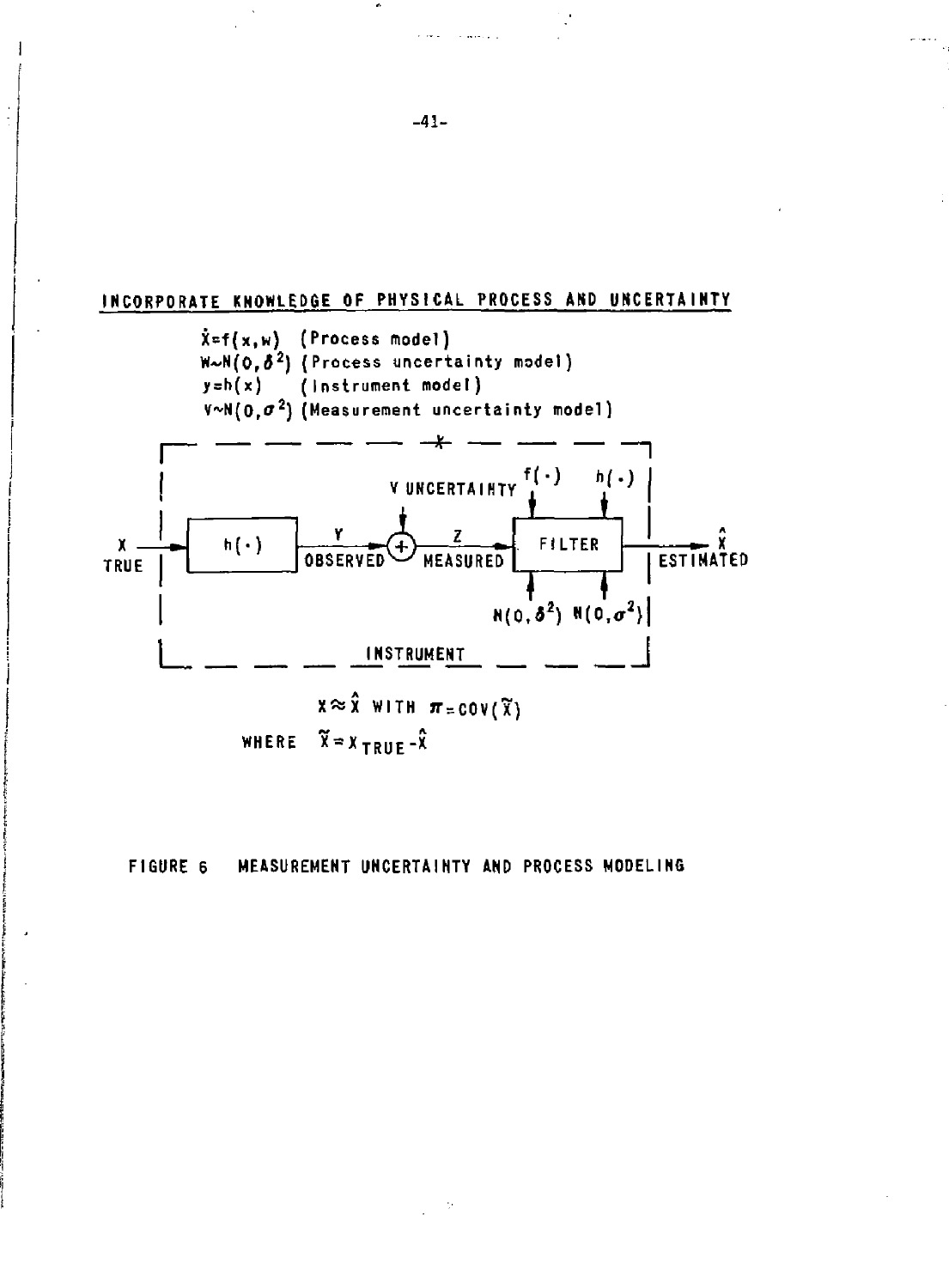**The basic idea in applying a Kalman type estimator is to improve measurement system precision. The Kalman filter incorporates process as well as measurement instrumentation knowledge into its algorithm to (decrease) obtain the minimum error variance.** 

**Before filtering, etc., commences, one may ask questons of a more pertinent nature before expending a lot of effort. How much information about the state of a system is in the data? Can the state actually be determined from the data? To answer these questions we must review concepts typically associated with deterministic systems and extend them to the stochastic systems. Most of this discussion is taken from [13,14]. Recall from linear system theory [2J, that the question of observability arises when one attempts to discover under what conaitions it is possible to establish the time history of the state x(k), given the corresponding history of the measurements over the same finite time interval. To be more precise, a**  discrete deterministic system is completely observable, if  $x(t_0)$  can be **determined from the set of measurements Z(N) for N finite and any t\_. For a linear system of p outputs, we have** 

$$
z(k) = H(k)x(k) = H(k)\phi(k,0)x(0)^T
$$
 (5.1)

**Let k vary to H, then** 

 $Z(1)$   $H(1)_{\phi}(1,0)$ z(N) | H(N)<sub>\$</sub>(N<sub>2</sub>O) (pNxl) (pNxn) **x(0) or z <sup>N</sup> = H<sup>N</sup> x(0). (5.2)** 

+ **Here \* is the state transition matrix (see Oazwinski [14]).** 

-42-

*a* > P > E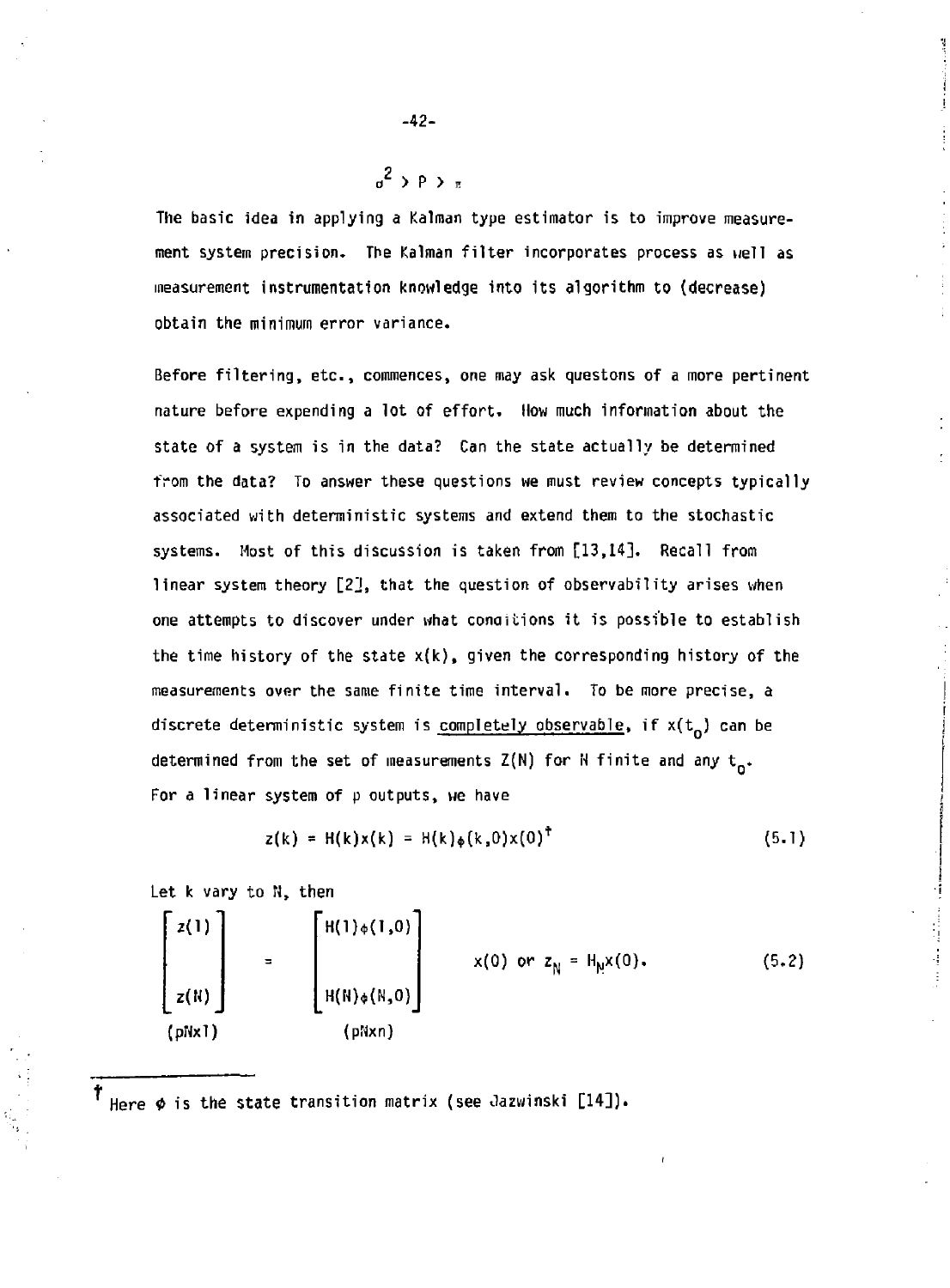Solving for x(o) we obtain

 $\frac{1}{2}$ 

j

j.

**Bank Ave** 

萬

$$
x(o) = (H_H^TH_H)^{-1}H_H^Tz_H,
$$
 (5.3)

but from (4.2) we see that

N

$$
M(N,0) := \sum_{i=1}^{N} \phi^{T}(i,0)H^{T}(i)H(i)\phi(i,0) = H_{N}^{T}H_{N}.
$$
 (5.4)

Thus, for deterministic systems  $M(N,0)$  must be positive definite for complete observability. With this we use Jazwinski's [14] definition of stochastic observability: a discrete stochastic system given by

$$
x(k+1) = \phi(k+1, k)x(k)^{\top}
$$
  
z(k) = H(k)x(k) + v(k) , v(k) - N(o,R(k)) (5.5)

**is said to be completely stochastically observable with respect to**   $z(2), \ldots, z(k+N)$  if the information matrix  $J_T$  is

$$
J_{\mathsf{T}}(N,\ell) > 0 \qquad \qquad (N \geq \ell) \qquad (5.6)
$$

**k where JT(N,i):= Y ^ \*<sup>T</sup> (i ,k)HT(i)R"1(k)\*(i ,k). i=\*** 

Similarily, a system is completely (stochastically) controllable with respect if

$$
C(N, k) > 0 \text{ for } (N \geq k) \tag{5.7}
$$

where  $C(\bullet, \bullet)$  is the controllability matrix given by

$$
C(N, \ell) := \sum_{i=1}^{N-1} \phi(N, i+1) Q(i+1) \phi^{T}(N, i+1)
$$
 (5.8)

<sup>t</sup>**These results can be extended to include additive process noise also (see Candy [13]).**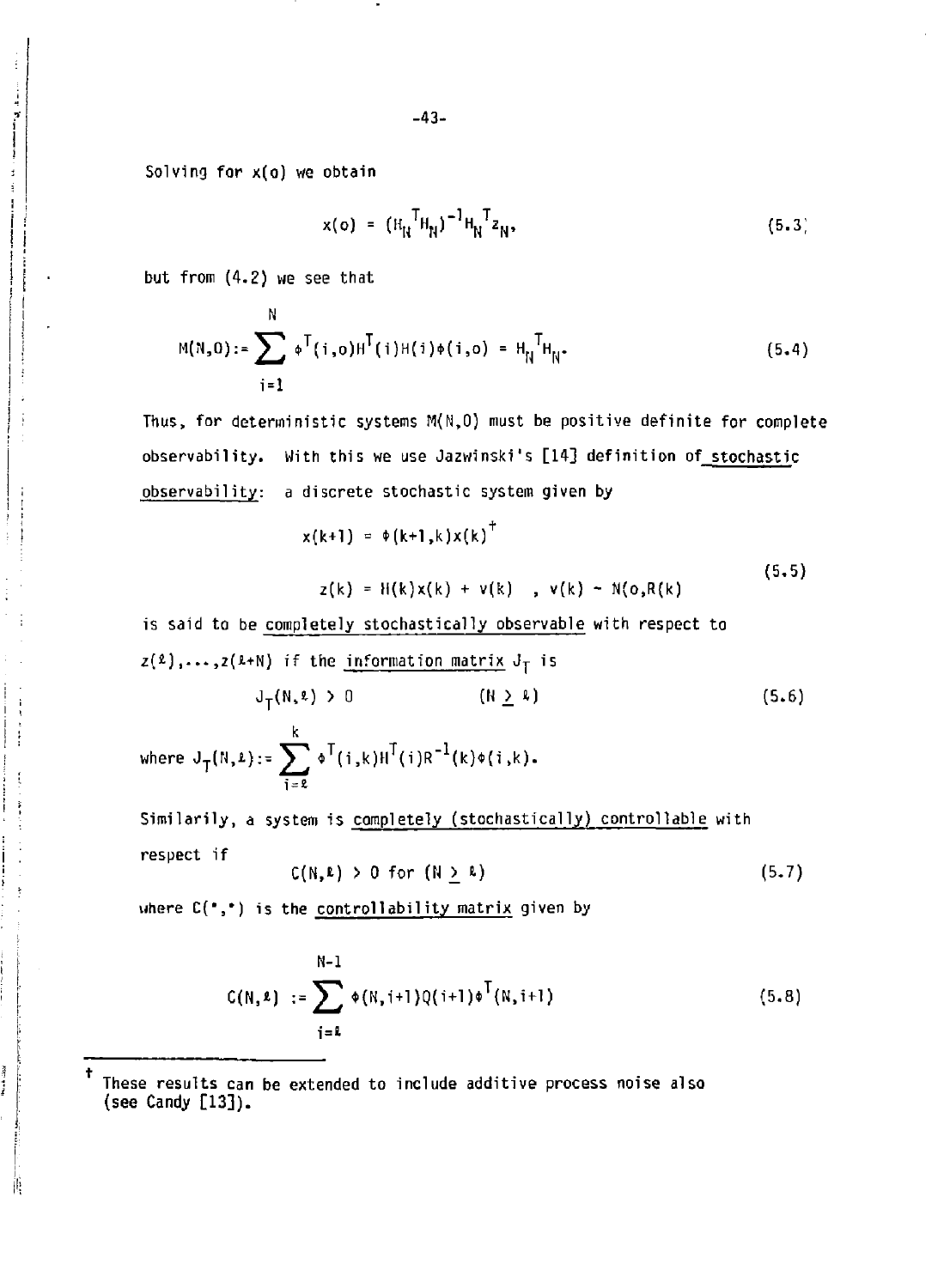**It is possible to now use (5.6) and (5.8) to develop bounds on the error covariance. Jazwinski [14] shows that for (5.5) completely stochastically controllable and observable with**  $\mathbf{\tilde{\tau}}_{0} \geq 0$  **then** 

 $\tilde{\tau}(k|k) \le J_T^{-1}(k,k-N) + C(k,k-1)$   $k \ge N$  (5.9) where  $\widetilde{\pi}$ := Cov( $\widetilde{\chi}$ ) and  $\widetilde{\chi}$ := x -  $\hat{\chi}$ ,

**And under these assumptions, the system is also uniformly asymptotically stable. Thus, the link on the information matrix to the fundamental system concepts of observability and controllability is established.** 

**As an example, consider the diversion of material from a plutonium-nitrate storage area as reported in [15].** 

#### **Example 5.1**

**Consider the following linear state model of a plutonium-nitrate storage tank in the static mode (see Dunn [15] for modeling details). The continuous discrete model is given by** 

$$
\dot{x}_{t} = \begin{bmatrix} -\lambda_{r} P_{t} & -\lambda_{r} P_{t}(\alpha/\beta) & -1/\beta \\ - & - & - \\ 0_{3}^{2} & - \end{bmatrix} x_{t} + \begin{bmatrix} -1/\beta \\ - \\ 0_{2}^{T} \end{bmatrix} u_{t} + \begin{bmatrix} -\alpha/\beta & 0 \\ - \\ 0_{2}^{T} \end{bmatrix} u_{t}
$$
  

$$
z(t_{k}) = \begin{bmatrix} g & 0 & 0 \\ 0 & g \cdot g & 0 \end{bmatrix} x(t_{k}) + v(k)
$$
 (5.10)

**where x <sup>t</sup> - N(0,\*t ) , w, ~ N(0,Q<sup>t</sup> ), v(k) - M(0,R(k)). o o** 

It is easy to show that the state-transition matrix for  $P_t = P Vt$  satisfies

-λ<sub>ε</sub> P(t-τ)  $-a/B(1 - e^{-\lambda}r^{P(L-1)})$   $-1/B\lambda_{\mu}P(1 - e^{-\lambda}r^{P(L-1)})$  $\bar{a}$ - $\lambda_{\mu}$ (P(t- $\tau$ ) 0 0 **\*(t,t ) = \*(t-T )**  O 0 1 (5.11)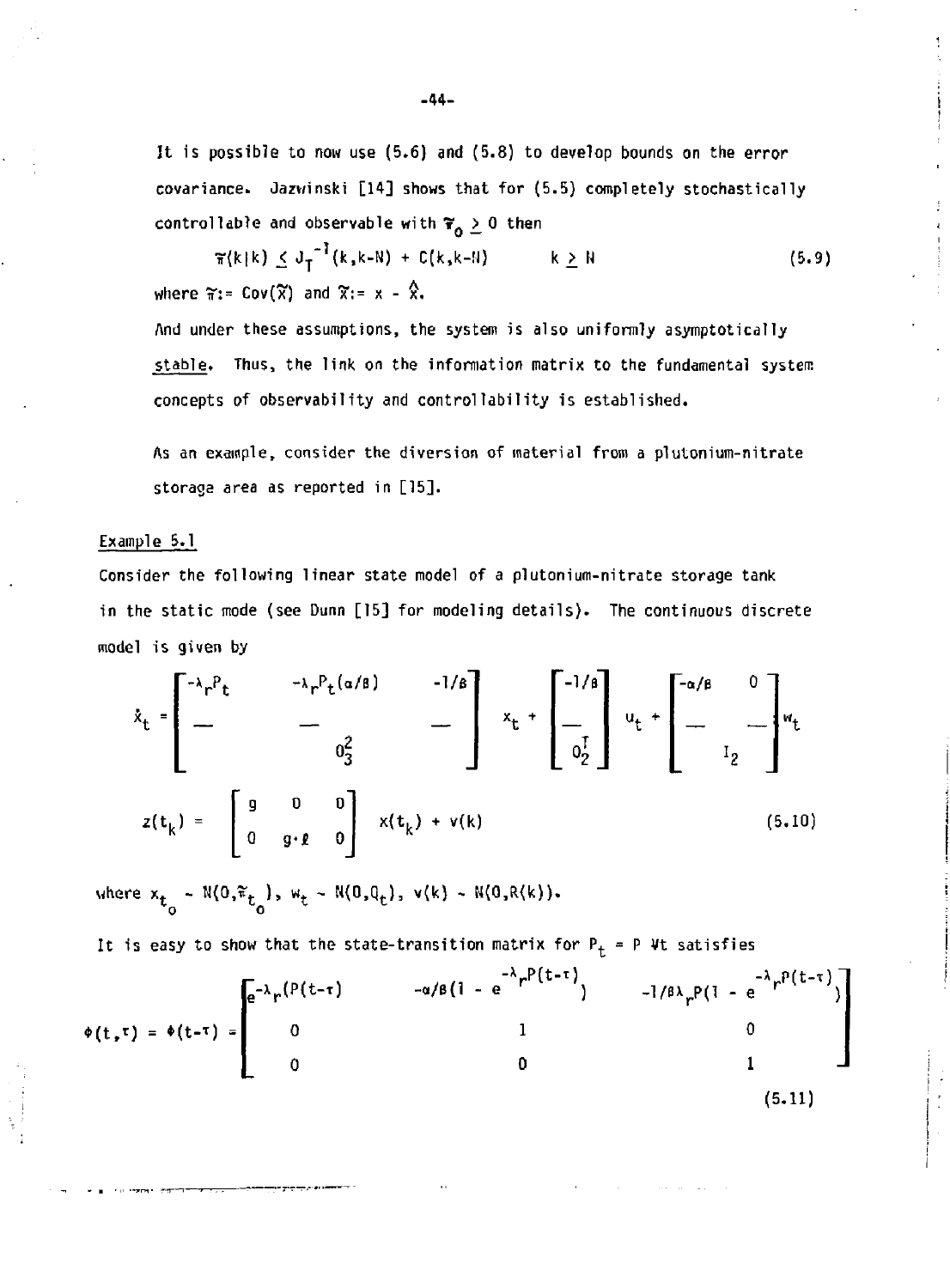**Assume there is no process noise {Qt = 0) , then we would like to check observability of (5.10) on [k,k-l]. Recall that the symmetric information matrix is,** 

γ.

 $\mathbf{f}_\bullet$ 

$$
J(k,k-1) = \sum_{i=k-1}^{k} \phi^{T}(i,k)H^{T}(i)R^{-1}(i)H(i)\phi(i,k)
$$

l

$$
= \sum_{i=k+1}^{k} \left[ \begin{array}{ccc} \left( q^{2} e^{-2\lambda_{i} P(i-k)} r_{i}(i) \left( q^{2} \alpha/\rho e^{-\lambda_{i} P(i-k)} \left( 1 - e^{-\lambda_{i} P(i-k)} \right) r_{i}(i) \right) \left( 1 - e^{-\lambda_{i} P(i-k)} \left( 1 - e^{-\lambda_{i} P(i-k)} \right) r_{i}(i) \right) \right) \\ & \left( r_{i}(i) \left( \alpha/\rho(i) - e^{-\lambda_{i} P(i-k)} \right)^{2} + (q+1)^{2} r_{2}(i) \left( \rho \frac{q^{2}}{\rho^{2} \alpha \lambda_{i} P} - \left( 1 - e^{-\lambda_{i} P(i-k)} \right)^{2} r_{i}(i) \right) \right) \right] \\ & \left( r_{i} \right) & \left( r_{i} \right) & \left( r_{i} \right) & \left( \left( \rho \frac{q}{\rho \lambda_{i} P} \right)^{2} - 1 - e^{-\lambda_{i} P(i-k)} \right) r_{i}(i) \right) \end{array} \right]
$$
(5.12)

**where R(i):= diagfrj (k) .^{i))** 

$$
J(k,k-1) = g^{2} \left[ \left( \frac{\left( r_{1}(k) + r_{1}(k-1)e^{2\lambda_{p}P} \right) \right) \left( \left( \frac{\left( \alpha r_{1}(k-1) \right) e^{\lambda_{p}P(1 - e^{\lambda_{p}P})} \right) - \left( \left( \frac{r_{1}(k-1) \right) e^{\lambda_{p}P(1 - e^{\lambda_{p}P})}}{\beta \lambda_{p}P(1 - e^{\lambda_{p}P})} \right) \right) \right] \right]
$$
  

$$
J(k,k-1) = g^{2} \left[ \left( \frac{\left( \alpha r_{1}(k-1) \right) e^{\lambda_{p}P} (1 - e^{\lambda_{p}P}) \right) \left( \left| (\alpha/\beta) r_{1}(k-1) (1 - e^{\lambda_{p}P}) \right|^{2} + 1^{2} \left( r_{2}(k) + r_{2}(k-1) \right) \right) \left( \frac{r_{1}(k-1) (1 - e^{\lambda_{p}P})^{2}}{\alpha \beta \lambda_{p}P} \right) \right] \right]
$$
  

$$
\left( \left( \frac{r_{1}(k-1) e^{\lambda_{p}P} (1 - e^{\lambda_{p}P})}{\beta \lambda_{p}P} \right) e^{\lambda_{p}P(1 - e^{\lambda_{p}P})} \right) \left( \frac{r_{1}(k-1) (1 - e^{\lambda_{p}P})^{2}}{\alpha \beta \lambda_{p}P} \right) \left( \left( \frac{1}{\beta \lambda_{p}P} \right)^{2} r_{1}(k-1) (1 - e^{\lambda_{p}P})^{2} \right) \right]
$$
  

$$
\tag{5.13}
$$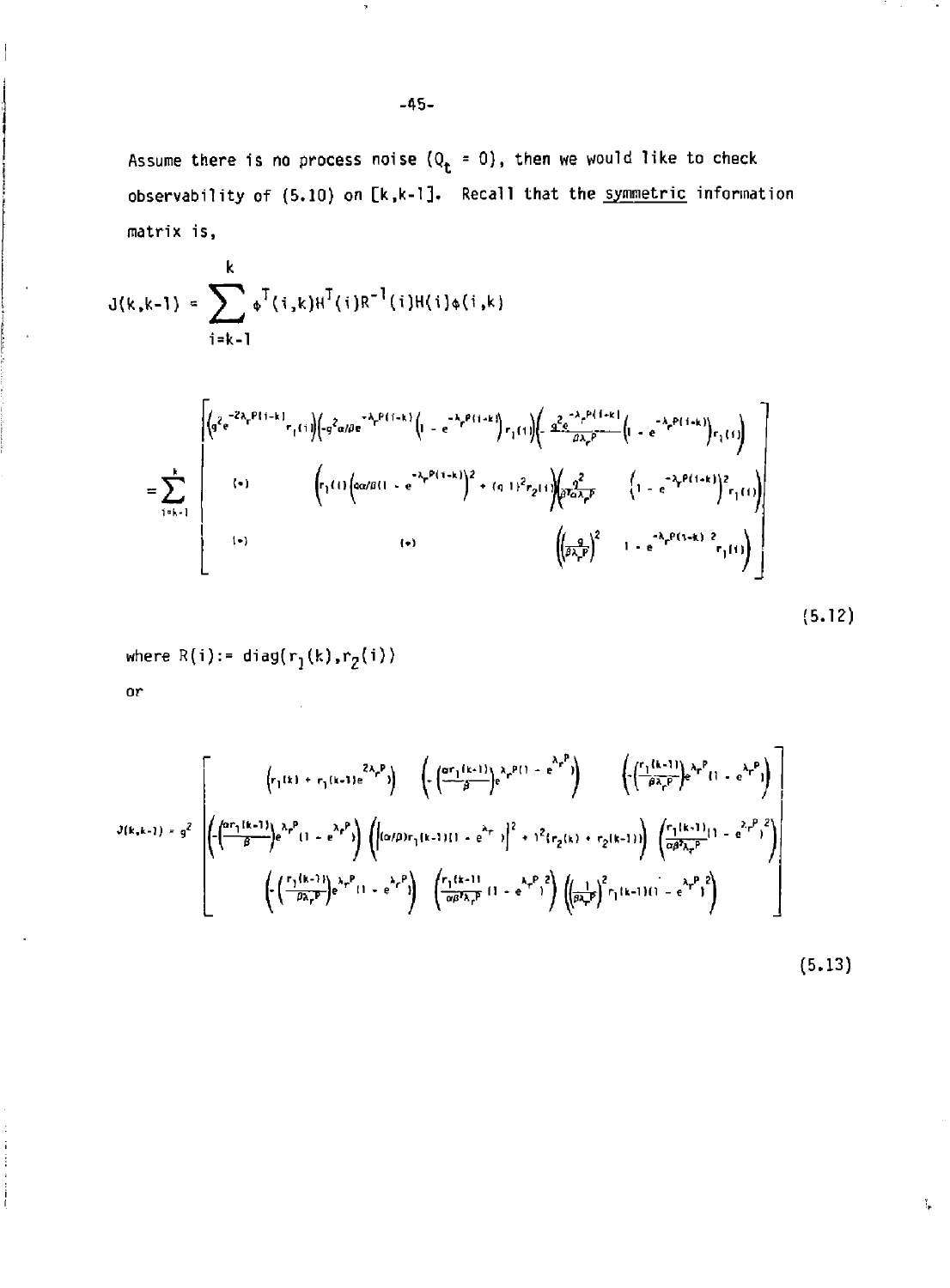The total information matrix,  $J_T(k,k-1)$  is given as

$$
J_{T}(k,k-1) = \pi \frac{1}{t_0}(k) + J(k,k-1) = I_3 + J(k,k-1)
$$
\n(5.14)

**This implies that for stochastic observability J-(k,k-l)** *>* **0 or** 

$$
1 + g^{2}(r_{1}(k) + r_{1}(k-1)e^{2\lambda}r^{p}) > 0
$$

$$
\left(1 + g^{2}(r_{1}(k) + r_{1}(k-1)e^{2\lambda_{r}P})\right)\left\{1 + \left[g(\alpha/\beta)r_{1}(k-1)(1 - e^{\lambda r^{P}})\right]^{2} + (g\ell)^{2}(r_{2}(k) + r_{2}(k-1))\right\}
$$

$$
-\left(\frac{\alpha r_{1}(k-1)}{\beta}\right)^{2} = e^{2\lambda_{r}P}(1 - e^{\lambda_{r}P})^{2}g^{4} > 0
$$

 $|J_T(k,k-1)| > 0$ (5.15) þ

ŧ.

If we use the data in  $(5.14)$ , i.e.,

 $\tilde{\sigma}(\tilde{\zeta})$ 

$$
\lambda_r = 9.4 \times 10^{-10} \frac{\text{kg H}_2\text{0}}{\text{sec}} / \text{kg Pu} , \alpha = .0209 \text{ m}^3, \beta = 0.329 \text{ m}^2,
$$

$$
P = 0.173
$$
 kg Pu/kg soln, g = 9.8 m/sec<sup>2</sup>,  $l = 0.254$ 

 $2 - r = 91 \text{ kg/m} \text{ cm}^2$  $r_1$  = 2641 kg/msec ,  $r_2$  = 81 kg /m sec , then Since  $e^{ \lambda_{\mathbf{r}}^{\mathbf{p}}}\rightarrow 1$ , we have approximately

$$
J_{T}(k,k-1) = \begin{bmatrix} 1 + g^{2}(r_{1}(k) + r_{1}(k-1)) & 0 & 0 \ 0 & 1 + (g^{2}(r_{2}(k) + r_{2}(k-1))) & 0 \ 0 & 0 & 1 \end{bmatrix} = \begin{bmatrix} 5.07 \times 10^{5} & 0 & 0 \ 0 & 1.005 \times 10^{3} & 0 \ 0 & 0 & 1 \end{bmatrix} > 0
$$

**or the given system is stochastically observable on [k,k-l].** 

**-46-**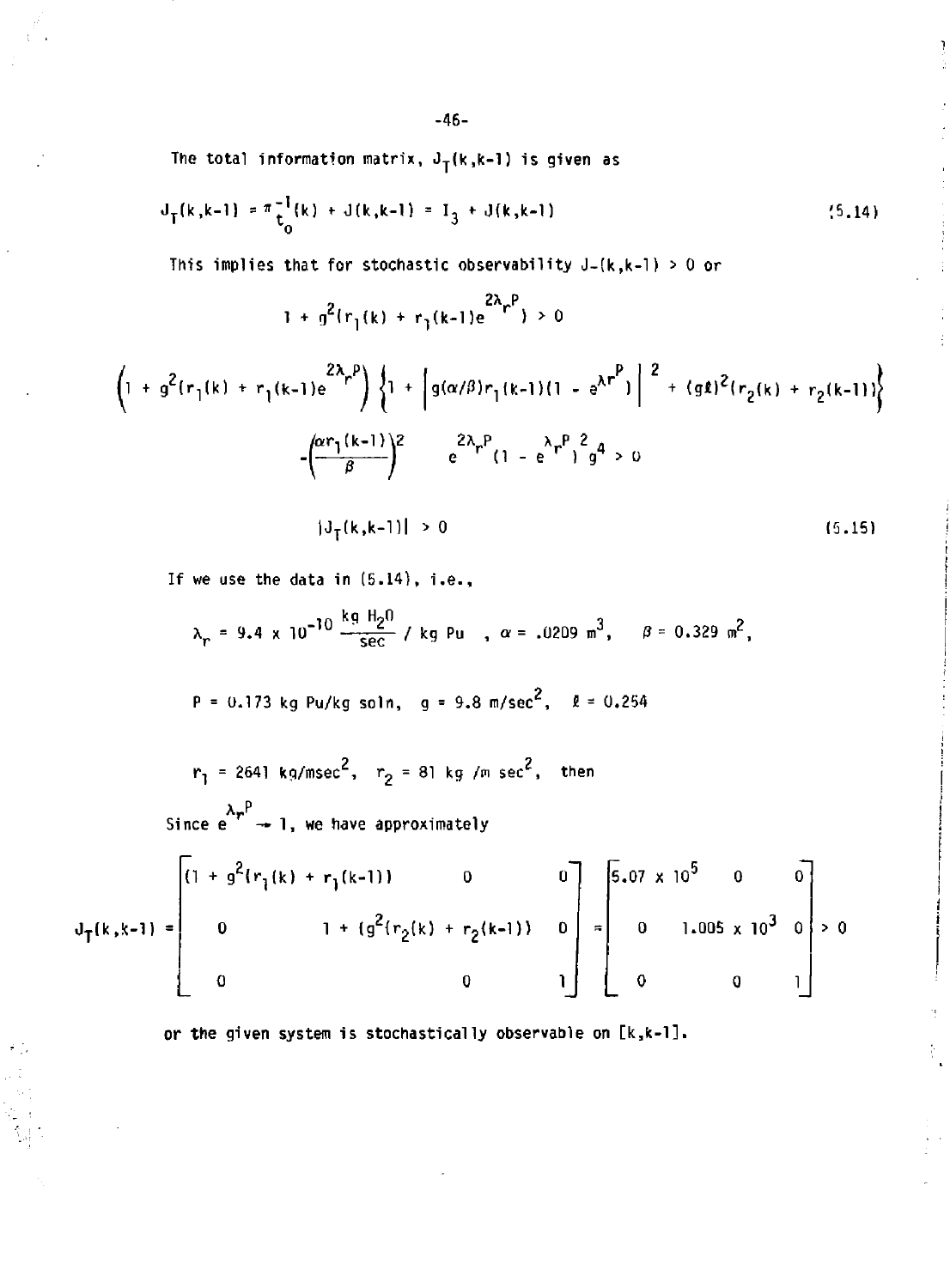#### V. CONCLUSIONS

 $\begin{array}{c} \mathbf{i} \\ \mathbf{j} \\ \mathbf{k} \end{array}$ 

 $\vert$  ! j  $\frac{1}{2}$ 

This report has discussed the concept of observability for large scale linear deterministic and stochastic systems. It has presented design algorithms based on the Jordan and Bucy canonical forms. The algori chin was applied to a three stage extraction column model used in reprocessing of nuclear fuels. Some general results for an N stage, M species column were presented. The linear stochastic case was briefly discussec'.

#### ACKNOWLEDGMENTS

Ue would like to thank F. Deadrick for computing eigenvalues/eigenvectors in the given examples and Ors. D. Dunn, I. Sacks, J. Sherman, and D. Siljak for their motivation as well as technical discussions on this subject.

Ï